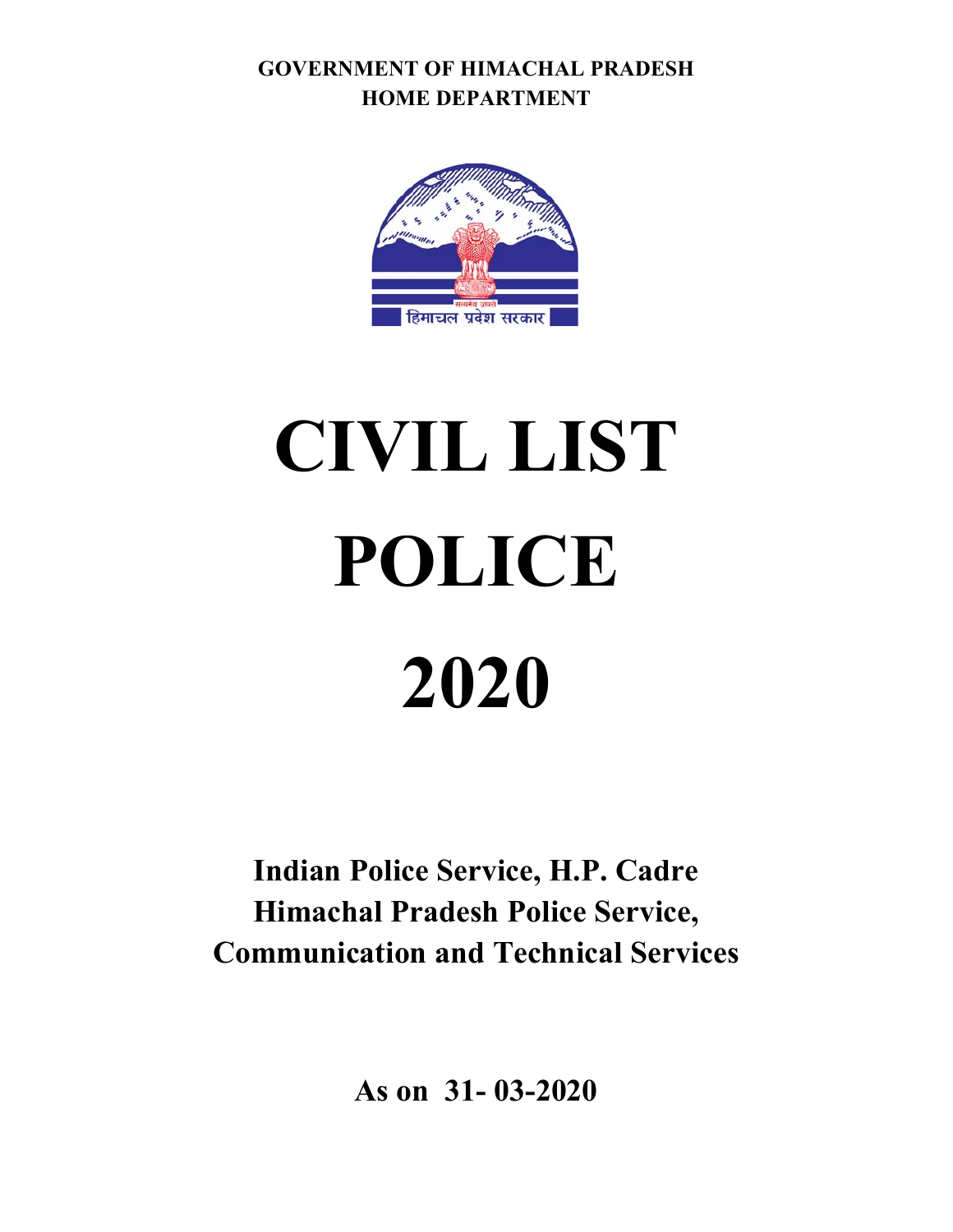# **PREFACE**

It gives us great pleasure to bring out the Civil List of Police Service i.e. Indian Police Service H.P. Cadre, Himachal Pradesh Police Service and Communication and Technical Services for the year 2020 and I place on record my deep appreciation for the officers who have put in great effort to prepare the same. While updating the Civil List, it has been our endeavour to incorporate the updated position regarding all the particulars of the officers. However, we request the officers to bring to our notice any error that may have crept in inadvertently.

 Many of the distinguished police officers of the State are holding key positions in the Central Government and Organizations. This is a matter of great pride and honour for the State as well as the Police cadres besides being a source of great inspiration to the young members of the Services.

 This Civil List is meant only for use as a ready reckoner for basic information about the officers and in case of any discrepancy between the official service records and this List, the former shall prevail.

Suggestions to further improve the Civil List are welcome.

 MANOJ KUMAR, Addl. Chief Secretary (Home) to the Government of Himachal Pradesh.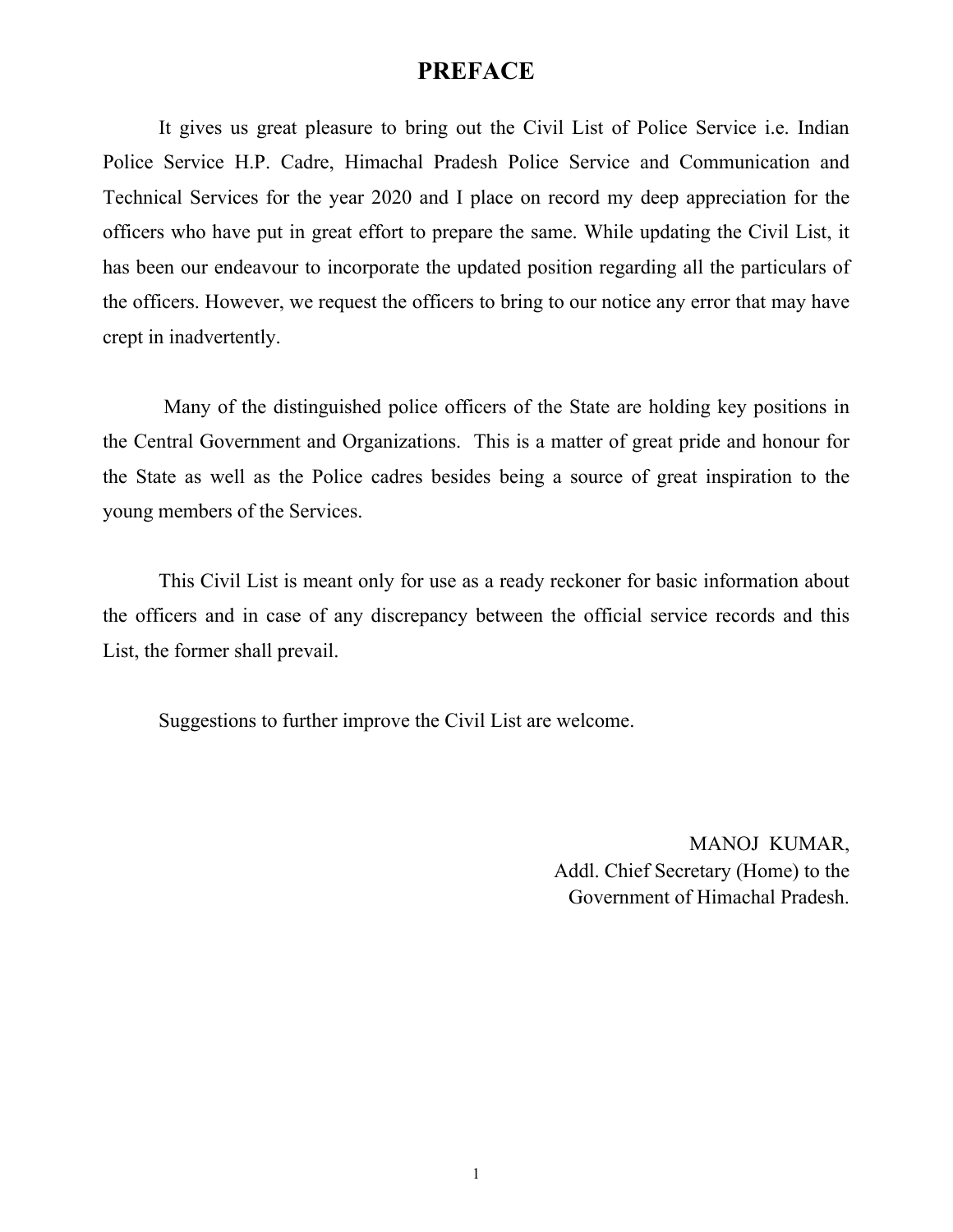### **SANCTIONED STRENGTH OF INDIAN POLICE SERVICES AS ON 31- 03-2020**

### **Details of Sanctioned permanent posts:**

| Sl. No. |     | <b>Designation</b>                                                                                | <b>No. of Posts</b> |
|---------|-----|---------------------------------------------------------------------------------------------------|---------------------|
| (1)     |     | Senior Post under the Government of Himachal Pradesh                                              | 52                  |
| 1.      |     | Director General of Police (Head of Police Force)                                                 | 01                  |
| 2.      |     | Addl. Director General of Police (SV&ACB)                                                         | 01                  |
| 3.      |     | Addl. Director General of Police, CID                                                             | 01                  |
| 4.      |     | Addl. Director General of Police, Law & Order                                                     | 01                  |
| 5.      |     | Addl. Director General of Police, AP&T                                                            | 01                  |
| 6.      |     | Inspector General of Police-Crime                                                                 | 01                  |
| 7.      |     | Inspector General of Police- SV & ACB                                                             | 01                  |
| 8.      |     | Inspector General of Police-Law & Order                                                           | 01                  |
| 9.      |     | Inspector General of Police-Intelligence                                                          | 01                  |
| 10.     |     | Inspector General of Police-Armed Police                                                          | 01                  |
| 11.     |     | Inspector General of Police, Police Academy, Training & Research                                  | 01                  |
| 12.     |     | Inspector General of Police, Welfare & Admn.                                                      | 01                  |
| 13.     |     | Inspector General of Police-Ranges (Shimla, Mandi & D/Shala)                                      | 03                  |
| 14.     |     | Inspector General of Police-C & TS, Logistics                                                     | 01                  |
| 15.     |     | Principal PTC Daroh                                                                               | 01                  |
| 16.     |     | Deputy Inspector General of Police-Crime                                                          | 01                  |
| 17.     |     | Deputy Inspector General of Police-Intelligence & Security                                        | 01                  |
| 18.     |     | Deputy Inspector General of Police-SV&ACB                                                         | 01                  |
| 19.     |     | Deputy Inspector General of Police-TT&R                                                           | 01                  |
| 20.     |     | Deputy Inspector General of Police-NCB(CID)                                                       | 01                  |
| 21.     |     | Deputy Inspector General of Police-Cyber Crime (CID)                                              | 01                  |
| 22.     |     | Deputy Inspector General of Police (EOW)                                                          | 01                  |
| 23.     |     | Assistant Inspector General of Police-Hqrs.                                                       | 01                  |
| 24.     |     | Superintendent of Police-CID/Crime Branch                                                         | 01                  |
| 25.     |     | Superintendent of Police-CID (Spl.Br.)                                                            | 01                  |
| 26.     |     | Superintendent of Police - SV & ACB, Zones (Shimla, Mandi & D/Shala)                              | 03                  |
| 27      |     | Superintendent of Police-Districts                                                                | 12                  |
| 28.     |     | Commandants of Bn. /I.R.Bns.                                                                      | 07                  |
| 29.     |     | Superintendent of Police, District Baddi                                                          | 01                  |
| 30.     |     | Superintendent of Police (Cyber Crime), CID                                                       | 01                  |
| 31.     |     | Superintendent of Police, Law & Order, PHQ                                                        | 01                  |
|         |     | <b>TOTAL SENIOR DUTY POSTS</b>                                                                    | 52                  |
|         | (2) | Central Deputation Reserve @ 40% of Item 1 above                                                  | $20\,$              |
|         | (3) | State Deputation Reserve @ 25% of Item 1 above                                                    | 13                  |
|         | (4) | Training Reserve $\omega$ 3.5 % of Item 1 above                                                   | 01                  |
|         | (5) | Leave Reserve and Junior Posts Reserve @ 16.5 % of Item 1 above                                   | 08                  |
|         | (6) | Post to be filled in by promotion under Rule 9 of the IPS (Recruitment) Rules, 1954 not exceeding | 28                  |
|         |     | 33.3 % of Item 1,2,3 & 4 above.                                                                   |                     |
|         | (7) | Post to be filled up by Direct Recruitment (Items 1+2+3+4+5-6)                                    | 66                  |
|         |     | <b>Total Authorized Strength</b>                                                                  | 94                  |

*Note.—*The Cadre Strength of IPS officers of H.P.State has been notified *vide* Notification No. 11052/ 09/2015-AIS-II-A, dated 18<sup>th</sup> March, 2016 by Deptt. of Pers. & Trg., Govt. of India.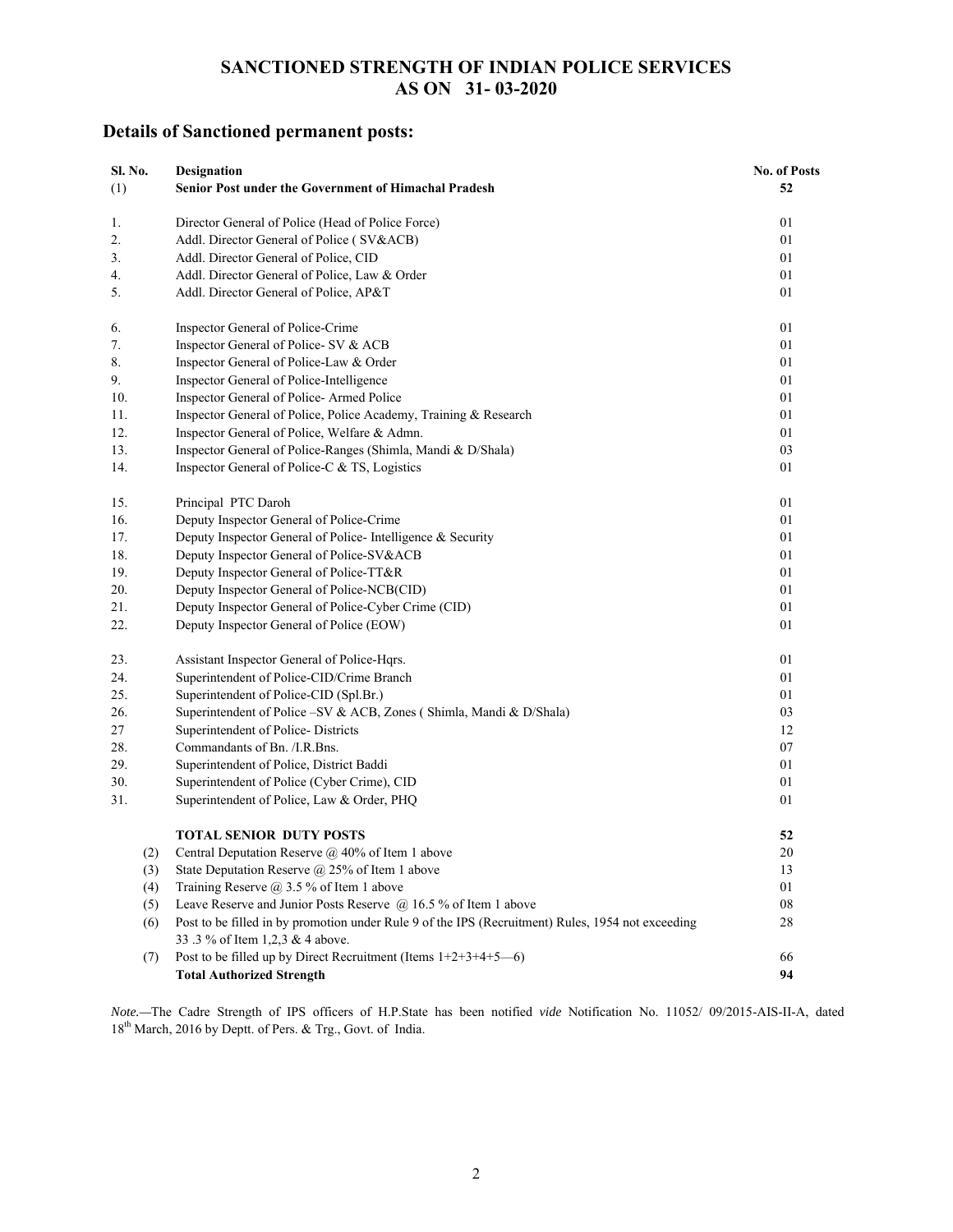| SI.<br>No. | Name/Id. No.<br>Date of Apptt./<br>Source of<br>recruitment<br>S/Sh./Smt./Ms. | Qualification<br>(Subject) | Date of<br>Birth /<br>Domicile              | Present post/<br>Date of<br>appointment to<br>present post                                                                  | Level in<br>Pay<br><b>Matrix</b> | <b>Police</b><br>Medals, if<br>any            | <b>Remarks</b>           |
|------------|-------------------------------------------------------------------------------|----------------------------|---------------------------------------------|-----------------------------------------------------------------------------------------------------------------------------|----------------------------------|-----------------------------------------------|--------------------------|
| (1)        | (2)                                                                           | (3)                        | (4)                                         | (5)                                                                                                                         | (6)                              | (7)                                           | (8)                      |
|            |                                                                               |                            |                                             | <b>Allotment Year-1984</b>                                                                                                  |                                  |                                               |                          |
| 1.         | Somesh Goyal<br>19841021<br>21-08-84<br>(RR)                                  | M.A.<br>(English)          | $26 - 04 - 61$<br>Haryana                   | Director General<br>of Prison &<br>Correctional<br>Services, HP<br>17-01-2018                                               | Level-17                         | PM-2001<br>PPM-2003                           | Ex-Cadre<br>Post         |
|            |                                                                               |                            |                                             | <b>Allotment Year-1986</b>                                                                                                  |                                  |                                               |                          |
| 2.         | Sita Ram Mardi<br>19861037<br>26-08-86<br>(RR)                                | M.Sc. (Stat.)              | $31 - 05 - 60$<br>Karnataka                 | DGP, H.P.<br>Shimla<br>09-01-2018                                                                                           | Level-17                         | PM-2002<br>PPMDS-<br>2010                     | Cadre Post               |
|            |                                                                               |                            |                                             | <b>Allotment Year-1988</b>                                                                                                  |                                  |                                               |                          |
| 3.         | Kumar<br>Tapan<br>Deka<br>19881053<br>25-08-88<br>(RR)                        | M. Sc.<br>(Physics)        | $25 - 02 - 63$<br>Assam                     | Addl. Director,<br>IB Hqrs.<br>New Delhi<br>23-10-2019                                                                      | Level-16                         |                                               | On Central<br>Deputation |
|            |                                                                               |                            |                                             | <b>Allotment Year-1989</b>                                                                                                  |                                  |                                               |                          |
|            |                                                                               |                            |                                             |                                                                                                                             |                                  |                                               |                          |
| 4.         | Sanjay Kundu<br>(RR)<br>19891001<br>21-08-89<br>(RR)                          | <b>DEMT</b><br>Graduate    | 18-04-64<br>Haryana                         | Pr. Resident<br>Commr. H.P.<br>Govt. New Delhi<br>$+$ Pr. Secy. to CM<br>$+$ Pr. Secy. (Vig)<br>(E&T)to GoHP.<br>20-07-2018 | Level-16                         | PM-1994<br><b>PPMS-2007</b><br>PPMDS-<br>2013 | Ex-Cadre<br>post         |
| 5.         | Sanjiv Ranjan<br>$Ojha$ (RR)<br>19891034<br>21-08-89<br>(RR)                  | $B.A.$ (Hons.)             | $03 - 05 - 65$<br>Bihar                     | IG, BSF, New<br>Delhi.<br>28-01-2017                                                                                        | Level-15                         | <b>PMG</b><br><b>IPM-2006</b><br><b>UNPM</b>  | On Central<br>Deputation |
|            |                                                                               |                            |                                             | <b>Allotment Year-1990</b>                                                                                                  |                                  |                                               |                          |
| 6.         | Shyam Bhagat<br>Negi $(RR)$<br>19901073<br>16-09-91<br>(RR)                   | <b>MBA</b>                 | 15-03-66<br>Kinnaur,<br>Himachal<br>Pradesh | ADGP, Law &<br>Order, H.P.<br>27-11-2018                                                                                    | Level-15                         | PMMS-<br>2007                                 | Cadre post               |
| 7.         | Ahmed Payam<br>Siddique<br>19911041<br>15-09-1991<br>(RR)                     | <b>LLM</b>                 | $11-02-61$<br>Uttar<br>Pradesh              | <b>Allotment Year-1991</b><br>Registrar, Jamia<br>Millia Islamia<br>University, New<br>Delhi.<br>26-10-2016                 | Level-15                         | PMMS-<br>2009                                 | On Central<br>Deputation |

# **INDIAN POLICE SERVICES**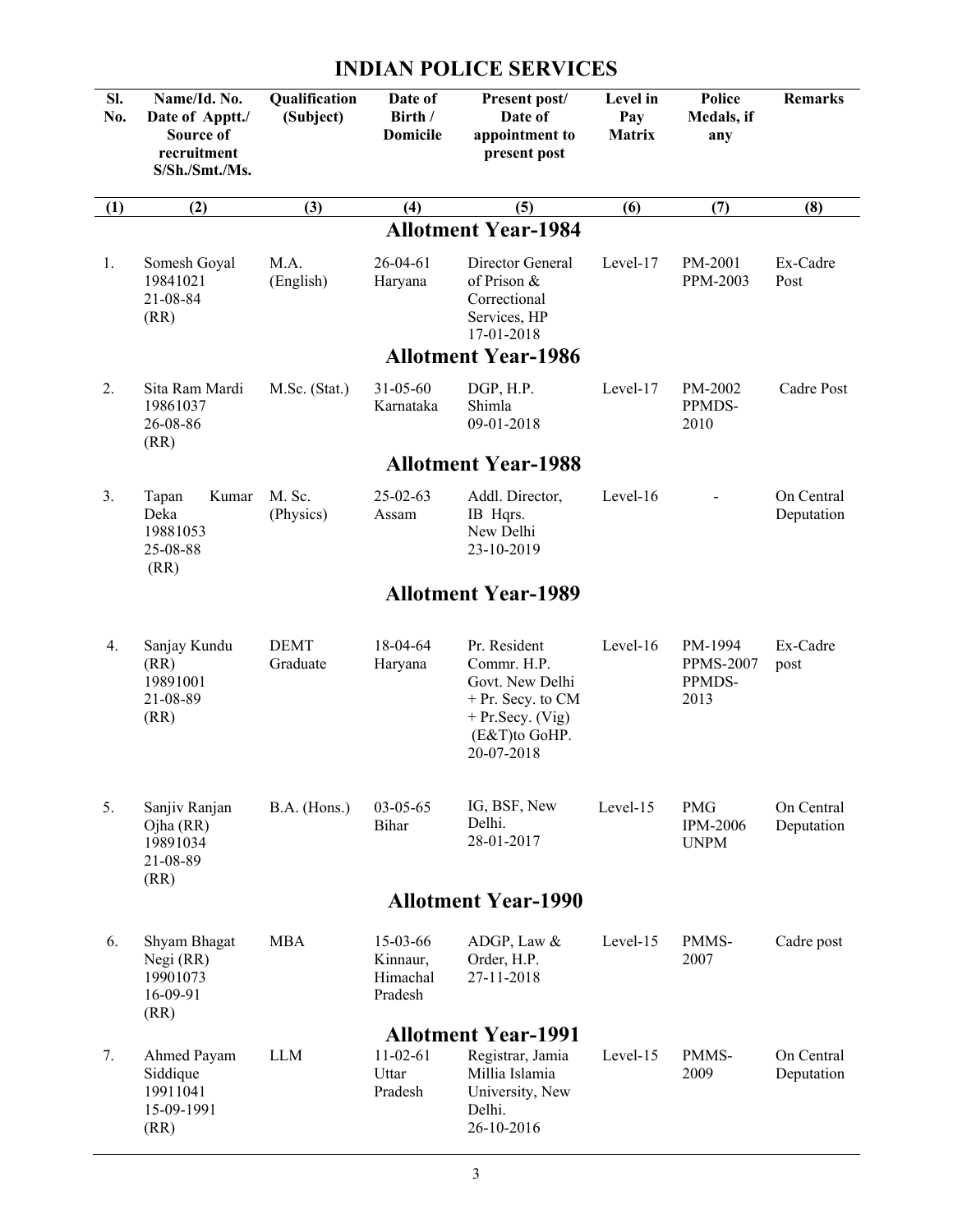| SI.<br>No. | Name/Id. No.<br>Date of Apptt./<br>Source of<br>recruitment<br>S/Sh./Smt./Ms. | Qualification<br>(Subject)                                                               | Date of<br>Birth /<br><b>Domicile</b> | Present post/<br>Date of<br>appointment to<br>present post            | Level in<br>Pay<br><b>Matrix</b> | <b>Police</b><br>Medals, if<br>any                           | <b>Remarks</b>           |
|------------|-------------------------------------------------------------------------------|------------------------------------------------------------------------------------------|---------------------------------------|-----------------------------------------------------------------------|----------------------------------|--------------------------------------------------------------|--------------------------|
| 8.         | Dr. Atul Verma<br>19911058<br>$11 - 10 - 92$<br>(RR)                          | <b>MBBS</b>                                                                              | $06 - 05 - 65$<br>Jharkhand           | ADG & Comndt.<br>General, HG,CD<br>& FS, H.P.<br>27-11-2018           | Level-15                         |                                                              | Ex-Cadre<br>post         |
|            |                                                                               |                                                                                          |                                       | <b>Allotment Year-1993</b>                                            |                                  |                                                              |                          |
| 9.         | Anurag Garg<br>19931030<br>05-09-93<br>(RR)                                   | B.Tech.<br>(Elec. Engg.)                                                                 | 13-07-67<br>Uttar<br>Pradesh          | ADG, SV&ACB,<br>H.P.<br>27-11-2018                                    | Level-15                         | <b>UNPM</b><br>2002<br>PMMS-<br>2009<br><b>PMMDS</b><br>2016 | Cadre Post               |
| 10.        | Ashok Tiwari<br>19931067<br>05-09-93<br>(RR)                                  | M.Tech.<br>(W.Hons.)<br><b>WPLM</b><br>(Osmania<br>University)                           | $26 - 11 - 69$<br>Uttar<br>Pradesh    | ADG, CID,<br>Shimla<br>17-01-2018                                     | Level-15                         | PMMS-<br>2009<br>PMMDS-<br>2019                              | Cadre Post               |
| 11.        | Rithwik Rudra<br>19931002<br>04-09-94<br>(RR)                                 | B.A.(Hons.)                                                                              | $05-07-69$<br>Delhi                   | Joint Director,<br>IB Hqrs.,<br>New Delhi<br>23-07-2015               | Level-15                         | PMMS-<br>2009                                                | On Central<br>Deputation |
|            |                                                                               |                                                                                          |                                       | <b>Allotment Year-1994</b>                                            |                                  |                                                              |                          |
| 12.        | Rakesh<br>Aggarwal<br>19941002<br>04-09-94<br>(RR)                            | <b>AMIE</b>                                                                              | 05-08-68<br>Haryana                   | Joint Director,<br>CBI, N/Delhi<br>13-03-2019                         | Level-15                         | PMMS-<br>2010<br>PPMDS-<br>2016                              | On Central<br>Deputation |
| 13.        | S. Zahur Haider<br>Zaidi<br>19941008<br>04-09-94<br>(RR)                      | B.Sc.<br>(Mechanical<br>Engineering)<br>& Master's<br>Degree in<br>Police<br>Management. | $9 - 12 - 68$<br>Uttar<br>Pradesh     | Under suspension<br>w.e.f. 15-1-2020                                  | Level-14                         | PMMS-<br>2010                                                |                          |
|            |                                                                               |                                                                                          |                                       | <b>Allotment Year-1995</b>                                            |                                  |                                                              |                          |
| 14.        | Satinder<br>Pal<br>Singh<br>19951009<br>03-09-95<br>(RR)                      | B.E. Engg.<br><b>LLM</b>                                                                 | 05-07-68<br>Punjab                    | Jt. Secretary,<br>Ministry of<br>Shipping, New<br>Delhi<br>11-08-2017 | Level-15                         | PMMS-<br>2011                                                | On Central<br>Deputation |
| 15.        | N. Venugopal<br>(RR)<br>19951069<br>03-09-95                                  | M.Sc.<br>Geology                                                                         | $14-12-67$<br>Tamil Nadu              | ADGP, AP&T,<br>H.P.<br>12-02-2020                                     | Level-15                         | PMMS-<br>2011                                                | Cadre post               |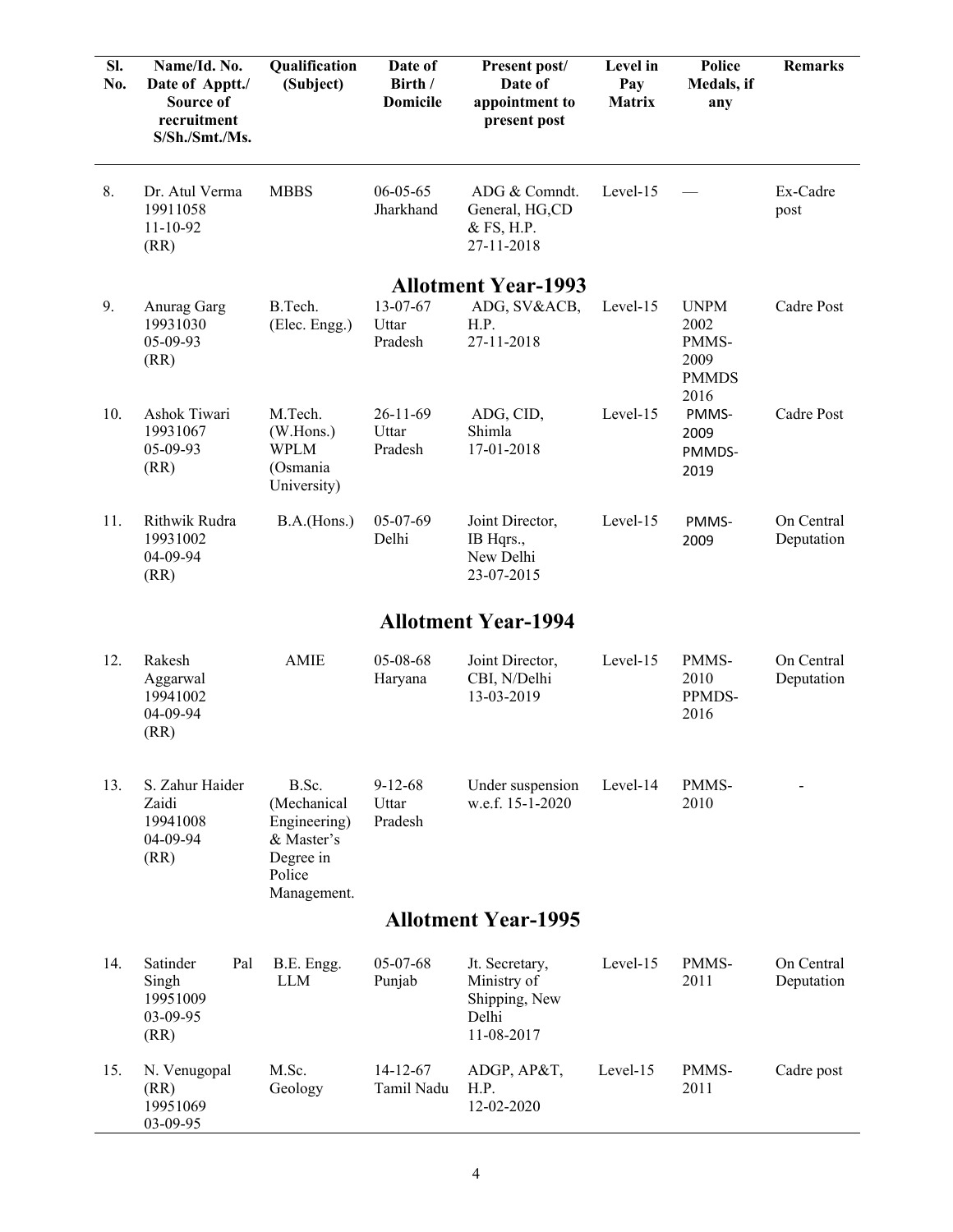| Sl.<br>No. | Name/Id. No.<br>Date of Apptt./<br>Source of<br>recruitment<br>S/Sh./Smt./Ms. | Qualification<br>(Subject)                              | Date of<br>Birth /<br><b>Domicile</b> | Present post/<br>Date of<br>appointment to<br>present post             | Level in<br>Pay<br><b>Matrix</b> | Police<br>Medals, if<br>any | <b>Remarks</b>           |  |  |
|------------|-------------------------------------------------------------------------------|---------------------------------------------------------|---------------------------------------|------------------------------------------------------------------------|----------------------------------|-----------------------------|--------------------------|--|--|
|            |                                                                               |                                                         |                                       | <b>Allotment Year-1996</b>                                             |                                  |                             |                          |  |  |
| 16.        | Satwant Atwal<br>Trivedi (RR)<br>19961011<br>04-09-96                         | M.A.<br>(Psychology),<br>Advance<br>Course in<br>German | 16-08-71<br>Himachal<br>Pradesh       | IG, BSF, New<br>Delhi<br>23-03-2015                                    | Level-14                         | PMMS-<br>2012               | On Central<br>Deputation |  |  |
| 17.        | Ajay Kumar<br>Yadav (RR)<br>19961053<br>07-09-97                              | Language<br>$B.E.$ (Elec. $&$<br>Com.)                  | $26 - 09 - 70$<br>Delhi               | IG, (Commn)<br>CRPF, New Delhi<br>08-01-2018                           | Level-14                         |                             | On Central<br>Deputation |  |  |
| 18.        | Abhishek<br>Trivedi (RR)<br>19961032<br>05-09-96                              | MA, LLB                                                 | 27-08-71<br>Bihar                     | IG, NSG, New<br>Delhi<br>12-01-2015                                    | Level-14                         | PMMS-<br>2012               | On Central<br>Deputation |  |  |
|            | <b>Allotment Year-1997</b>                                                    |                                                         |                                       |                                                                        |                                  |                             |                          |  |  |
|            |                                                                               |                                                         |                                       |                                                                        |                                  |                             |                          |  |  |
| 19.        | <b>Anand Pratap</b><br>Singh (RR)<br>19971009<br>25-08-97                     | B.E.                                                    | 05-05-71<br>Uttar<br>Pradesh          | IGP, Police<br>Academy,<br>Training $\&$<br>Research, HP<br>09-03-2018 | Level-14                         | PMMS-<br>2013               | Cadre Post               |  |  |
|            |                                                                               |                                                         |                                       | <b>Allotment Year-1998</b>                                             |                                  |                             |                          |  |  |
| 20.        | Dinesh<br>Kumar<br>Yadav<br>19981045<br>28-12-98<br>(RR)                      | BSc.(PCM)                                               | $01 - 7 - 72$<br>Uttar<br>Pradesh     | On study leave                                                         | Level-14                         |                             | Leave Reserve            |  |  |
| 21.        | Himanshu Misra,<br><b>SPS</b><br>19982214<br>17-12-2009                       | M.B.A                                                   | $01 - 06 - 62$<br>Uttar<br>Pradesh    | IGP, AP&T,<br>Shimla<br>31-12-2015                                     | Level-14                         | PMMS-<br>2017               | Cadre Post               |  |  |
|            |                                                                               |                                                         |                                       | <b>Allotment Year-1999</b>                                             |                                  |                             |                          |  |  |
| 22.        | Gyaneshwar Singh MPA<br>19991017<br>20-9-99<br>(RR)                           |                                                         | $22 - 2 - 71$<br>Uttar<br>Pradesh     | IG, Crime, HP.<br>10-07-2019                                           | Level-14                         |                             | Cadre post               |  |  |
|            |                                                                               |                                                         |                                       | <b>Allotment Year-2000</b>                                             |                                  |                             |                          |  |  |
| 23.        | Jai<br>Prakash<br>Singh<br>20001011<br>4-9-2000 $(RR)$                        | Master's<br>Degree in<br>Police<br>Management           | $10 - 7 - 67$<br>Bihar                | IG, SV & ACB,<br>Shimla<br>25-05-2018                                  | Level-14                         |                             | Cadre post               |  |  |
| 24.        | Diljeet Kumar<br>Thakur (SPS)<br>20012092<br>19-12-2011                       | B.A. (Hons),<br><b>LLB</b>                              | 04-04-62<br>Kullu, H.P.               | IG, CID (Int.)<br>H.P Shimla.<br>06-01-2018                            | Level-14                         | PMMDS-<br>2020              | Cadre Post               |  |  |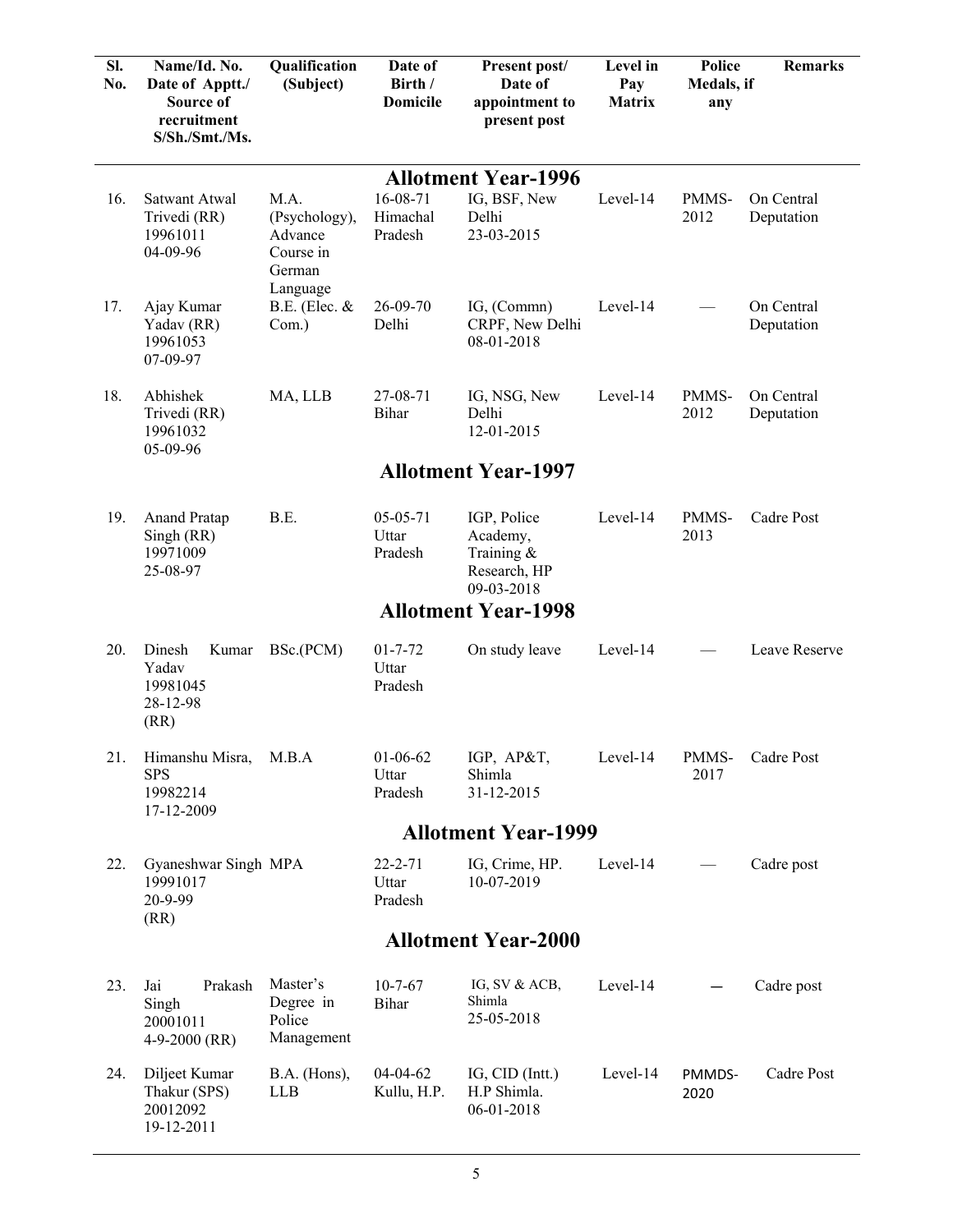| SI.<br>No.                 | Name/Id. No.<br>Date of Apptt./<br>Source of<br>recruitment<br>S/Sh./Smt./Ms. | Qualification<br>(Subject)                                         | Date of<br>Birth /<br><b>Domicile</b>   | Present post/<br>Date of<br>appointment to<br>present post | Level in<br>Pay<br>Matrix | <b>Police</b><br>Medals, if<br>any | <b>Remarks</b>           |  |  |  |
|----------------------------|-------------------------------------------------------------------------------|--------------------------------------------------------------------|-----------------------------------------|------------------------------------------------------------|---------------------------|------------------------------------|--------------------------|--|--|--|
|                            | <b>Allotment Year-2001</b>                                                    |                                                                    |                                         |                                                            |                           |                                    |                          |  |  |  |
| 25.                        | Dr. Atul Kumar<br>Digambar<br>Fulzele<br>20011029<br>26-12-2001<br>(RR)       | <b>MBBS</b>                                                        | $29 - 6 - 73$<br>Maharashtra            | Principal,<br>PTC, Daroh,<br>Distt.Kangra.<br>15-07-2019   | Level-14                  | $\overline{\phantom{a}}$           | Cadre post               |  |  |  |
| 26.                        | Punita Bhardwaj<br>(SPS)<br>20022249<br>19-12-2011                            | M.Phil                                                             | $18-12-60$<br>U.P.                      | IG, Admn. &<br>Welfare, PHQ,<br>Shimla.<br>01-03-2019      | Level-14                  |                                    | Cadre Post               |  |  |  |
|                            |                                                                               |                                                                    |                                         | <b>Allotment Year-2002</b>                                 |                           |                                    |                          |  |  |  |
| 27.                        | Asif Jalal<br>20021021<br>2-9-2002<br>(RR)                                    | MA, M.Phil                                                         | 02-08-74<br>Bihar                       | IGP, Southern<br>Range, Shimla.<br>06-02-2020              | Level-14                  |                                    | Cadre Post               |  |  |  |
| <b>Allotment Year-2003</b> |                                                                               |                                                                    |                                         |                                                            |                           |                                    |                          |  |  |  |
| 28.                        | Pupul Dutta<br>Prasad<br>20031015<br>$01-09-03$ (RR)                          | M.A,<br>M.Sc (Human Bihar<br>Rights)                               | $01 - 03 - 80$                          | On study leave<br>upto<br>$9/2021$ .                       | Level-13A                 |                                    | Leave<br>Reserve         |  |  |  |
| 29.                        | Kapil Sharma<br>(SPS)<br>20042110<br>19-12-2011                               | M. Phil<br>(English)                                               | $21 - 03 - 61$<br>Kullu, H.P.           | DIG, TT $&R,$<br>Shimla.<br>19-02-2019                     | Level-13A                 |                                    | Cadre post               |  |  |  |
| 30.                        | Rameshwar<br>Singh Thakur<br>(SPS)<br>20062494<br>19-12-2011                  | B.A. (Hons)                                                        | 12-09-64<br>Shimla,<br>H.P.             | DIG, NCB (CID)<br>Shimla                                   | Level-13A                 | PPM-2016                           | Cadre Post               |  |  |  |
|                            |                                                                               |                                                                    |                                         | <b>Allotment Year-2004</b>                                 |                           |                                    |                          |  |  |  |
| 31.                        | Sonal Mohan<br>Agnihotri<br>20041015<br>$6 - 9 - 2004$<br>(RR)                | B.E.<br>Mater of Arts<br>(Fraud and<br>Financial<br>Investigation) | $17 - 1 - 77$<br>Maharashtra            | Counsellor,<br>Embassy of<br>India, Kabul.<br>29-08-2019   | Level-13A                 |                                    | On Central<br>Deputation |  |  |  |
| 32.                        | Prem Kumar<br>Thakur (SPS)<br>20062498<br>05-06-2012                          | B.Com., LLB                                                        | 28-02-66<br>Kullu, H.P.                 | Managing<br>Director, SC/ST<br>Corpn., Solan<br>06-08-2018 | Level-13A                 |                                    | Ex-Cadre<br>Post         |  |  |  |
|                            |                                                                               |                                                                    | $26 - 11 - 78$                          | <b>Allotment Year-2005</b>                                 |                           |                                    |                          |  |  |  |
| 33.                        | Sumedha<br>20051004<br>22-8-2005<br>(RR)                                      | M.Com.                                                             | Punjab                                  | On leave<br>18.02.2020 to<br>15.08.2020                    | Level-13A                 |                                    | Leave<br>Reserve         |  |  |  |
| 34.                        | Santosh Patial<br>(SPS)<br>20062495<br>19-12-2011                             | BE(Civil),<br>MBA(HR)<br>ME (Civil<br>Eng. in<br>Structures)       | 26-02-68<br>Distt.<br>Hamirpur,<br>H.P. | DIGP, NR,<br>Dharamshala,<br>Distt. Kangra.<br>15-07-2019  | Level-13A                 |                                    | Cadre Post               |  |  |  |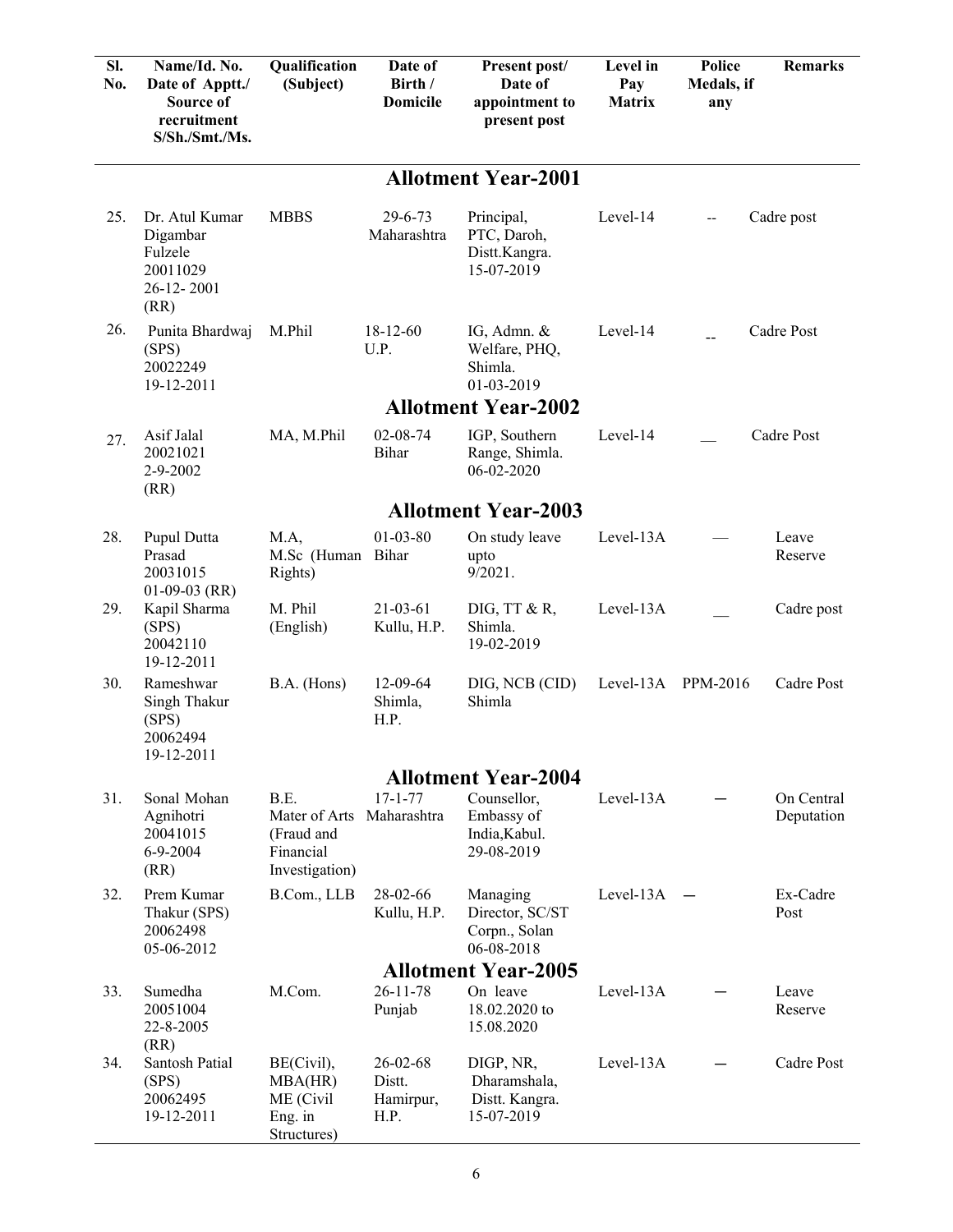| Sl.<br>No. | Name/Id. No.<br>Date of Apptt./<br>Source of<br>recruitment<br>S/Sh./Smt./Ms. | Qualification<br>(Subject)      | Date of<br>Birth /<br><b>Domicile</b>        | Present post/<br>Date of<br>appointment to<br>present post | Level in<br>Pay<br><b>Matrix</b> | Police<br>Medals, if<br>any | <b>Remarks</b>            |
|------------|-------------------------------------------------------------------------------|---------------------------------|----------------------------------------------|------------------------------------------------------------|----------------------------------|-----------------------------|---------------------------|
| 35.        | Sunil Kumar<br>(SPS)<br>20052239<br>19-12-2011                                | M.Com.                          | 27-02-62<br>Kangra<br>H.P.                   | DIG, Prisons,<br>H.P., Shimla<br>$1-10-2019$               | Level-13A                        |                             | Ex-Cadre<br>Post          |
|            |                                                                               |                                 |                                              | <b>Allotment Year-2006</b>                                 |                                  |                             |                           |
| 36.        | Ashok Kumar<br>20061149<br>29-8-2006<br>(RR)                                  | B.Sc.                           | 2-7-1977<br>Uttar<br>Pradesh                 | Dy.Secy., Deptt.<br>of Justice, Delhi.<br>25-11-2019       | Level-13A                        |                             | On Central<br>Deputation  |
| 37.        | <b>Abhishek Dullar</b><br>20061292<br>30-8-2006<br>(RR)                       | B.Tech.                         | $22 - 3 - 80$<br>Rajasthan                   | S.P., CBI, New<br>Delhi<br>09-02-2016                      | Level-13A                        |                             | On Central<br>Deputation  |
| 38.        | <b>Bimal Gupta</b><br>(SPS)<br>20062691<br>19-07-2013                         | M.A. (Police<br>Administration) | $26-10-72$ ,<br>H.P.                         | DIG, Crime,<br>Shimla<br>28-02-2020                        | Level-13A                        |                             | Cadre Post                |
| 39.        | Madhu<br>Sudan (SPS)<br>20062661<br>19-12-2011                                | B.A.                            | $27 - 11 - 63$<br>Kangra,<br>H.P.            | DIGP, CR,<br>Mandi, H.P<br>11-02-2020                      | Level-13A                        |                             | Cadre Post                |
| 40.        | Rani Bindu<br>(SPS)<br>20072465<br>19-12-2011                                 | M.Phil.<br>(Economics)          | $21 - 01 - 68$<br>Panchkula<br>(Haryana)     | Director, CDTI<br>(SP Level),<br>Chandigarh<br>08-02-2019  | Level-13                         |                             | On Central<br>Deputation  |
|            |                                                                               |                                 |                                              | <b>Allotment Year-2007</b>                                 |                                  |                             |                           |
| 41.        | Veena Bharti<br>20071103<br>18-8-2007<br>(RR)                                 | <b>MBA</b>                      | 24-08-77<br>Delhi                            | Jt. Dy. Director,<br>IB HQ, New<br>Delhi<br>05-12-2018     | Level-12                         |                             | On Central<br>Deputation. |
|            | S. Arul Kumar                                                                 |                                 |                                              | <b>Allotment Year-2008</b>                                 |                                  |                             |                           |
| 42.        | (RR)<br>20081095<br>22-12-2008                                                | BE (Civil<br>Eng.)              | $29 - 1 - 82$ ,<br>Coimbatore,<br>Tamil Nadu | S.P., SV&ACB,<br>Dharamshala<br>10-09-2018                 | Level-12                         |                             | Cadre post                |
| 43.        | G. Sivakumar<br>(RR)<br>20081203<br>01-09-2009                                | <b>BBM</b>                      | 29-1-1977<br>Coimbatore,<br>Tamil Nadu       | Dy. Passport<br>Officer<br>Mallapuram<br>19-11-2015        | Level-12                         |                             | On Central<br>Deputation  |
| 44.        | Ajay Krishan<br>Sharma (SPS)<br>20082548<br>20-11-2013                        | M.Sc. (Chemistry) 1-10-69       | Hamirpur,<br>H.P.                            | S.P., Distt.<br>Sirmour<br>23-01-2019                      | Level-13                         |                             | Cadre post                |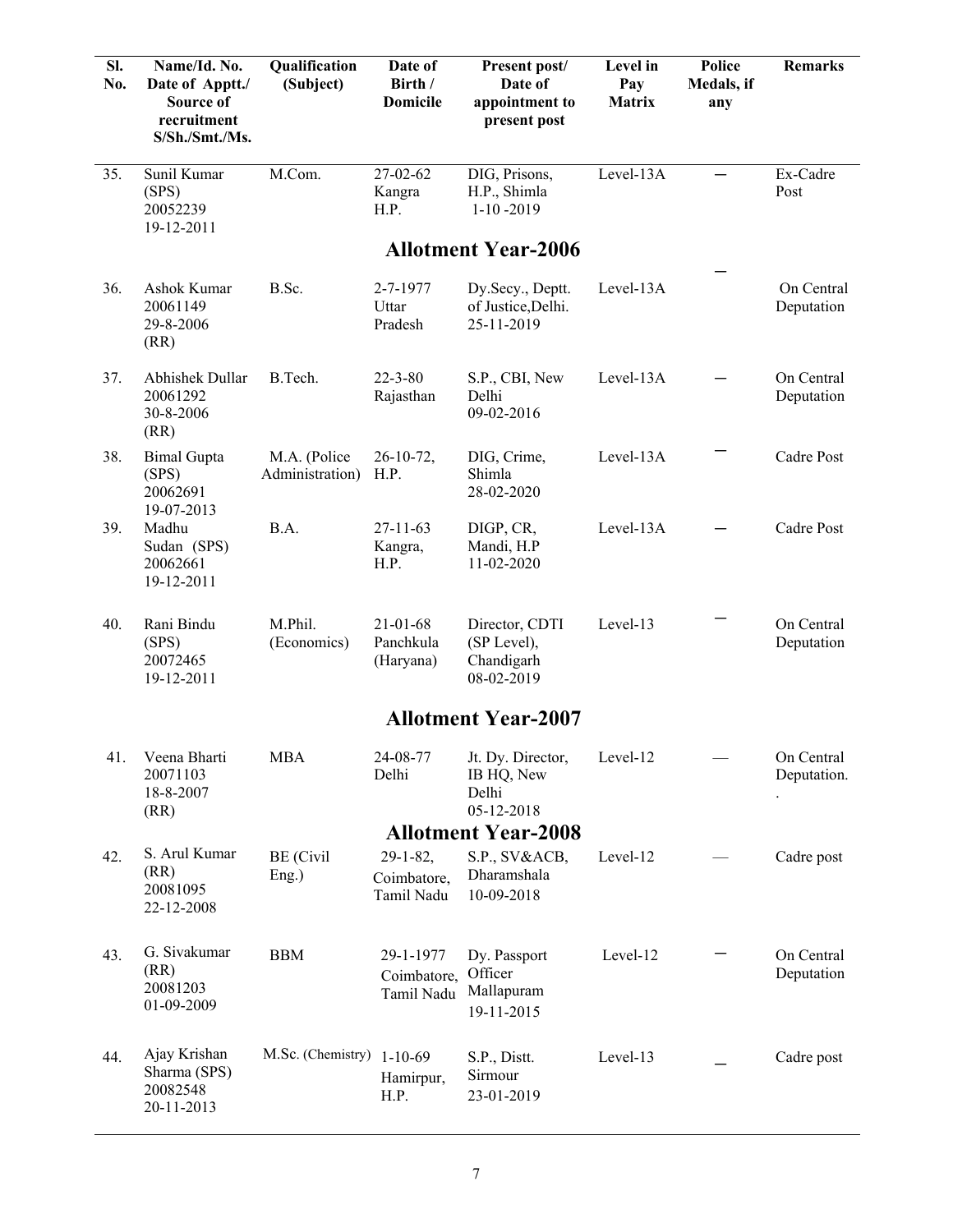| Sl.<br>No. | Name/Id. No.<br>Date of Apptt./<br>Source of<br>recruitment<br>S/Sh./Smt./Ms. | Qualification<br>(Subject)                             | Date of<br>Birth /<br><b>Domicile</b> | Present post/<br>Date of<br>appointment to<br>present post                | Level in<br>Pay<br><b>Matrix</b> | Police<br>Medals, if<br>any | <b>Remarks</b>   |
|------------|-------------------------------------------------------------------------------|--------------------------------------------------------|---------------------------------------|---------------------------------------------------------------------------|----------------------------------|-----------------------------|------------------|
| 45.        | $\overline{D}$ r. D.K.<br>Chaudhary (SPS)<br>20082549<br>20-11-2013           | M.Sc., M.Phil,<br>Ph.D. Zoology                        | 12-12-1967<br>Kangra,<br>H.P.         | On study leave.                                                           | Level-13                         |                             | Leave<br>Reserve |
|            |                                                                               |                                                        |                                       | <b>Allotment Year-2009</b>                                                |                                  |                             |                  |
| 46.        | Gurdev Sharma<br>(SPS)<br>20092711<br>17-12-2014                              | M.Sc.<br>(Forestry),<br>M. Phil.<br>(Police)<br>Admn.) | 31-01-1971<br>Bilaspur,<br>H.P.       | S.P., Distt.<br>Mandi.<br>17-01-2018                                      | Level-13                         | PMMS-<br>2019               | Cadre post       |
| 47.        | Vimukat Ranjan<br>(SPS)<br>20092712<br>17-12-2014                             | M.A, M.Phil                                            | 14-03-1971<br>Hamirpur,<br>H.P.       | S.P., Distt.<br>Kangra.<br>18-07-2019                                     | Level-13                         |                             | Cadre post       |
| 48.        | Anupam<br>Sharma (SPS)<br>20092713<br>17-12-2014                              | B.E. (Civil)                                           | 07-03-1972<br>Shimla,<br>H.P.         | Comndt., $5th$<br>IRBn., Bassi,<br>Distt. Bilaspur.<br>15-07-2019         | Level-13                         |                             | Cadre post       |
|            |                                                                               |                                                        |                                       | <b>Allotment Year-2010</b>                                                |                                  |                             |                  |
|            | Mohit Chawla                                                                  |                                                        | $13 - 1 - 82$                         | ADC to                                                                    |                                  |                             |                  |
| 49.        | (RR)                                                                          | M.A<br>Economics                                       | Ambala,                               |                                                                           | Level-12                         |                             | Ex-cadre<br>post |
|            | 20101110                                                                      | P.G. CCL                                               | Haryana                               | Governor<br>H.P.                                                          |                                  |                             |                  |
|            | 30-08-2010                                                                    |                                                        |                                       | 19-09-2018                                                                |                                  |                             |                  |
| 50.        | Soumya<br>Sambasivan<br>(RR)<br>20101132                                      | B.Sc. Bio.<br>Tech. PGDBA                              | $24 - 3 - 80$<br>Palghat,<br>Kerala   | Commandant,<br>3rd IRBn.,<br>Pandoh, Distt.<br>Mandi.                     | Level-12                         |                             | Cadre Post       |
| 51.        | 30-08-2010<br>Rahul Nath, IPS<br>(RR)<br>20101776<br>03-02-2011               | B.A                                                    | 31-08-79,<br>Kullu, H.P               | 15-07-2019<br>AIG, PHQ,<br>Shimla.<br>21-02-2018                          | Level-12                         |                             | Cadre Post       |
| 52.        | Shubhra Tiwari<br>Hira (SPS)<br>20102801<br>4-12-2015                         | M.Phil.                                                | 22-02-1969                            | Commandant,<br>6th IRBn,<br>Dhaula Kuan,<br>Distt. Sirmour.<br>11-07-2019 | Level-13                         |                             | Cadre Post       |
| 53.        | Dr. Virender<br>Singh Tomar<br>(SPS)<br>20102802<br>4-12-2015                 | M.Sc. Ph.D.<br>MBA.                                    | 05-05-1967<br>Haryana                 | On leave                                                                  | Level-13                         |                             | Leave<br>Reserve |
| 54.        | Ranjana<br>Chauhan (SPS)<br>20102803<br>4-12-2015                             | B.Sc.                                                  | 13-02-1971<br>H.P.                    | S.P., Leave<br>Reserve, PHQ,<br>Shimla.<br>06-09-2019                     | Level-13                         |                             | Leave<br>Reserve |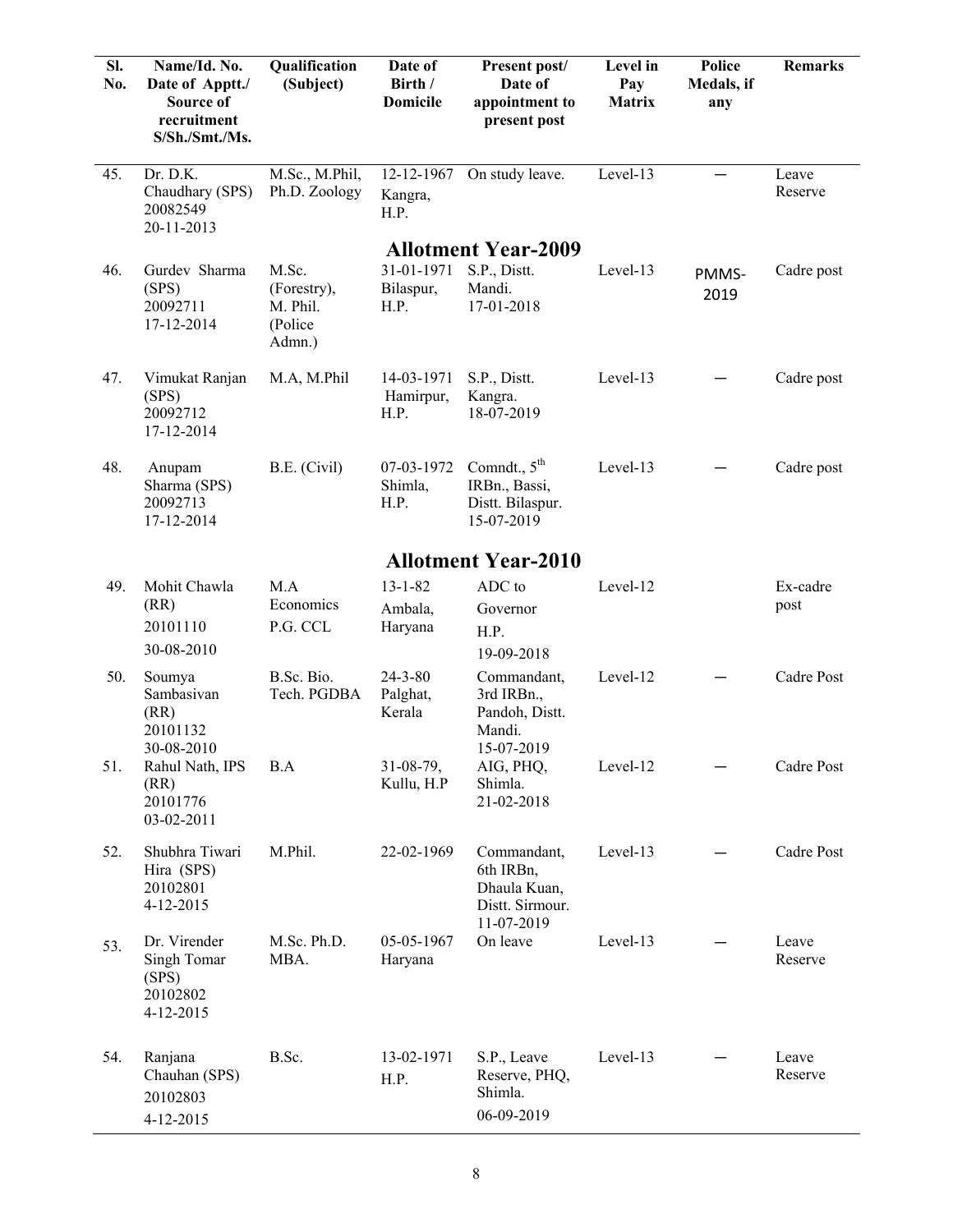| SI.<br>No. | Name/Id. No.<br>Date of Apptt./<br><b>Source of</b><br>recruitment<br>S/Sh./Smt./Ms. | Qualification<br>(Subject)                             | Date of<br>Birth /<br><b>Domicile</b> | Present post/<br>Date of<br>appointment to<br>present post               | Level in<br>Pay<br><b>Matrix</b> | Police<br>Medals, if<br>any | <b>Remarks</b>           |
|------------|--------------------------------------------------------------------------------------|--------------------------------------------------------|---------------------------------------|--------------------------------------------------------------------------|----------------------------------|-----------------------------|--------------------------|
|            |                                                                                      |                                                        |                                       | <b>Allotment Year – 2011</b>                                             |                                  |                             |                          |
| 55.        | Raman Kumar<br>Meena, IPS (RR)<br>20111681<br>29-08-2011                             | B.A, B. Ed                                             | $22 - 7 - 85$<br>Alwar<br>(Rajasthan) | S.P., CID,<br>Crime, Shimla.<br>23-01-2019                               | Level-11                         |                             | Cadre Post               |
| 56.        | Anjum Ara (RR)<br>20111409<br>19-12-2011                                             | B. Tech<br>(Comp.<br>Science<br>$&$ Engg.)             | 17-11-1984<br>U.P.                    | Commandant, 1st Level-12<br>HPAP, Junga,<br>Distt. Shimla.<br>11-07-2019 |                                  |                             | Cadre Post               |
| 57.        | Omapati Jamwal<br>(SPS)<br>20112751<br>26-07-2016                                    | M.Sc.<br>(Physics)                                     | 29-06-1970<br>Bilaspur,<br>H.P.       | S.P., Distt.<br>Shimla.<br>06-01-2018                                    | Level-13                         |                             | Cadre Post               |
| 58.        | Arvind Digvijay<br>Negi (SPS)<br>20112752<br>26-07-2016                              | BA                                                     | 28-05-1972<br>Shimla,<br>H.P.         | S.P., NIA, New<br>Delhi.<br>04-10-2010                                   | Level-13                         |                             | On Central<br>Deputation |
|            |                                                                                      |                                                        |                                       | <b>Allotment Year - 2012</b>                                             |                                  |                             |                          |
| 59.        | Rohit Malpani<br>(RR)<br>20121192<br>24-12-2012                                      | B.Tech.<br>(Electrical)<br>M. Tech.<br>(Communication) | 21-06-1986<br>Rajasthan               | S.P., Police<br>Distt. Baddi.<br>23-01-2019                              | Level-11                         |                             | Cadre Post               |
| 60.        | Shalini<br>Agnihotri<br>(RR)<br>20121285<br>24-12-2012                               | P.G.                                                   | 14-01-1989<br>Una, H.P.               | S.P., SV&ACB,<br>SIU, Shimla.<br>10-02-2020                              | Level-11                         |                             | Ex-Cadre<br>Post         |
| 61.        | Dr. Khushal<br>Chand<br>Sharma(SPS)<br>99992478<br>25-08-2017                        | Ph.D.<br>(Sociology)<br><b>MBA</b>                     | 14-03-1969<br>H.P.                    | S.P., Law &<br>Order,<br>PHQ, Shimla<br>19-07-2016                       | Level-13                         | PMMS-<br>2020               | Cadre Post               |
| 62.        | Sanjeev Kumar<br>Gandhi (SPS)<br>99992479<br>25-08-2017                              | B.A, LLB                                               | 24-05-1973<br>H.P.                    | Commandant,<br>$2nd$ IRBn,<br>Sakoh, Distt.<br>Kangra<br>18-07-2019      | Level-13                         |                             | Cadre Post               |
| 63.        | Dr. Ramesh<br>Chander<br>Chhajta (SPS)<br>99992480<br>25-08-2017                     | L.L.M.,<br>Ph.D.                                       | 09-03-1968<br>H.P.                    | SP PTC, Daroh<br>Distt. Kangra,<br>HP<br>06-01-2018                      | Level-13                         |                             | Ex-Cadre<br>Post         |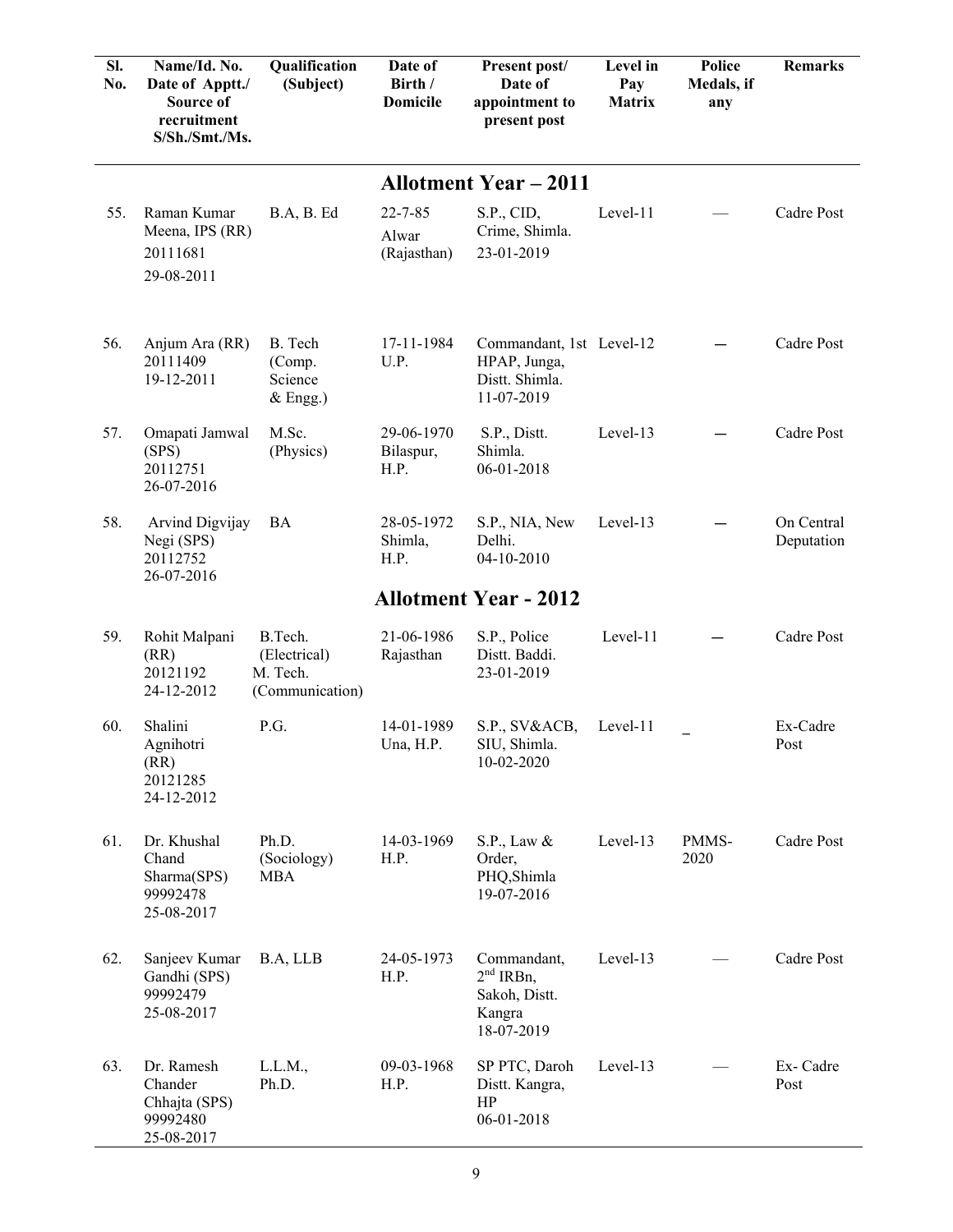| SI.<br>No. | Name/Id. No.<br>Date of Apptt./<br>Source of<br>recruitment<br>S/Sh./Smt./Ms. | Qualification<br>(Subject)    | Date of<br>Birth /<br><b>Domicile</b>                   | Present post/<br>Date of<br>appointment to<br>present post | Level in<br>Pay<br><b>Matrix</b> | Police<br>Medals, if<br>any | <b>Remarks</b>  |
|------------|-------------------------------------------------------------------------------|-------------------------------|---------------------------------------------------------|------------------------------------------------------------|----------------------------------|-----------------------------|-----------------|
|            |                                                                               |                               |                                                         | <b>Allotment Year, 2013</b>                                |                                  |                             |                 |
| 64.        | Gaurav Singh<br>(RR)<br>20131394<br>23-12-2013                                | BE<br>(Electronics)           | 01-07-1990<br>U.P.                                      | S.P., Distt.<br>Kullu.<br>10-07-2019                       | Level-11                         |                             | Cadre Post      |
| 65.        | Arjit Sen Thakur<br>(RR)<br>20131842<br>02-09-2013                            | BE<br>(Mech. Engg.)           | 16-10-1983<br>Chamba,<br>H.P.                           | S.P., Distt.<br>Hamirpur<br>23-01-2019                     | Level-11                         |                             | Cadre Post      |
|            |                                                                               |                               |                                                         | <b>Allotment Year, 2014</b>                                |                                  |                             |                 |
| 66.        | Sakshi Verma<br>(RR)<br>20141175<br>22-12-2014                                | M.A                           | 31-08-1988<br>Patiala                                   | Commndt.,<br>1st IRBn.,<br>Bangarh, Una.<br>07-02-2020     | Level-11                         |                             | Cadre Post      |
| 67.        | Monika<br>Bhutunguru<br>(RR)<br>20141829<br>22-12-2014                        | M.B.B.S                       | 14-10-1986<br>Lahaul &<br>Spiti,<br>Himachal<br>Pradesh | S.P., Distt.<br>Chamba<br>21-02-2018                       | Level-11                         |                             | Cadre Post      |
| 68.        | Karthikeyan<br>Gokulachandran<br>(RR)<br>22-12-2014                           | B.D.S                         | 07-12-1987<br>Kerala                                    | S.P., Distt. Una<br>07-02-2020                             | Level-11                         |                             | Cadre post      |
|            |                                                                               |                               |                                                         | <b>Allotment Year-2015</b>                                 |                                  |                             |                 |
| 69.        | Sh. Abhishek<br>Yadav (RR)<br>20151699<br>28-12-2015                          | B.Tech.                       | 01-10-1987<br>UP                                        | SP, Solan<br>06-02-2020                                    | Level-11                         |                             | Cadre post      |
| 70.        | Manav Verma<br>(RR)<br>20151819<br>28-12-2015                                 | B.Tech.<br>(Comp.<br>Science) | HP                                                      | 14-03-1988 ASP, Mandi.<br>31-8-2019                        | Level-11                         |                             | Jr. post        |
|            |                                                                               |                               |                                                         | <b>Allotment Year-2016</b>                                 |                                  |                             |                 |
| 71.        | Akriti (RR)<br>20161137<br>19-12-2016                                         | M.B.B.S                       | 19-07-1986<br>HP                                        | ASP, Kangra.<br>04-01-2019                                 | Level-11                         |                             | Jr. post        |
| 72.        | Ashok Rattan<br>(RR)<br>20171766<br>17-02-2018                                | <b>B.Tech</b>                 | U.P.                                                    | <b>Allotment Year-2017</b><br>16-10-1992 Probationer       | Level-10                         |                             | Trg.<br>Reserve |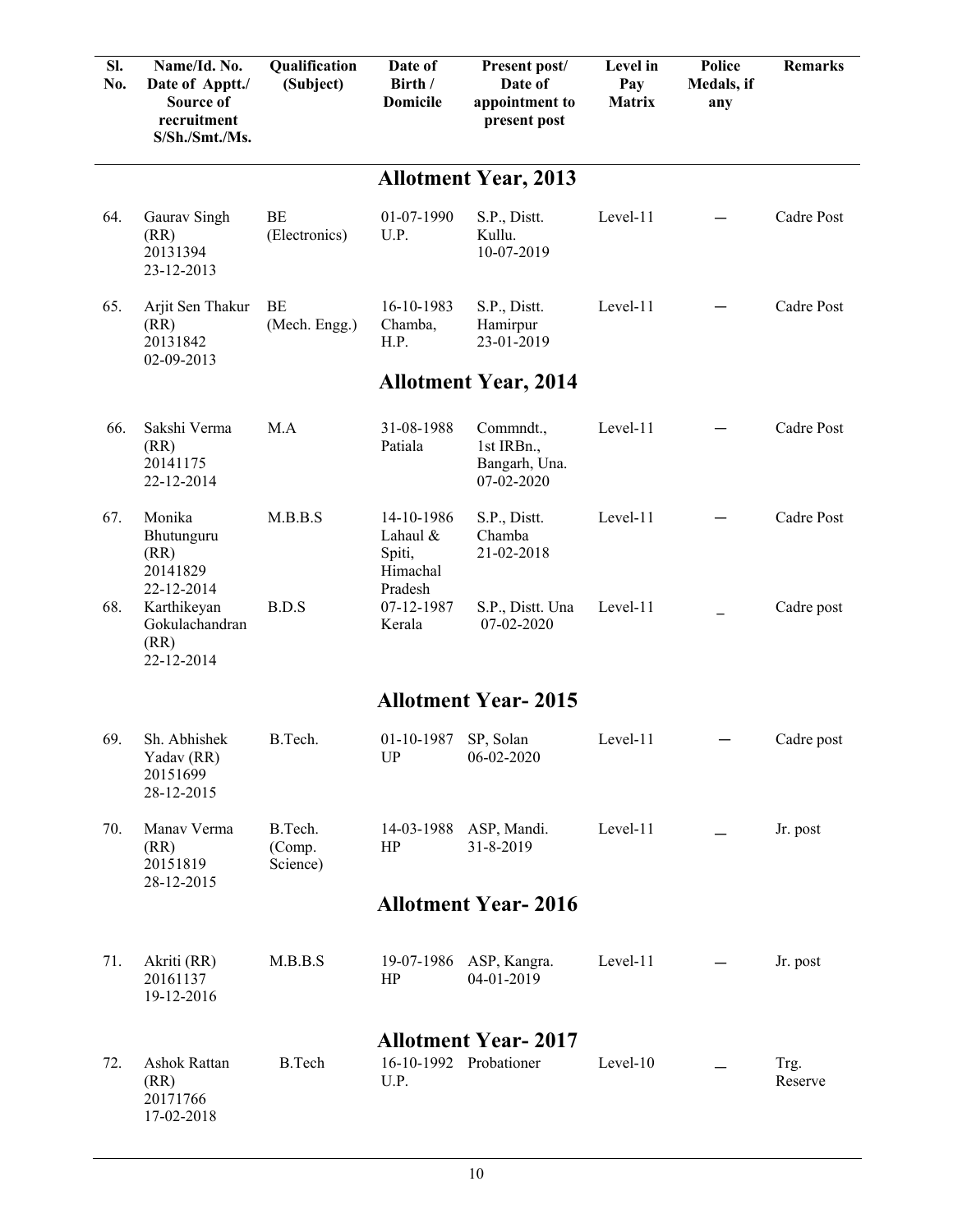| SI.<br>No. | Name/Id. No.<br>Date of Apptt./<br>Source of<br>recruitment<br>S/Sh./Smt./Ms. | Qualification<br>(Subject)                | Date of<br>Birth /<br><b>Domicile</b> | Present post/<br>Date of<br>appointment to<br>present post | Level in<br>Pay<br><b>Matrix</b> | <b>Police</b><br>Medals, if<br>any | <b>Remarks</b>  |
|------------|-------------------------------------------------------------------------------|-------------------------------------------|---------------------------------------|------------------------------------------------------------|----------------------------------|------------------------------------|-----------------|
| 73.        | Adharsh<br>Rajeendran<br>(RR)<br>20171739<br>18-12-2017                       | B.Tech.                                   | 30-04-1994<br>Kerala                  | Probationer                                                | Level-10                         |                                    | Trg.<br>Reserve |
|            |                                                                               |                                           |                                       | <b>Allotment Year-2018</b>                                 |                                  |                                    |                 |
| 74.        | Charu Sharma<br>99999999<br>17-12-2018                                        | B.A                                       | 16-07-1990<br>H.P.                    | Probationer                                                | Level-10                         |                                    | Trg.<br>Reserve |
| 75.        | Ilma Afroz<br>99999999<br>17-12-2018                                          | B.A                                       | 01-01-1992<br>U.P.                    | Probationer                                                | Level-10                         |                                    | Trg.<br>Reserve |
| 76.        | Sharisti Pandey<br>99999999<br>17-12-2018                                     | BE                                        | 24-09-1992<br>M.P.                    | Probationer                                                | Level-10                         |                                    | Trg.<br>Reserve |
| 77.        | Vivek                                                                         | B.A                                       | 17-02-1990<br>Haryana                 | Probationer                                                | Level-10                         |                                    | Trg.<br>Reserve |
|            |                                                                               |                                           |                                       | <b>Allotment Year-2019</b>                                 |                                  |                                    |                 |
| 78.        | Kamya Misra<br>RR 20191038                                                    | B.A                                       | $1 - 11 - 1996$<br>Odisa              | Probationer                                                | Level-10                         | $-$                                | Trg.<br>Reserve |
| 79.        | Mayank<br>Chaudhary<br>RR 20191098                                            | <b>B.Tech</b>                             | 06-10-1990<br>U.P                     | Probationer                                                | Level-10                         | $\overline{\phantom{m}}$           | Trg.<br>Reserve |
| 80.        | Abhishek S<br>RR 20191102                                                     | $\operatorname{B.E}$                      | 22-04-1995<br>Tamilnadu               | Probationer                                                | Level-10                         |                                    | Trg.<br>Reserve |
| 81.        | Amit Yadav<br>RR 2019111                                                      | B.Tech.                                   | 29-08-1990                            | Probationer                                                | Level-10                         |                                    | Trg.<br>Reserve |
|            |                                                                               |                                           |                                       | Year yet to be allotted                                    |                                  |                                    |                 |
| 82.        | Devakar Sharma<br>(SP)<br>01-08-2018                                          | B. Com.,<br>MA (Pub.<br>Admn.)            | 21-09-1975<br>H.P.                    | S.P., Distt.<br>Bilaspur.<br>7-02-2020                     | Level-13                         |                                    | Cadre post      |
| 83.        | Rajesh Kumar<br>Dharmani (SPS)<br>06-01-2020                                  | B.Sc. (Non<br>Medical), MA<br>(Sociology) | 21-03-1963<br>H.P.                    | S.P., L&S<br>17-01-2018                                    | Level-13                         |                                    | Cadre post      |
| 84.        | Saju Ram Rana<br>(SPS)<br>06-01-2020                                          | M.A.<br>(English)                         | 13-05-1964<br>H.P.                    | S.P., Distt.<br>Kinnour<br>18-07-2019                      | Level-13                         | PMMS-<br>2020                      | Cadre post      |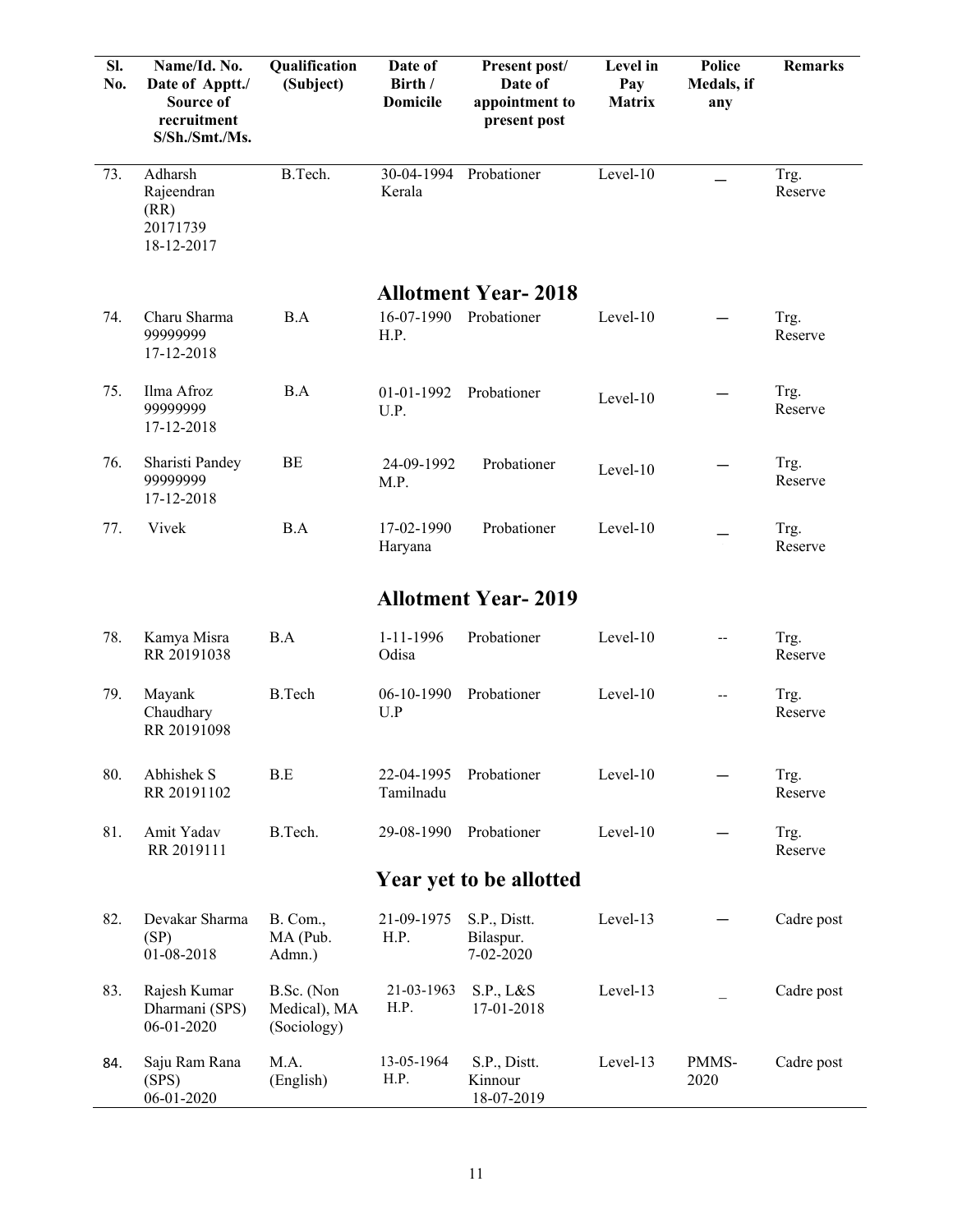## **SANCTIONED STRENGTH OF HIMACHAL PRADESH POLICE SERVICE**

# **AS ON 31-03-2020**

## **Details of Sanctioned Permanent Posts**

| Sl. | Designation of the Posts                                                                             | No. of Posts    |
|-----|------------------------------------------------------------------------------------------------------|-----------------|
| No. |                                                                                                      |                 |
| 1.  | Police Welfare Officer                                                                               | 01              |
| 2.  | Addl. S.P.(for Shimla-2, Dharamshala-2, and one each for Mandi, Solan, Sirmaur,                      | 13              |
|     | Chamba, Kullu, Hamirpur, Una, Bilaspur and Police Distt. Baddi)                                      |                 |
| 3.  | Addl. S.P. (R&T)/CID                                                                                 | $\overline{02}$ |
| 4.  | Addl S.Ps (3 each for $1st$ , $2nd$ , $3rd$ , $4th$ & $5th$ , $6th$ IRBns).                          | 18              |
| 5.  | Additional S.P. for H.P. Institute of Police Studies, Sakoh                                          | 01              |
| 6.  | Dy.S.P. (One each for all Districts except Kangra)                                                   | 11              |
| 7.  | Dy. S.P. (City) Shimla                                                                               | 01              |
| 8.  | S.D.P.Os (One each for Kangra, Palampur, Sundernagar, Nalagarh, Nurpur, Paonta-Sahib,                | 32              |
|     | Rohru, Rampur, Ani, Dalhousie, Rajgarh, Dehra, Parwanoo, Salooni, Manali, Theog,                     |                 |
|     | Sarkaghat, Jawali, Amb, Ghumarwin, Barsar, Baijnath, Haroli, Padhar, Jawalamukhi,                    |                 |
|     | Bhabanagar, Karsog, Darlaghat, Kaza & Sangrah, Sri Naina Devi ji, Baddi, Banjar.                     |                 |
| 9.  | Dy. S.P. (CID/Crime), Spl. Branch, SCRB (Comp), Kangra & Mandi                                       | 05              |
| 10. | Dy. S.P. CM Security                                                                                 | 01              |
| 11. | Dy. S.P, PTC Daroh                                                                                   | 03              |
| 12. | Dy. S.Ps SV&ACB(HQ), Shimla                                                                          | 03              |
| 13. | Dy. S.Ps (Bn)( $1st$ , $2nd$ & $3rd$ IRBns                                                           | 20              |
| 14. | Dy. S.P. for Anti corruption Units (one each for Shimla, Mandi, Dharamshala, Solan,                  | 12              |
|     | Hamirpur, Kullu, Chamba, Nahan, Una and Bilaspur, Kinnaur & L&S).                                    |                 |
| 15. | Dy. S.Ps 7 each for $4^{th}$ , $5^{th}$ and                                                          | 20              |
|     | 6 post of Dy. S.P. for 6 <sup>th</sup> IRBn (one post of Dy.S.P. transferred to SDPO, Sangrah, Distt |                 |
|     | Sirmour)                                                                                             |                 |
| 16. | Dy. S.P. for HP Institute Police Studies                                                             | 03              |
| 17. | Dy. S.P. Cyber Crime Police Station, Shimla                                                          | 01              |
| 18. | Dy. S.P. State Narcotics Crime Control Range Units (Kullu, Shimla & Kangra)                          | 03              |
| 19. | Staff Officer (Dy. S.P.), one each for IGP Ranges (Northern, Southern & Central)                     | 03              |
|     | <b>Total Duty Posts</b>                                                                              | 153             |
|     | $\mathbf{i}$ .<br><b>Total Duty posts</b>                                                            | 153             |
|     | Deputation reserve<br>ii.                                                                            | $12 + 4$        |
|     | iii.<br>Leave reserve                                                                                | 10              |
|     | Training reserve<br>iv.                                                                              | 10              |
|     |                                                                                                      | 189             |
|     | <b>Total Authorized Strength</b>                                                                     |                 |
|     |                                                                                                      |                 |

| Direct recruitments posts |     |
|---------------------------|-----|
| <b>Promotion posts</b>    | 113 |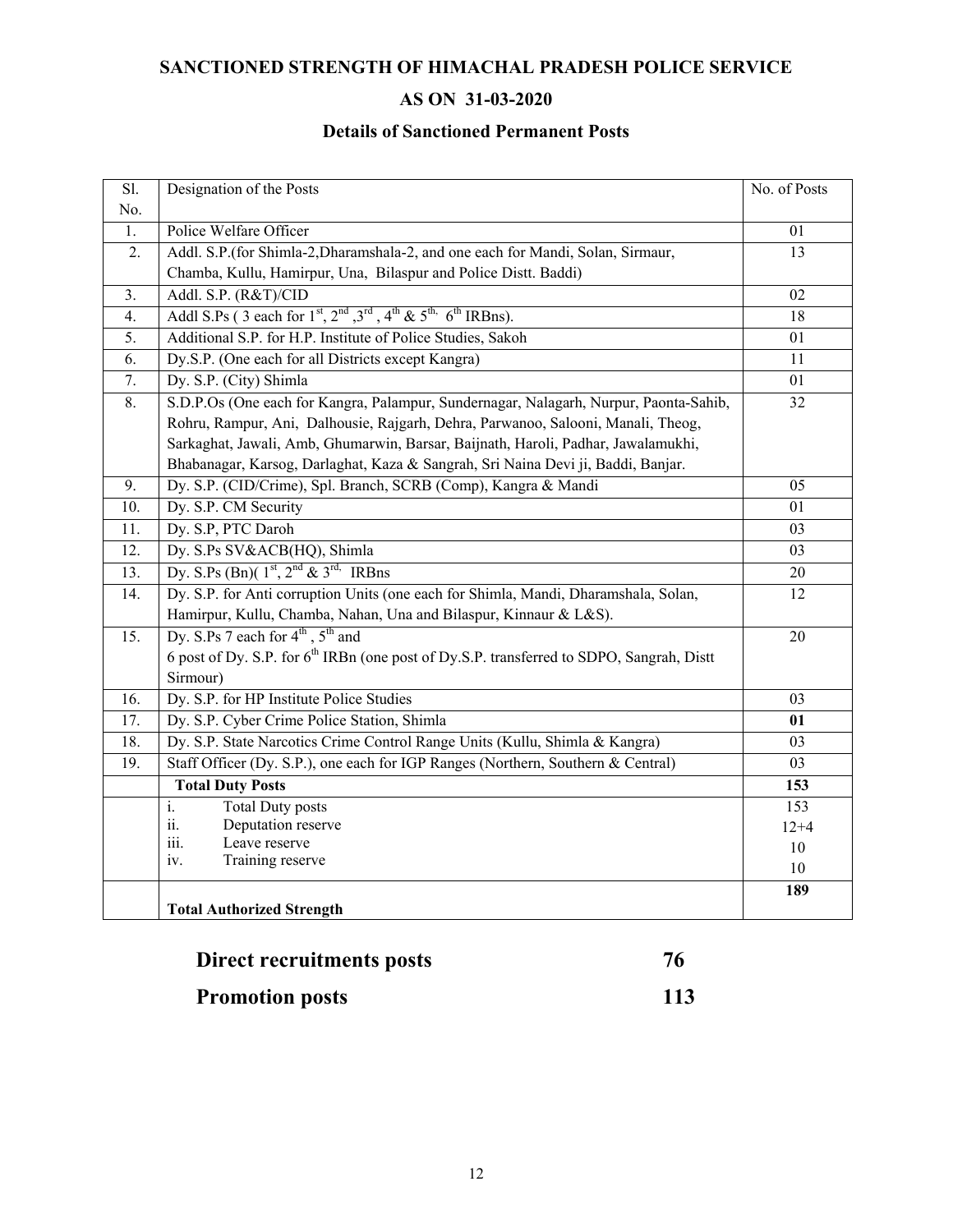| SI.<br>No. | Name of the<br>Officers/source<br>of recruitment/<br>Edu.<br>Qualification<br>S/Sh./Smt./Ms.           | Date of<br>birth | Date of<br>officiating<br>Apptt. | Date of<br>apptt. to<br><b>HPPS</b> | Permanent<br><b>Address</b>                                                                    | Present place<br>of posting with<br>date                              | Pay Scale                                |
|------------|--------------------------------------------------------------------------------------------------------|------------------|----------------------------------|-------------------------------------|------------------------------------------------------------------------------------------------|-----------------------------------------------------------------------|------------------------------------------|
| 1.         | Dandup<br>Wangial Negi<br>$(P)$ B.A.                                                                   | 04-05-1962       | 14-09-1995                       | 26-07-2000                          | Vill. Rarang,<br>P.O. Rarang,<br>Kinnour.                                                      | Commandant,<br>HG, Bilaspur.<br>5-12-2019                             | $37,400-$<br>$67,000+$<br>8,600<br>(GP)  |
| 2.         | Rajinder Singh<br>Bhatia(P) B.A.                                                                       | 10-03-1962       | 29-09-1995                       | 26-07-2000                          | V.P.O Jalag,<br>Teh. Jaisingh-<br>Pur, Distt.<br>Kangra.                                       | S.P., EOW,<br>Shimla.<br>10-02-2020                                   | $15,600-$<br>$39,100+$<br>5,400/(GP)     |
| 3.         | Virender<br>Sharma (P)<br><b>MBA</b>                                                                   | 25-06-1963       | 22-09-1995                       | 26-07-2000                          | Vill. Deot,<br>Chopal,<br>Shimla                                                               | S.P., SV&ACB<br>SR, Shimla.<br>22-09-2018                             | $37,400 -$<br>$67,000+$<br>8,600<br>(GP) |
| 4.         | Padam Chand<br>$(P)$ BA                                                                                | 05-04-1966       | 17-07-1996                       | 26-07-2000                          | Village<br>Shardu, PO-<br>Lower Kothi,<br>Teh-Rohru,                                           | AIG, TT&R,<br>Shimla.<br>11-09-2017                                   | $37,400 -$<br>$67,000+$<br>8,600<br>(GP) |
| 5.         | <b>Bhagat Singh</b><br>$(P)$ B.Com.,<br><b>NIS</b>                                                     | 22-11-1965       | 28-03-2002                       | 27-03-2002                          | District Shimla<br>Village<br>Shekel, Tehsil<br>Rohru, District<br>Shimla                      | S.P., Welfare,<br>PHQ, Shimla<br>30-01-2018                           | $37,400-$<br>$67,000+$<br>8,600<br>(GP)  |
| 6.         | Sandeep Kumar<br>Dhawal (DT)<br>BE(Machenical<br>Engg.), PG<br>Diploma in<br>Operational<br>Management | 06-05-1971       |                                  | 24-08-2001                          | <b>B-3 Friends</b><br>Colony,<br>Gurdaspur<br>(PB)                                             | S.P., Cyber<br>Crime (CID),<br>Shimla<br>13-09-2017                   | $37,400 -$<br>$67,000+$<br>8,600<br>(GP) |
| 7.         | Rakesh Singh<br>$(DT)$ B.Com.,<br>MFC, MA(Pol.<br>Science)                                             | 26-05-1974       | ---                              | 31-12-2002                          | Choudhary<br>Niwas, Below<br>Satyam Hotel,<br>Kachi Ghati,<br>PO-Tara Devi,<br>District Shimla | Commandant,<br>Home Guards,<br>Nahan, Distt.<br>Sirmour<br>26-03-2016 | $37400 -$<br>67000+<br>$8600$ /- (GP)    |
| 8.         | Arvind<br>Chaudhary (DT)<br>B.Sc., MTA                                                                 | 08-04-1974       | ---                              | 04-01-2003                          | Ward No. 8,<br>P.O. Nurpur,<br>Distt Kangra                                                    | Commandant,<br>Home Guards,<br>Chamba, HP<br>18-09-2017               | $37,400-$<br>$67,000+$<br>8,600<br>(GP)  |
| 9.         | Sandeep Kumar<br>Bhardwaj (DT)<br>M.Sc. (Maths),<br>MA<br>(Sociology)<br>PGJMC                         | 16-04-1969       |                                  | 11-03-2005                          | Village<br>Serdhar, PO-<br>Shiwan, Tehsil<br>Kumarsain,<br>District Shimla                     | SP, Intt., CID,<br>Shimla<br>24-01-2018                               | $37,400-$<br>$67,000+$<br>8,600<br>(GP)  |

# **Himachal Pradesh Police Services**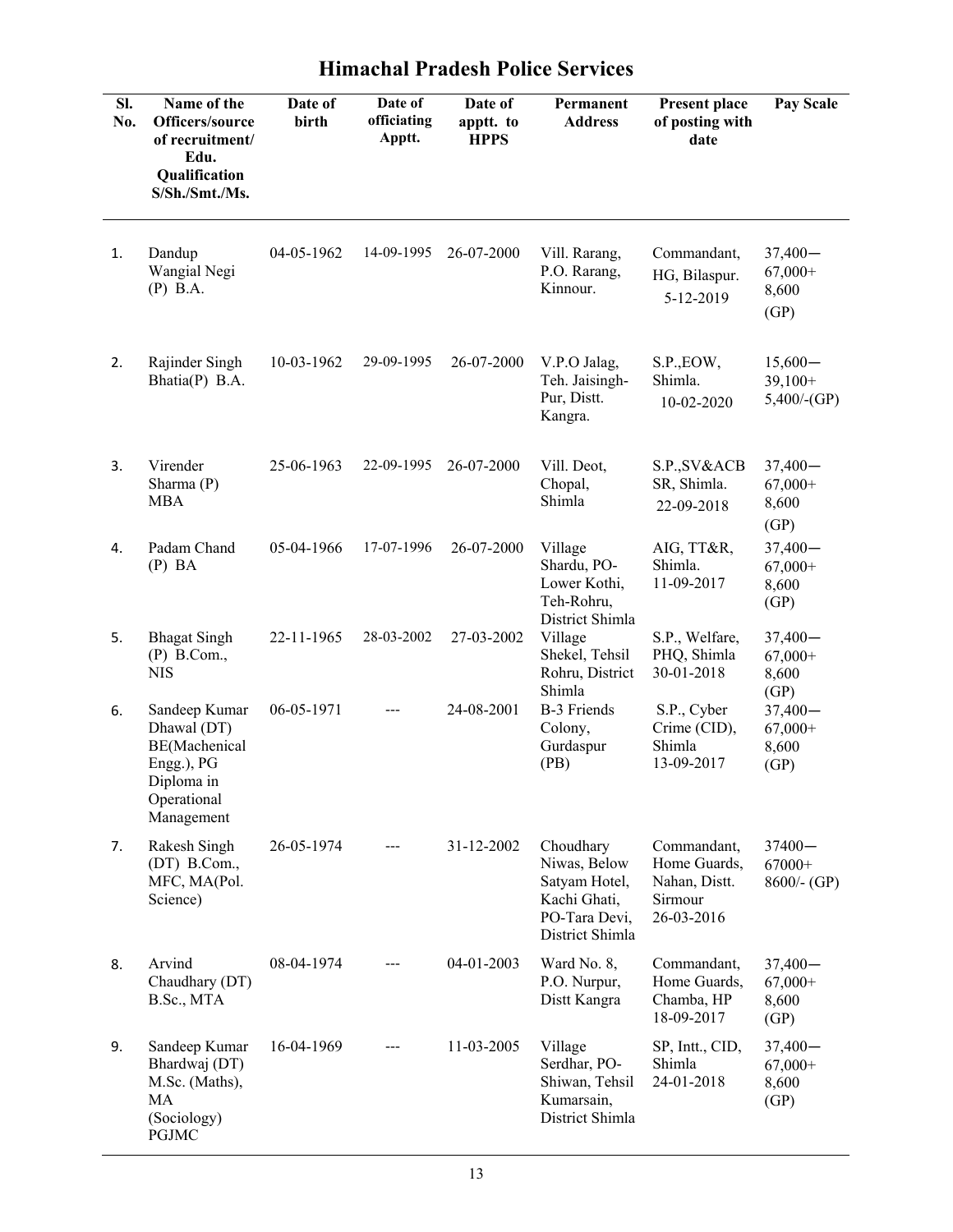| SI.<br>No. | Name of the<br>Officers/source<br>of recruitment/<br>Edu.<br>Qualification<br>S/Sh./Smt./Ms. | Date of<br>birth | Date of<br>officiating<br>Apptt. | Date of<br>apptt. to<br><b>HPPS</b> | Permanent<br><b>Address</b>                                        | <b>Present place</b><br>of posting with<br>date                      | Pay Scale                                |
|------------|----------------------------------------------------------------------------------------------|------------------|----------------------------------|-------------------------------------|--------------------------------------------------------------------|----------------------------------------------------------------------|------------------------------------------|
| 10.        | Sanjeev<br>Lakhanpal (P)                                                                     | 17-01-1964       | 10-07-1999                       | 29-04-2006                          | H.No. 168/2,<br>Purani Mandi,<br>Distt. Mandi                      | Comndt., 6th<br>Bn., HG,<br>Mandi<br>17-12-2018                      | $37,400 -$<br>$67,000+$<br>8,600<br>(GP) |
| 11.        | Kuldeep Chand<br>Rana (P) BA                                                                 | 28-12-1962       | 20-07-1999                       | 29-04-2006                          | Village Patt,<br>PO-Chhobin,<br>Baijnath, Distt<br>Kangra          | Comndt.,<br>HG, Una<br>08-03-2019                                    | $37,400-$<br>$67,000+$<br>8,600<br>(GP)  |
| 12.        | Virender Singh<br>(P) MA                                                                     | 14-05-1963       | 17-11-2001                       | 29-04-2006                          | Village<br>Langha, PO<br>Bhararu,<br>Jogindernagar<br>Distt. Mandi | SP, SDRF<br>Junga, Distt.<br>Shimla                                  | $37,400 -$<br>$67,000+$<br>8,600<br>(GP) |
| 13.        | Bhag Mal (P)<br>B.Sc., B.Ed.                                                                 | 30-05-1970       | 07-07-2004                       | 21-12-2006                          | Village<br>Pandal,<br>District Mandi                               | <b>SP CID</b><br>(Security),<br>Shimla                               | $15,600-$<br>$39,100 +$<br>7,600<br>(GP) |
| 14.        | Rajesh Kumar-I<br>$(P)$ B.Sc.                                                                | 08-02-1974       |                                  | 31-01-2007                          | VPO-<br>Bahadpur,<br>Tehsil Indora,<br>Distt Kangra                | S.P.(LR) PTC<br>Daroh, $1st$<br>Distt. Kangra.                       | $15,600-$<br>$39,100 +$<br>7,600<br>(GP) |
| 15.        | Shamsher<br>Singh(P)<br>B.Sc., MTA,<br>MA(Sociology)                                         | 22-06-1972       | ---                              | 21-12-2006                          | VPO-<br>Mandhol,<br>District Shimla                                | Addl. S.P.,<br>Ist IRBn.,<br>Bangarh, Distt.<br>Una.<br>30-10-2017   | $15600 -$<br>$39100 +$<br>7600<br>(GP)   |
| 16.        | Virender Kalia<br>$(P)$ MA,<br>L.L.B.                                                        | 06-01-1974       |                                  | 22-12-2006                          | Vill.- Bajhog,<br>PO-Sarog,<br>Theog<br>Distt. Shimla              | S.P., CID<br>Shimla<br>22-02-2020                                    | $15,600-$<br>$39,100 +$<br>7,600<br>(GP) |
| 17.        | Bhupinder Singh-22-08-1970<br>$I(P)$ MA, LLB                                                 |                  | 07-07-2004                       | 27-12-2006                          | Vill.- Kyari,<br>PO-Halog<br>Dhami, Teh.&<br>Distt. Shimla         | Addl. S.P.,<br>Distt. Sirmour                                        | $15,600-$<br>$39,100 +$<br>7600<br>(GP)  |
| 18.        | Naresh<br>Kumar(P) MA<br>(Eco. &<br>Sociology)                                               | 06-07-1972       | 29-12-2006                       | 21-12-2006                          | Village<br>Sahoga, PO-<br>Jassorgarh,<br>Tissa, Distt<br>Chamba    | Addl. S.P.,<br>Police Distt.<br>Baddi.<br>08-08-2017                 | $15,600-$<br>$39,100 +$<br>7,600<br>(GP) |
| 19.        | Vinod Kumar-I<br>$(P)$ BA                                                                    | 25-08-1973       |                                  | 22-12-2006                          | VPO-<br>Dharampur,<br>District Solan                               | Addl.<br>S.P.,CID,<br>Security,<br>Shimla<br>03-11-2018              | $15,600-$<br>$39,100 +$<br>7,600<br>(GP) |
| 20.        | Madan Lal-II<br>$(P)$ MA $(Pol.$<br>Science)                                                 | 16-04-1973       |                                  | 12-07-2007                          | Village Rajol<br>Palaian, PO<br>Ghallour,<br>Distt. Kangra         | Addl S.P. $5th$<br>IRBn, Bassi<br>District<br>Bilaspur<br>20-10-2017 | $15,600-$<br>$39,100 +$<br>7600<br>(GP)  |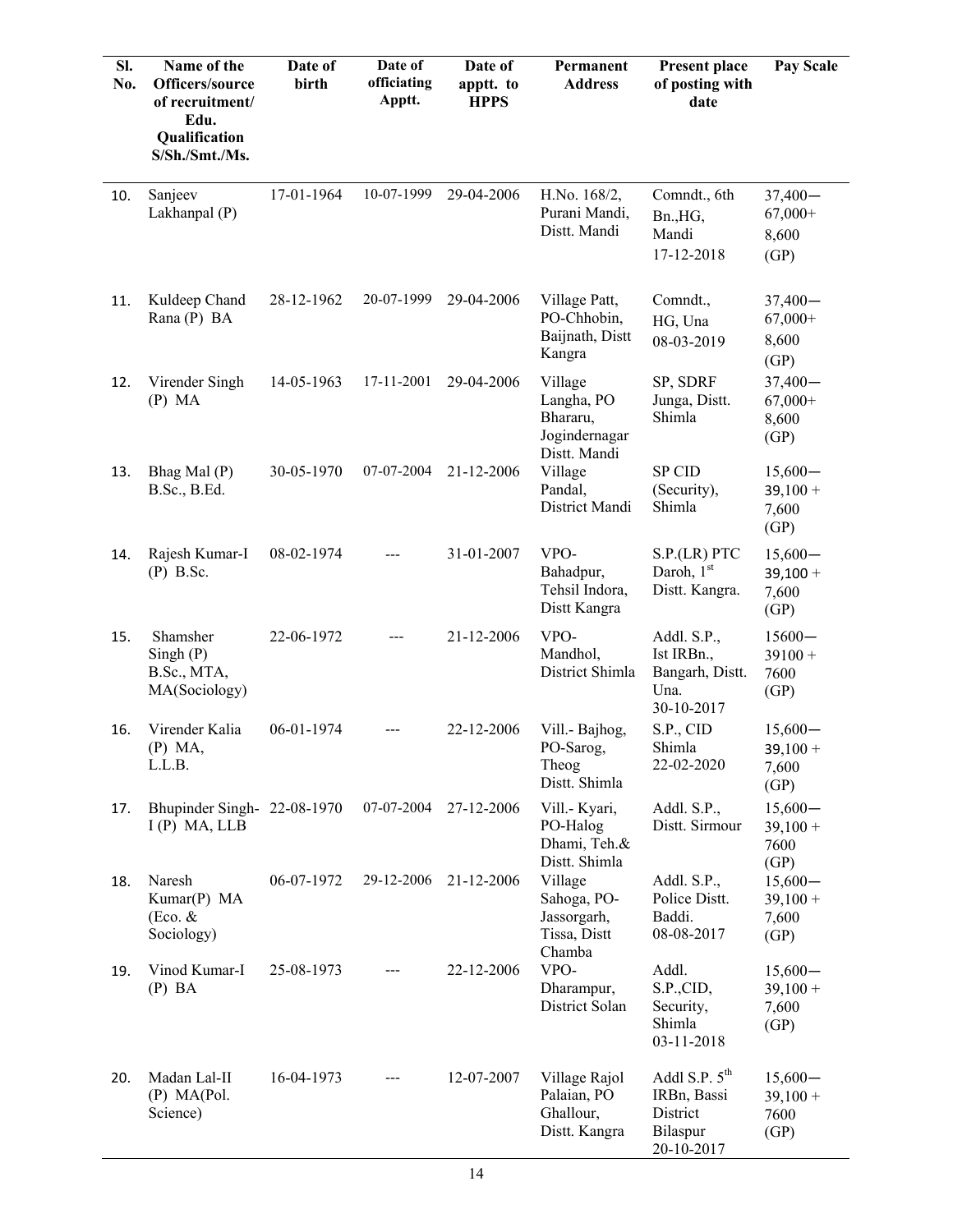| Sl.<br>No. | Name of the<br>Officers/source<br>of recruitment/<br>Edu.<br>Qualification<br>S/Sh./Smt./Ms. | Date of<br>birth | Date of<br>officiating<br>Apptt. | Date of<br>apptt. to<br><b>HPPS</b> | Permanent<br><b>Address</b>                                    | <b>Present place</b><br>of posting with<br>date                       | Pay Scale                                |
|------------|----------------------------------------------------------------------------------------------|------------------|----------------------------------|-------------------------------------|----------------------------------------------------------------|-----------------------------------------------------------------------|------------------------------------------|
| 21.        | Dr. Shiv Kumar<br>(DT) PHD<br>(Botany)                                                       | 05-10-1982       | $---$                            | 29-11-2007                          | VPO-Dadhol,<br>Distt. Bilaspur                                 | Addl. S.P.,<br>Distt. Solan.<br>06-02-2018                            | $15,600-$<br>$39,100 +$<br>7,600<br>(GP) |
| 22.        | <b>Balbir Singh-I</b><br>(DT)<br>M.Sc.(Physics)                                              | 14-11-1970       |                                  | 30-11-2007                          | VPO-<br>Lehrisarail,<br>Teh.-<br>Ghumarwin,<br>Distt. Bilaspur | Addl. S.P., 3rd<br>IRBn.,<br>Pandoh,<br>Mandi.<br>10-03-2019          | $15,600-$<br>$39,100 +$<br>6,600<br>(GP) |
| 23.        | Raman<br>Sharma(DT)<br>MBA, M.Phil                                                           | 10-04-1974       | ---                              | 29-11-2007                          | 322, Civil<br>Bazar,<br>Dharamshala                            | Addl. S.P.,<br>Distt. Chamba.<br>23-07-2018                           | $15,600-$<br>$39,100 +$<br>7,600<br>(GP) |
| 24.        | Sushil Kumar<br>$(DT)$ M.Sc.                                                                 | 24-11-1975       | ---                              | 29-11-2007                          | Village Kallar,<br>PO-Bharoli<br>Kalan,<br>Distt Bilaspur      | Addl. S.P.,<br>C.M. Security,<br>Shimla.<br>09-03-2018                | 15,600-<br>$39,100 +$<br>7,600(GP)       |
| 25.        | Nishchint Singh<br>Negi (DT)<br>M.A. Sociology                                               | 02-02-1975       |                                  | 29-11-2007                          | VPO-Ribba,<br>Distt Kinnaur                                    | Commandant,<br>Home Guards,<br>Kullu,<br>16-08-2018                   | $15,600-$<br>$39,100 +$<br>7,600<br>(GP) |
| 26.        | Pankaj Sharma<br>(DT)<br>MA(English)                                                         | 30-07-1972       | ---                              | 29-11-2007                          | Village Maloh,<br>PO Shargaon,<br>Distt. Sirmour               | On UN<br>Mission                                                      | $15,600-$<br>$39,100 +$<br>$7,600$ (GP)  |
| 27.        | Vinod Kumar-II<br>$(DT)$ B.Sc.,<br>B.Ed.                                                     | 06-09-1978       |                                  | 3-12-2007                           | VPO-Guler,<br>Teh.- Dehra,<br>District<br>Kangra               | Addl. S.P.,<br>District Una<br>18-07-2018                             | $15,600-$<br>$39,100 +$<br>7,600<br>(GP) |
| 28.        | Vijay Kumar<br>(DT)<br>MA(Eng.),<br>B.Ed., Diploma<br>in Mechanical<br>Engg.                 | 26-04-1969       | ---                              | 30-11-2007                          | Village Joal,<br>PO Sandhol,<br>District Mandi                 | Addl.S.P.,<br>Distt. Hamir-<br>pur<br>21-02-2019                      | $15,600-$<br>$39,100 +$<br>7,600<br>(GP) |
| 29.        | Kulbhushan<br>Verma (DT)<br>MA, LLB                                                          | 11-02-1982       | ---                              | 15-10-2008                          | Village Nimla,<br>PO-Nigan,<br>District Kullu                  | Addl S.P., SV<br>& ACB<br>Mandi, Distt.<br>Mandi.<br>01-06-2018       | $15,600-$<br>$39,100 +$<br>$7,600$ (GP)  |
| 30.        | Bhupinder<br>Singh Negi (P)<br>BA                                                            | 27-06-1969       |                                  | 17-10-2008                          | Village Bahali,<br>Teh. Rampur,<br>District Shimla             | Addl. S.P.,<br><b>SDRF</b> Junga<br>Distt. Shimla                     | $15,600-$<br>$39,100 +$<br>7,600<br>(GP) |
| 31.        | Manmohan<br>Singh (DT)<br>$B.V.Sc.$ & AM                                                     | 08-04-1977       | ---                              | 15-10-2008                          | Village Nalda,<br>PO-Jhalman,<br>District L&S                  | Addl.S.P.,<br>Distt. Shimla<br>01-02-2019                             | $15,600-$<br>$39,100 +$<br>7,600<br>(GP) |
| 32.        | Dinesh Kumar<br>$(P)$ B.Sc.<br>(Chemistry<br>Hons.), LLB,<br>PGDPM & LW                      | 14-11-1970       | 30-07-2004<br>(A.N)              | 07-10-2008                          | Village Saras,<br>PO-Kangoo,<br>Sundernagar,<br>District Mandi | Addl S.P.<br>Kangra at<br>Dharmashala,<br>Distt. Kangra<br>08-02-2018 | $15,600-$<br>$39,100 +$<br>7,600<br>(GP) |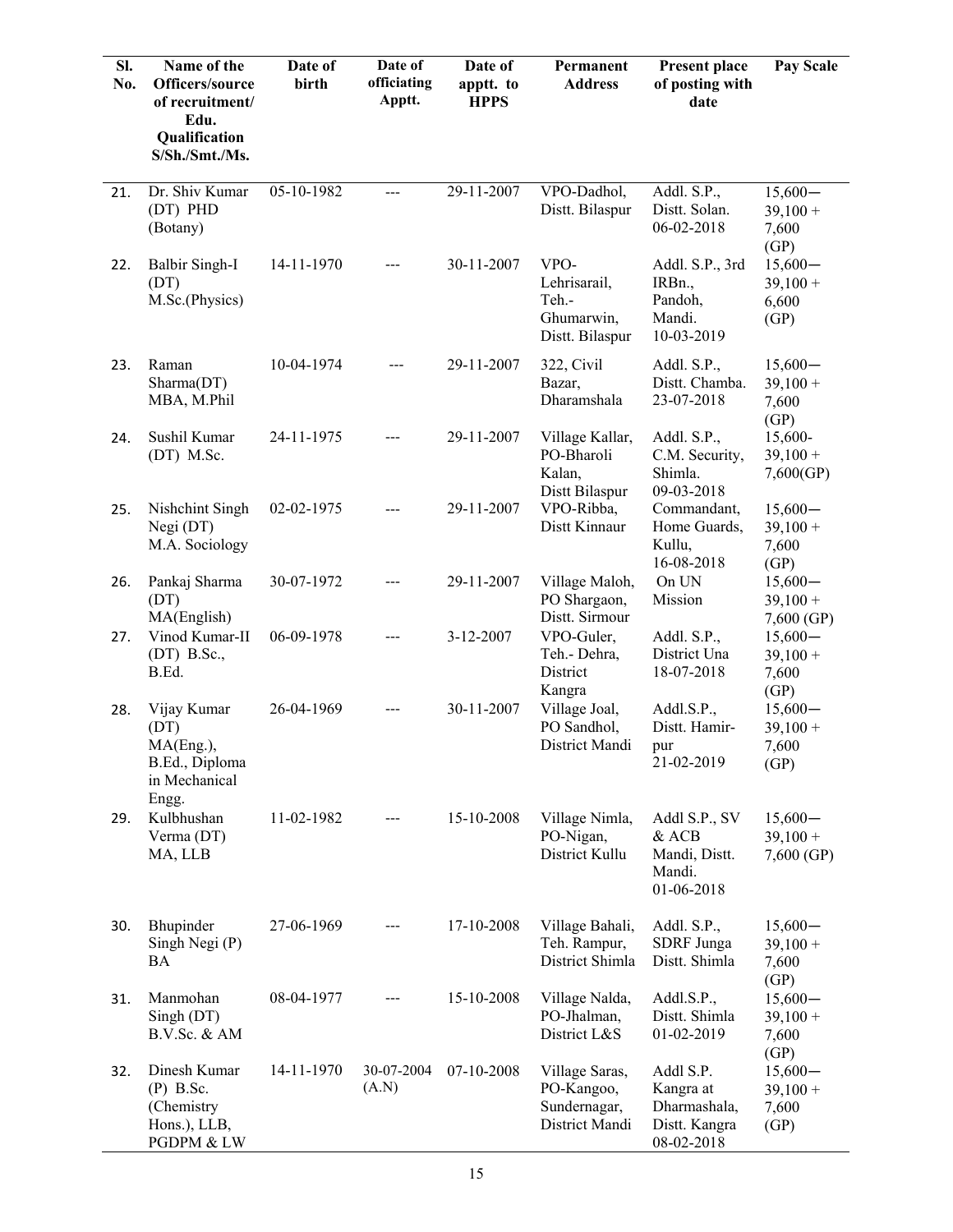| SI.<br>No. | Name of the<br>Officers/source<br>of recruitment/<br>Edu.<br>Qualification<br>S/Sh./Smt./Ms. | Date of<br>birth | Date of<br>officiating<br>Apptt. | Date of<br>apptt. to<br><b>HPPS</b> | Permanent<br><b>Address</b>                                                  | <b>Present place</b><br>of posting with<br>date                      | Pay Scale                                    |
|------------|----------------------------------------------------------------------------------------------|------------------|----------------------------------|-------------------------------------|------------------------------------------------------------------------------|----------------------------------------------------------------------|----------------------------------------------|
| 33.        | Suresh Kumar<br>(P) MA                                                                       | 27-05-1970       | $---$                            | 15-12-2008                          | Village Khani,<br>PO-Anni,<br>District Kullu                                 | Comndt., HG,<br>Kinnaur + ASP<br>Vig. Kinnaur.<br>01-01-2019         | $15,600-$<br>$39,100 +$<br>7,600<br>(GP)     |
| 34.        | Praveer Kumar<br>Thakur (DT)<br>M.Com.(Hons),<br>M.Phil., MBE,<br><b>LLB</b>                 | 15-07-1976       |                                  | 15-10-2008                          | Prem Deep<br>Bhawan,<br>Sarkaghat,<br>Distt. Mandi                           | Addl., SP, TT<br>$&$ R, Distt.<br>Shimla                             | $15,600-$<br>$39,100 +$<br>$7,600$ (GP)      |
| 35.        | Badri Singh (P)<br>MA                                                                        | 23-12-1972       | ---                              | 28-10-2008                          | VPO-Kot<br>Tungal,<br>District Mandi                                         | AddlS.P., 1st<br>IRBn.,<br>Bangarh<br>07-03-2019                     | $15,600-$<br>$39,100 +$<br>$7,600$ /- (GP)   |
| 36.        | Sagar Chandra<br>(DT) B.Tech.                                                                | 08-04-1971       |                                  | 20-10-2008                          | VPO-Maira,<br>Distt. Kangra,<br>Teh.- Jawali                                 | Addl. SP,<br>SV&ACB,<br>Una<br>28-02-2018                            | $15,600-$<br>$39,100 +$<br>$7,600$ /- $(GP)$ |
| 37.        | Shiv Ram<br>Chaudhary (P)<br>BA                                                              | 29-09-1974       |                                  | 30-10-2008                          | Vill-Dhanotu,<br>P.O-Mahadev,<br>Teh. Sunder-<br>nagar, Distt.<br>Mandi      | Dy.S.P., $1st$<br>HPAP Junga,<br>District Shimla<br>10-10-2017       | $15,600-$<br>$39,100 +$<br>$6600/-(GP)$      |
| 38.        | Amit Sharma-I<br>(DT) BA, LLB,<br><b>MBA</b>                                                 | 29-07-1979       | ---                              | 15-10-2008                          | VPO-Swana,<br>Teh.-Jaswan<br>Distt. Kangra                                   | Addl. S.P.,<br>Distt. Bilaspur                                       | $15,600-$<br>$39,100 +$<br>$66,00/-$<br>(GP) |
|            | 39. Praveen Dhiman<br>(DT)<br>M.Sc.(Agriculture<br>Extension)                                | 27-12-1975       |                                  | 15-10-2008                          | VPO-Kuthera,<br>Distt. Bilaspur                                              | Addl.S.P.,<br>HPIPS Daroh<br>Distt.Kangra<br>03-10-2018              | $15,600-$<br>$39,100 +$<br>7,600<br>(GP)     |
| 40.        | Narinder Kumar<br>$(P)$ BA                                                                   | 14-06-1972       |                                  | 20-10-2008                          | Near AIR<br>Colony, VPO-<br>Sakoh,<br>Dharamshala,<br>Distt. Kangra          | Addl., S.P. $5th$<br>IRBn., Bassi,<br>Distt. Bilaspur.<br>16-08-2018 | $15,600-$<br>$39,100 +$<br>7,600<br>(GP)     |
| 41.        | Raj Kumar (P)<br>MA                                                                          | 02-07-1971       |                                  | 17-10-2008                          | VPO-<br>Behnajattan,<br>District<br>Bilaspur                                 | Addl., S.P.,<br>Distt. Kullu.<br>16-08-2018                          | $15,600-$<br>$39,100 +$<br>$7,600$ (GP)      |
| 42.        | Puneet Raghu<br>(DT) BA(Hons.<br>In English),<br>$MA(Eng)$ , LLB                             | 22-03-1981       |                                  | 15-10-2008                          | Village Delag,<br>Bhater Nichli,<br>Distt. Bilaspur                          | Addl. SP,<br>Distt. Mandi<br>14-08-2018                              | $15,600-$<br>$39,100 +$<br>7,600<br>(GP)     |
| 43.        | Rajesh Kumar-<br>$II(DT)$ M.com.                                                             | 16-11-1975       |                                  | 15-10-2008                          | House No.<br>142/I, Vashno<br>Bhawan, Surva<br>Vihar, Rajgarh<br>Road, Solan | Addl.S.P.,<br>Distt.Kangra<br>27-02-2019                             | $15,600-$<br>$39,100 +$<br>7,600<br>(GP)     |
| 44.        | Ajay Kumar (P)<br>B.Sc.                                                                      | 23-01-1971       |                                  | 24-10-2008                          | VPO Upper<br>Lang,<br>Distt. Kangra                                          | Addl.S.P., $5th$<br>IRBn., Bassi,<br>Distt. Bilaspur<br>02-02-2019   | $15,600-$<br>$39,100 +$<br>7,600<br>(GP)     |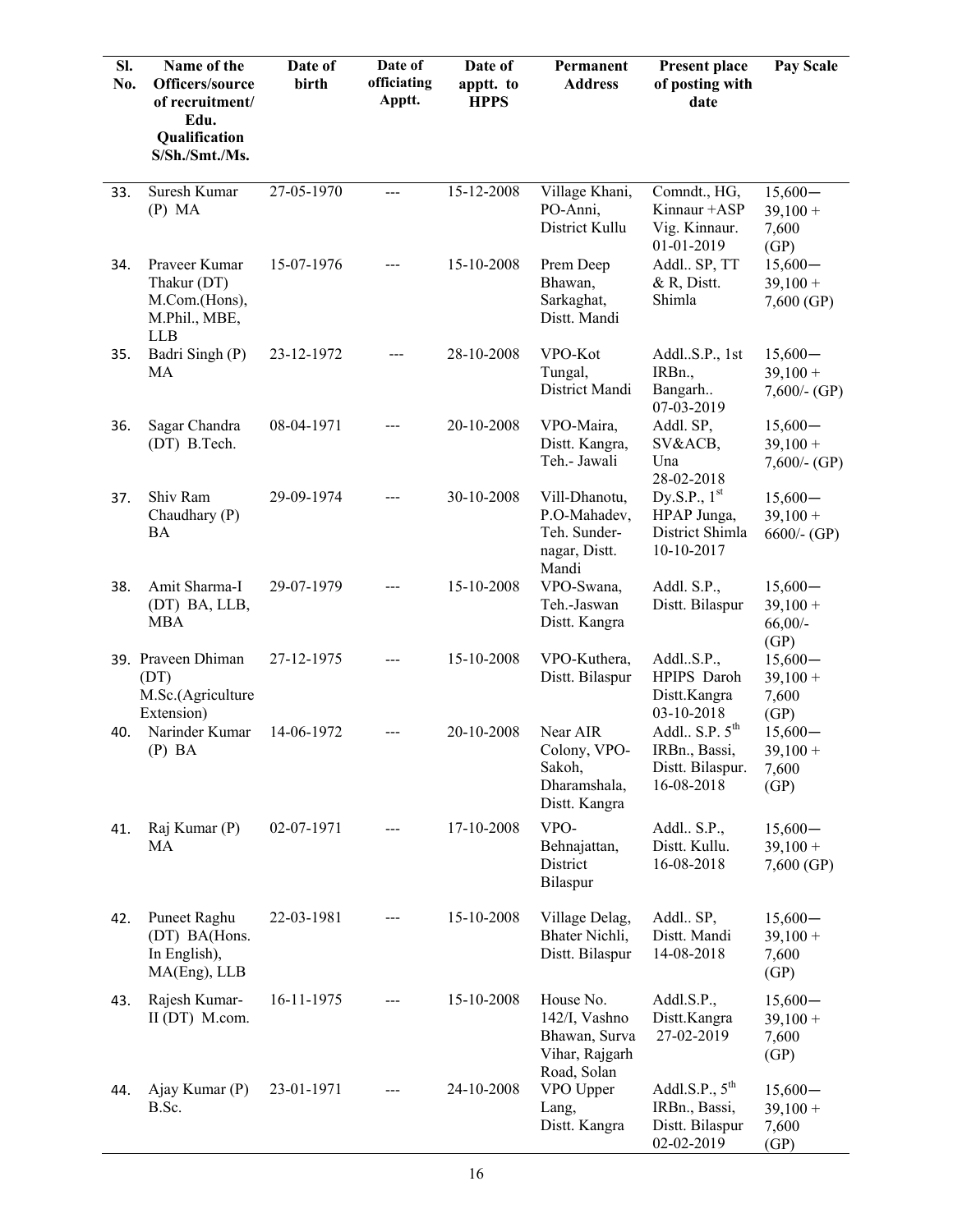| SI.<br>No. | Name of the<br>Officers/source<br>of recruitment/<br>Edu.<br>Qualification<br>S/Sh./Smt./Ms. | Date of<br>birth | Date of<br>officiating<br>Apptt. | Date of<br>apptt. to<br><b>HPPS</b> | Permanent<br><b>Address</b>                                 | <b>Present place</b><br>of posting with<br>date                   | Pay Scale                                |
|------------|----------------------------------------------------------------------------------------------|------------------|----------------------------------|-------------------------------------|-------------------------------------------------------------|-------------------------------------------------------------------|------------------------------------------|
| 45.        | Ashish Sharma<br>$(P)$ BA                                                                    | 19-08-1971       | $---$                            | 19-10-2008                          | 72, Ram<br>Nagar,<br>Dharamshala,<br>Distt. Kangra          | Addl. S.P.,<br>3rd IRBn.,<br>Pandoh, Mandi.<br>20-09-2019         | $15,600-$<br>$39,100 +$<br>7,600<br>(GP) |
| 46.        | Babita Rana (P)<br>M.Sc., M.Phil.<br>(Zoology)                                               | 09-05-1969       | ---                              | 18-10-2008                          | VPO Behdala,<br>District Una                                | Addl.S.P. $5th$<br>IRBn., Bassi,<br>Distt. Bilaspur               | $15,600-$<br>$39,100 +$<br>7,600<br>(GP) |
| 47.        | Parmod Shukla<br>$(P)$ B.Sc.                                                                 | 18-04-1963       | ---                              | 01-11-2008                          | VPO-Sadar<br>Bilaspur                                       | Addl.S.P.<br>Distt, Shimla<br>20-02-2020                          | $15,600-$<br>$39,100 +$<br>7,600<br>(GP) |
| 48.        | Brijesh Sood (P)<br>BA                                                                       | 11-06-1970       |                                  | 31-10-2008                          | VPO-Paprola,<br>Distt Kangra                                | Addl. SP,<br>S.P., (Intt.),<br>CID,<br>20-02-2020                 | $15,600-$<br>$39,100 +$<br>7,600<br>(GP) |
| 49.        | Narbir Singh (P)<br><b>BA</b>                                                                | 15-08-1973       |                                  | 16-10-2008                          | Village<br>Kumbra,<br>PO-Dewat,<br>Chopal, Distt.<br>Shimla | Addl. S.P.,<br>Cyber Crime,<br>Police Station,<br>Shimla          | $15,600-$<br>$39,100 +$<br>6,600<br>(GP) |
| 50.        | Ashok Kumar<br>(P) MA                                                                        | 01-09-1968       |                                  | 17-10-2008                          | Village Jole,<br>PO-Gharan via<br>Talai, Distt.<br>Bilaspur | Dy. $SP$ , $(HQ)$ ,<br>Una, Distt.<br>20-02-2018                  | $15,600-$<br>$39,100 +$<br>7,600<br>(GP) |
| 51.        | Vijay Kumar-II<br>$(P)$ B.Sc.,<br>B.Ed., MA(Eco)                                             | 24-08-1964       |                                  | $01 - 11 - 2008$                    | Village<br>Malehri,<br>PO-Dangar,<br>Distt Bilaspur         | Dy.S.P., SV &<br>ACB (SIU),<br>Distt. Shimla<br>03-10-2015        | $15,600-$<br>$39,100 +$<br>7,600<br>(GP) |
| 52.        | Rajinder Kumar<br>Jaswal (P) MA                                                              | 24-11-1973       |                                  | 01-12-2008                          | Village Batail,<br>PO Bhambla,<br>Distt. Mandi              | SDPO,<br>Ghumarwin,<br>Distt. Bilaspur<br>19-02-2018              | $15,600-$<br>$39,100 +$<br>7,600<br>(GP) |
| 53.        | Balbir Singh (P)<br>BA, B.Ed.                                                                | 09-03-1965       |                                  | 04-11-2008                          | VPO-Bharol,<br>Jogindernagar<br>Distt. Mandi                | Dy. SP,<br>SV&ACB,<br>Dharamshala,<br>Distt. Kangra<br>21-09-2019 | $15,600-$<br>$39,100 +$<br>7,600<br>(GP) |
| 54.        | Sanjay Kumar<br>$(P)$ BA, LLB<br>(Hons.)                                                     | 09-01-1963       |                                  | 07-07-2010                          | VPO-Bhojpur,<br>Distt. Mandi                                | Dy.S.P. $(HQ)$ ,<br>Distt. Bilaspur.<br>26-02-2018                | $15,600-$<br>$39,100 +$<br>6,600<br>(GP) |
| 55.        | Sunil Dutt (P)<br><b>BA</b>                                                                  | 13-03-1969       |                                  | 25-07-2009                          | VPO-Kalpa,<br>Distt Kinnaur                                 | SDPO,<br>Rohroo, Distt.<br>Shimla<br>01-09-2019                   | $15,600-$<br>$39,100 +$<br>6,600<br>(GP) |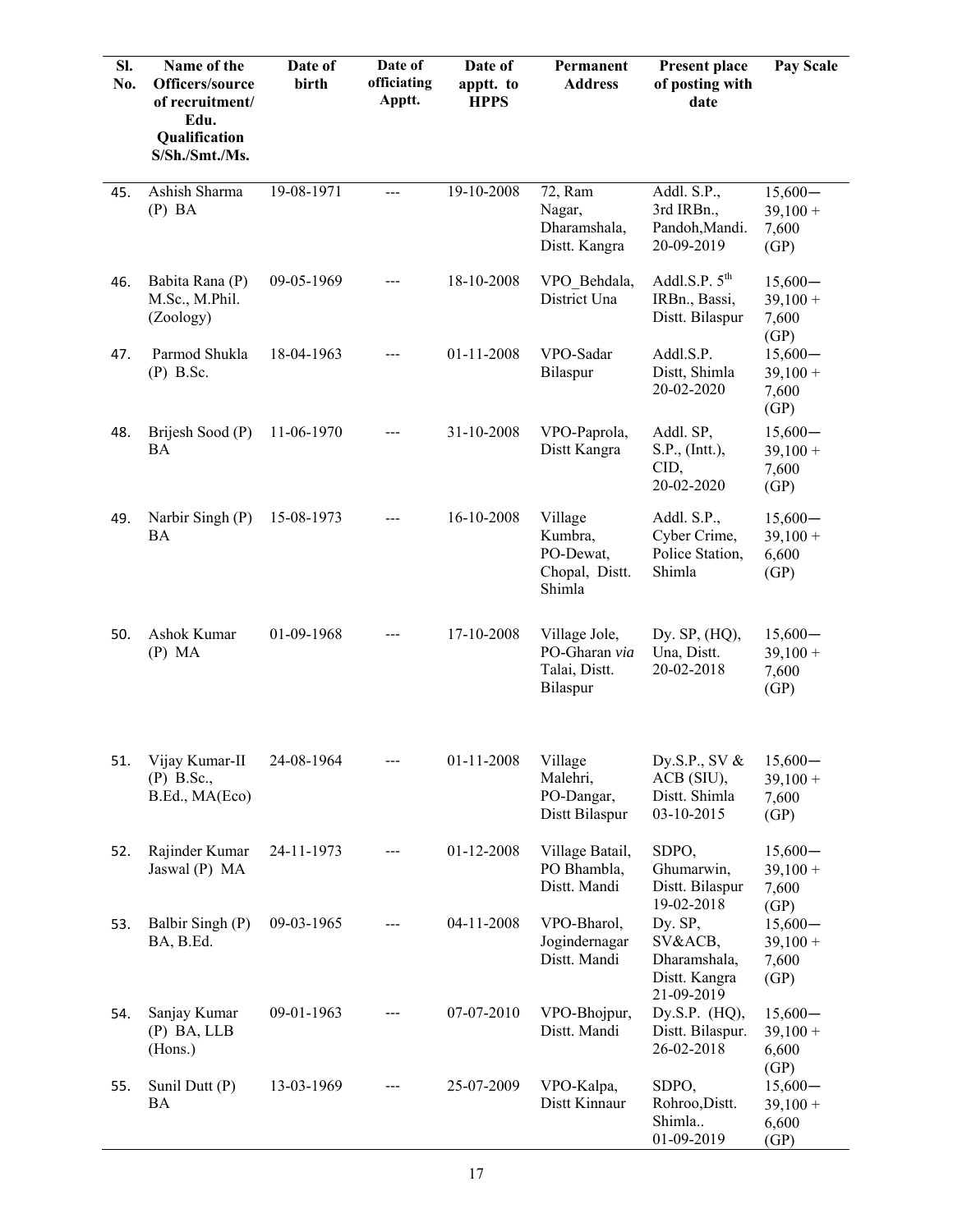| SI.<br>No. | Name of the<br>Officers/source<br>of recruitment/<br>Edu.<br>Qualification<br>S/Sh./Smt./Ms. | Date of<br>birth | Date of<br>officiating<br>Apptt. | Date of<br>apptt. to<br><b>HPPS</b> | Permanent<br><b>Address</b>                                          | <b>Present place</b><br>of posting with<br>date                                                               | Pay Scale                                |
|------------|----------------------------------------------------------------------------------------------|------------------|----------------------------------|-------------------------------------|----------------------------------------------------------------------|---------------------------------------------------------------------------------------------------------------|------------------------------------------|
|            |                                                                                              |                  |                                  |                                     |                                                                      |                                                                                                               |                                          |
| 56.        | Rajesh Kumar-<br>$III(P)$ B.Sc.                                                              | 05-03-1971       |                                  | 02-11-2008                          | VPO-Bhaura,<br>Distt. Kangra                                         | Dy. SP, PTC,<br>Daroh, Distt.<br>Kangra.<br>23-02-2018                                                        | $15,600-$<br>$39,100 +$<br>7,600<br>(GP) |
| 57.        | Manoj Kumar<br>$(P)$ MA, B.Ed.,<br>LLB.                                                      | 15-12-1971       |                                  | 20-06-2009<br>A.N.                  | Village Dhirar,<br>PO Nagrota<br>Gazian, Distt.<br>Hamirpur          | SDPO, Amb,<br>Distt. Una.<br>31-03-2018.                                                                      | $15,600-$<br>$39,100 +$<br>6,600<br>(GP) |
| 58.        | Surinder Kumar<br>$(P)$ B.Sc., B.Ed.                                                         | 15-02-1972       |                                  | 02-08-2009<br>A.N.                  | Village Sidhot,<br>Himgiri,<br>Distt. Chamba                         | Dy. SP, S.P.<br><b>SNCC Range</b><br>Unit & FUs,<br>Dharamshala<br>Kangra.<br>20-04-2018                      | $15,600-$<br>$39,100 +$<br>6,600<br>(GP) |
| 59.        | Madan Kant (P)<br>B.Com., LLB                                                                | 16-10-1965       |                                  | 16-07-2010                          | Vill-Newn, P.O-<br>Nalti,<br>Teh.Ghmarwin,<br>Distt. Bilaspur,<br>HP | SDPO, Padhar,<br>District Mandi<br>03-10-2017                                                                 | $15,600-$<br>$39,100 +$<br>7,600<br>(GP) |
| 60.        | Som Dutt (P)<br>BA(Hons)                                                                     | 14-11-1969       |                                  | 19-07-2010                          | VPO-<br>Meramashit,<br>District Mandi                                | SDPO, Paonta<br>Sahib, Distt.<br>Sirmaur<br>17-01-2019                                                        | $15,600-$<br>$39,100 +$<br>7,600<br>(GP) |
| 61.        | Abhimanyou<br>Verma (DT)<br>MA                                                               | 28-02-1972       |                                  | 04-10-2010                          | VPO-Bharai,<br>District Kullu                                        | SDPO,<br>Rampur, Distt.<br>Shimla.<br>22-05-2018                                                              | $15,600-$<br>$39,100 +$<br>6,600<br>(GP) |
| 62.        | Sanjeev Kumar-<br>I(P)<br>BSc, MTA                                                           | 18-05-1971       |                                  | 06-07-2010                          | House No.<br>238, Ward No.<br>I, Krishna<br>Nagar,<br>Hamirpur       | Staff Officer,<br>o/o Inspector<br>General of<br>Police (NR),<br>Dharmashala,<br>Distt. Kangra.<br>29-03-2018 | 15,600-<br>$39,100 +$<br>6,600<br>(GP)   |
| 63.        | Shweta (DT)<br>MA(Pub.<br>Admn.)                                                             | 03-02-1982       |                                  | 04-10-2010                          | Vill. Dashal,<br>P.O. Haripur,<br>Teh. Kullu,<br>Distt. Kullu.       | On study leave<br>w.e.f. 7/2018                                                                               | $15,600-$<br>$39,100 +$<br>7,600<br>(GP) |
| 64.        | Ramesh Kumar<br>$(P)$ B.Sc.                                                                  | 04-11-1969       |                                  | 20-06-2009                          | Village Thana,<br>PO Jamna,<br>Poanta Sahib,<br>Distt. Sirmaur       | Dy. SP<br>(LR), Solan<br>03-09-2019                                                                           | $15,600-$<br>$39,100 +$<br>$6,600$ (GP)  |
| 65.        | Hitesh<br>Lakhanpal (DT)<br>BA                                                               | 28-07-1985       |                                  | 12-11-2010                          | Village Oel,<br>Kehloor<br>Colony,<br>Distt. Bilaspur                | Secy.-cum-<br>CAO, HP Ex-<br>Servicemen<br>Corporation,<br>Distt.<br>Hamirpur<br>30-11-2019                   | $15,600-$<br>$39,100 +$<br>7,600<br>(GP) |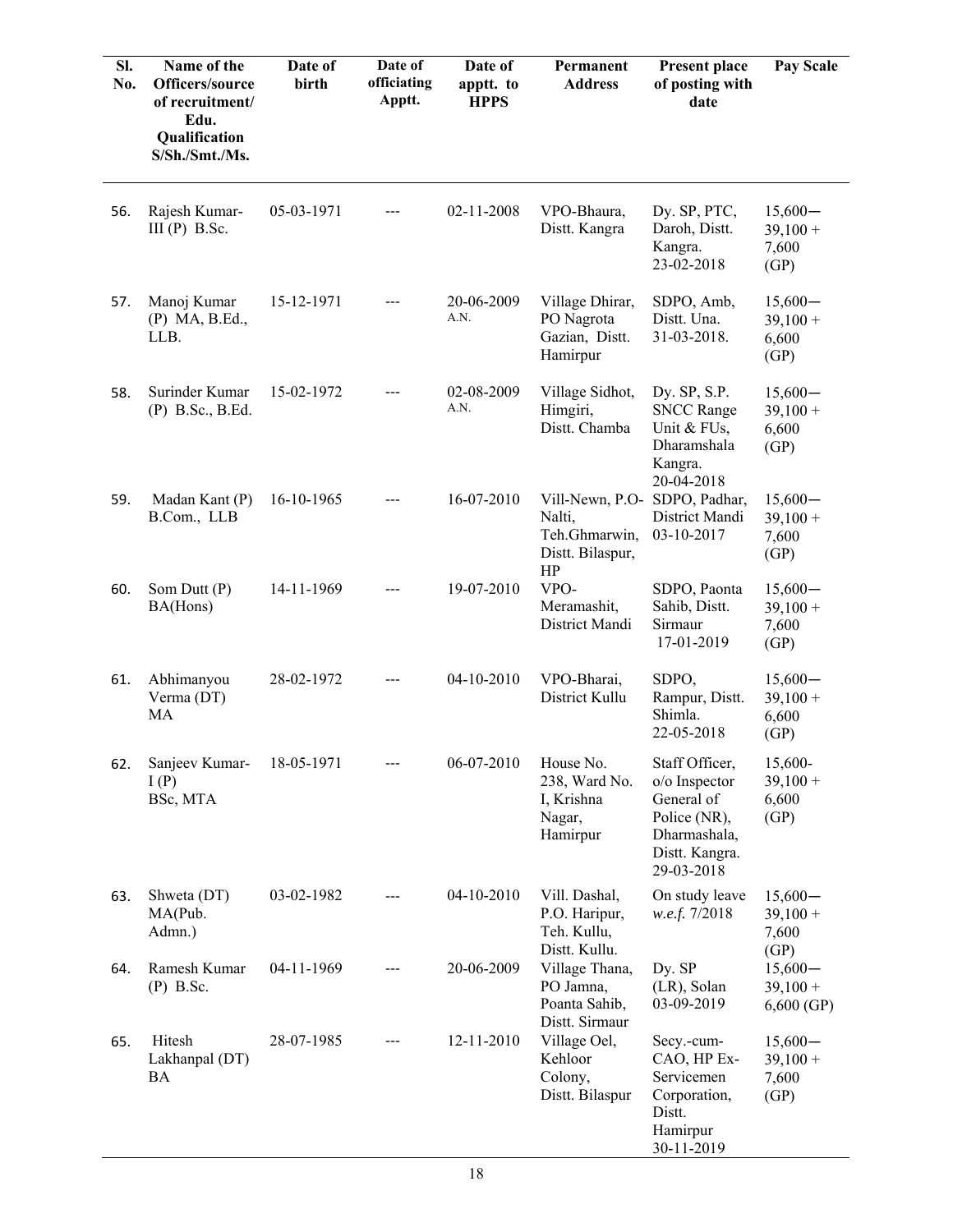| SI.<br>No. | Name of the<br>Officers/source<br>of recruitment/<br>Edu.<br>Qualification<br>S/Sh./Smt./Ms. | Date of<br>birth | Date of<br>officiating<br>Apptt. | Date of<br>apptt. to<br><b>HPPS</b> | Permanent<br><b>Address</b>                                                              | <b>Present place</b><br>of posting with<br>date                     | <b>Pay Scale</b>                         |
|------------|----------------------------------------------------------------------------------------------|------------------|----------------------------------|-------------------------------------|------------------------------------------------------------------------------------------|---------------------------------------------------------------------|------------------------------------------|
| 66.        | Dharam Chand<br>(P)                                                                          | 09-03-1969       | $---$                            | 04-05-2012                          | Vill-Salori,<br>P.O-Diur,<br>Distt.-<br>Chamba, H.P                                      | Dy. SP, 2nd<br>IRBn., Sakoh<br>Distt.Kangra<br>28-08-2019           | $15,600-$<br>$39,100+$<br>6,600<br>(GP)  |
| 67.        | Renu Kumari<br>(DT)<br>M.Phil(Physics)                                                       | 31-01-1981       |                                  | 04-10-2010                          | VPO-Longni,<br>Sarkaghat,<br>Distt. Mandi                                                | DSP(LR)<br>Distt.<br>Hamirpur<br>11-01-2019                         | $15,600-$<br>$39,100 +$<br>7,600<br>(GP) |
| 68.        | Rajinder Kumar<br>Sharma (P)                                                                 | 08-07-1963       |                                  | 16-11-2010                          | Village Chatar,<br>PO-Narola,<br>Tehsil<br>Sarkaghat,<br>Distt. Mandi<br>(HP)            | Dy. SP,<br>SV&ACB,<br>Shimla.<br>20-02-2018                         | $15,600-$<br>$39,100 +$<br>7,600<br>(GP) |
| 69.        | <b>Taranjeet Singh</b><br>$(P)$ B.Sc., B.Ed.                                                 | 19-10-1972       |                                  | 29-06-2009                          | New Totu<br>Near Power<br>House, PO-<br>Totu,<br>Distt. Shimla                           | Dy.S.P.,<br>SV&ACB,<br>Sirmour.<br>21-09-2019                       | $15,600-$<br>$39,100 +$<br>6,600<br>(GP) |
| 70.        | Navdeep Singh<br>(DT)<br>MA(History)                                                         | 13-09-1984       | ---                              | 04-10-2010                          | Village<br>Manjru, PO-<br>Loharli, Teh.-<br>Barsar,<br>Distt.<br>Hamirpur                | Dy.S.P., $5^{th}$<br>IRBn., Bassi,<br>Distt. Bilaspur<br>21-01-2019 | $15,600-$<br>$39,100 +$<br>7,600<br>(GP) |
| 71.        | <b>Brahm Dass</b><br>Bhatia, (P)<br>B.A.                                                     | 11-03-1973       | ---                              | 11-04-2011                          | Village Upper<br>Sohar, PO-<br>Sandhol,<br>Tehsil-Sarka-<br>ghat, District<br>Mandi (HP) | Dy. $S.P./PSO$ ,<br>BBMB,<br>Talwara.<br>31-08-2019                 | $15,600-$<br>$39,100 +$<br>6,600<br>(GP) |
| 72.        | Yogesh Rolta<br>(DT) LLB,<br>MA(Pub.<br>Admn.)                                               | 15-12-1982       |                                  | 04-10-2010                          | Village Jashla,<br>PO-Deori<br>Khaneti,<br>Tehsil Kotkhai<br>Distt. Shimla               | SDPO,<br>Parwanoo<br>Distt. Solan<br>08-03-2019                     | $15,600-$<br>$39,100 +$<br>7,600<br>(GP) |
| 73.        | Sanjeev Kumar-<br>II(P)                                                                      | 20-09-1971       | ---                              | 07-05-2012                          | Vill-Dadari,<br>P.O-Praghur,<br>Teh. Dehra,<br>Distt. Kangra,<br>H.P                     | Dy.S.P.,<br>4th IRBn.,<br>Jungleberi,<br>Hamirpur<br>05-03-2019     | $15,600-$<br>$39,100+$<br>6,600<br>(GP)  |
| 74.        | Dinesh Kumar<br>Sharma (DT)<br>BA                                                            | 05-10-1980       |                                  | 04-10-2010                          | Village<br>Beyong,<br>PO-Korag,<br>Distt Sirmaur.                                        | Dy. S.P., City,<br>Shimla.<br>07-06-2019                            | $15,600-$<br>$39,100 +$<br>7,600<br>(GP) |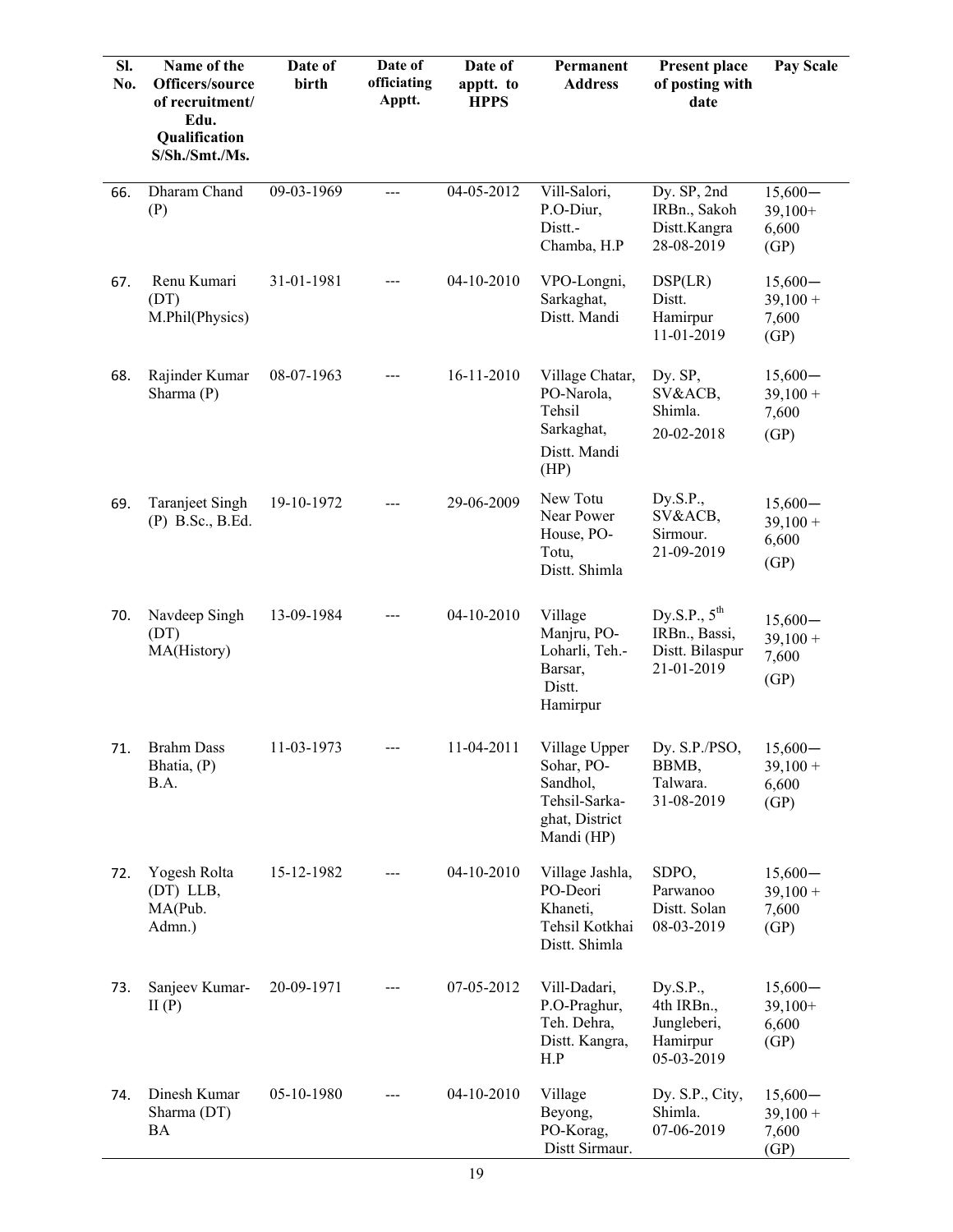| Sl.<br>No. | Name of the<br>Officers/source<br>of recruitment/<br>Edu.<br>Qualification<br>S/Sh./Smt./Ms. | Date of<br>birth | Date of<br>officiating<br>Apptt. | Date of<br>apptt. to<br><b>HPPS</b> | Permanent<br><b>Address</b>                                                      | <b>Present place</b><br>of posting with<br>date                                   | Pay Scale                                |
|------------|----------------------------------------------------------------------------------------------|------------------|----------------------------------|-------------------------------------|----------------------------------------------------------------------------------|-----------------------------------------------------------------------------------|------------------------------------------|
| 75.        | Bhopinder<br>Singh Bragta<br>(DT)<br>MBA(HRM)                                                | 21-03-1969       | $---$                            | 04-10-2010                          | Village Thana,<br>PO-Chopal,<br>Distt Shimla                                     | Dy.S.P. SV $&$<br>ACB (HQ),<br>Shimla.<br>20-02-2019                              | $15,600-$<br>$39,100 +$<br>7,600<br>(GP) |
| 76.        | Munish<br>Dadhwal<br>$(DT)$ , B.Sc.<br><b>PGDBM</b>                                          | 09-01-1974       | $---$                            | 12-10-2011                          | H.No. 185<br>Village Sham-<br>Nagar, PO-<br>Dharamshala,<br>Distt.Kangra<br>(HP) | Dy. S.P., Dalai<br>Lama Security,<br>Dharamshala,<br>Distt. Kangra.<br>16-02-2018 | $15,600-$<br>$39,100 +$<br>6,600<br>(GP) |
| 77.        | Bir Bahadur,<br>$(DT)$ , M.Sc.<br>(Zoology),<br>B.Ed.                                        | 11-02-1981       | ---                              | 12-10-2011                          | Village<br>Jatehar, PO<br>Bag,<br>Distt. Mandi<br>(HP)                           | Dy.S.P., CID,<br>Dharamshala.<br>08-03-2019                                       | $15,600-$<br>$39,100 +$<br>6,600<br>(GP) |
| 78.        | Parmod<br>Chauhan, (DT),<br>M.Sc. (Hons.)<br>(Chemistry)                                     | 07-03-1978       |                                  | 12-10-2011                          | VPO-Darkoti,<br>District Shimla<br>$(HP)$ .                                      | Dy.S.P.,<br>SCRB, CID,<br>Shimla<br>17-12-2018                                    | $15,600-$<br>$39,100 +$<br>6,600<br>(GP) |
| 79.        | Manoj Joshi,<br>(DT), MA<br>(Hindi)                                                          | 29-09-1981       |                                  | 12-10-2011                          | House No.<br>287/12,<br>Chiranwali,<br>Nahan, District<br>Sirmaur (HP)           | Dy.S.P., 6th<br>IRBn., Kolar,<br>Sirmour.<br>26-12-2019                           | $15,600-$<br>$39,100 +$<br>6,600<br>(GP) |
| 80.        | Santosh Kumar<br>Sharma, (DT),<br>M.A.<br>(Geography),<br>B.Ed., M.Phil.<br>(Geography)      | 29-06-1981       | $---$                            | 12-10-2011                          | Village<br>Panjorh, PO-<br>Hallan, Tehsil<br>Shillai, District<br>Sirmaur (HP)   | Dy.S.P.,<br>SV&ACB,<br>Solan.<br>31-08-2019                                       | $15,600-$<br>$39,100 +$<br>6,600<br>(GP) |
| 81.        | Rattan Singh,<br>(DT), B.Tech.                                                               | 26-10-1977       | ---                              | 12-10-2011                          | Village/PO-<br>Kanam, Tehsil<br>Pooh, District<br>Kinnaur (HP)                   | Dy. SP, 5th<br>IRBn. Bassi,<br>Distt. Bilaspur<br>02-04-2018                      | $15,600-$<br>$39,100 +$<br>5,400<br>(GP) |
| 82.        | Kuldeep Kumar,<br>(DT)<br>M.Sc.(Botany),<br>B.Ed.                                            | 13-10-1980       |                                  | 12-10-2011                          | Village Kotla<br>Khurd, District<br>Una $(HP)$ .                                 | Dy. SP, HPIPS<br>Daroh<br>Kangra.<br>20-07-2017                                   | $15,600-$<br>$39,100 +$<br>6,600<br>(GP) |
| 83.        | Suresh<br>Chauhan, (DT),<br>B.A., B.Ed.                                                      | 25-11-1962       | ---                              | 12-10-2011                          | Village/PO<br>Jarait, Chopal,<br>District Shimla                                 | <b>Chief Security</b><br>Officer, HPU,<br>Shimla.<br>09-06-2016                   | $15,600-$<br>$39,100 +$<br>5,400<br>(GP) |
| 84.        | Amit Thakur<br>(DT)                                                                          | 07-04-1983       |                                  | 12-11-2012                          | Vill. & P.O.<br>Sarahn, Teh.<br>Pachhad, Distt.<br>Sirmour-<br>173024.           | Dy. S.P., 5th<br>IRBn., Bassi<br>Bilaspur<br>11-03-2019                           | $15,600-$<br>$39,100 +$<br>6,600<br>(GP) |
| 85.        | Partap Singh (P)                                                                             | 01-02-1973       |                                  | 04-05-2012                          | Vill. Pangon,<br>P.O.- Kolang,<br>Distt. Mandi,<br>H.P                           | SDPO,<br>Darlaghat,<br>Solan.<br>05-12-2019                                       | $15,600-$<br>39100+<br>6,600<br>(GP)     |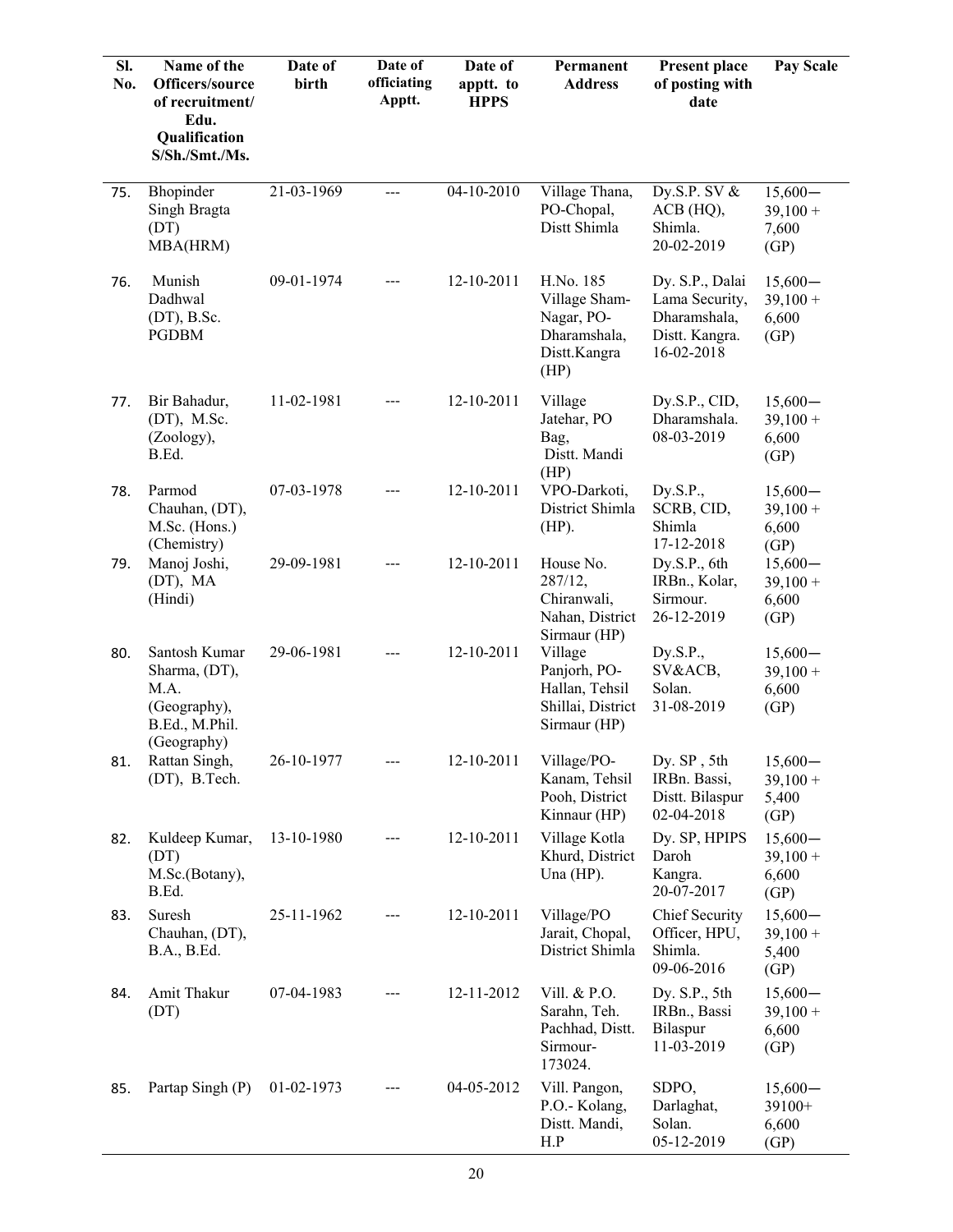| SI.<br>No. | Name of the<br>Officers/source<br>of recruitment/<br>Edu.<br>Qualification<br>S/Sh./Smt./Ms. | Date of<br>birth | Date of<br>officiating<br>Apptt. | Date of<br>apptt. to<br><b>HPPS</b> | Permanent<br><b>Address</b>                                                                | <b>Present place</b><br>of posting with<br>date                                    | Pay Scale                                |
|------------|----------------------------------------------------------------------------------------------|------------------|----------------------------------|-------------------------------------|--------------------------------------------------------------------------------------------|------------------------------------------------------------------------------------|------------------------------------------|
| 86.        | Amit Sharma-II<br>(DT)                                                                       | 03-07-1985       | ---                              | 17-09-2012                          | House No.<br>$14/2 - B$ ,<br>Village Vihar,<br>Khalini,<br>Shimla-<br>171002               | SDPO,<br>Palampur,<br>Distt.Kangra<br>22-02-2019                                   | $15,600-$<br>$39,100 +$<br>6,600<br>(GP) |
| 87.        | Manohar Lal (P)<br>MA(Eco.)                                                                  | 11-06-1970       |                                  | 19-06-2009                          | VPO-Nandi,<br>Distt. Mandi                                                                 | Dy.S.P., $2nd$<br>IRBn., Sakoh.<br>Distt. Kangra<br>06-03-2019                     | $15,600-$<br>$39,100 +$<br>6,600<br>(GP) |
| 88.        | Vikas Kumar<br>Dhiman (DT)                                                                   | 20-10-1972       |                                  | 12-03-2013                          | H.No. 29,<br>Type-IV,<br>Govt.<br>Polytechnic,<br>Sunder Nagar,<br>Distt. Mandi-<br>175018 | Dy.S.P.,4th<br>IRB <sub>n.</sub><br>Jungleberi,<br>Hamirpur.<br>08-03-2019         | $15,600-$<br>$39,100 +$<br>6,600<br>(GP) |
| 89.        | Hemant Kumar<br>(P)                                                                          | 22-11-1969       |                                  | 05-05-2012                          | Vill. Badah<br>P.O. Mohal<br>Distt. Kullu,<br>H.P                                          | Dy. $SP(HQ)$<br>Keylong+<br>SV&ACB,<br>Keylong,<br>Distt. L&S.<br>27-12-2019       | $15,600-$<br>$39,100+$<br>6,600<br>(GP)  |
| 90.        | Kulwinder<br>Singh (DT)                                                                      | 07-05-1981       |                                  | 17-09-2012                          | New Colony<br>Dattowal, Teh.<br>& P.O.<br>Nalagarh,<br>Distt. Solan-<br>174101             | SDPO, Theog,<br>Distt. Shimla<br>05-03-2019                                        | $15,600-$<br>$39,100 +$<br>6,600<br>(GP) |
| 91.        | Khazana Ram<br>$(P)$ BA                                                                      | 13-06-1969       |                                  | 19-07-2010                          | VPO-Kangoo,<br>Distt. Mandi                                                                | Dy.S.P., CID,<br>Parwanoo<br>20-12-2018                                            | $15,600-$<br>$39,100 +$<br>7,600<br>(GP) |
| 92.        | Ram Prasad<br>Jaswal (P)                                                                     | 10-01-1971       |                                  | 12-09-2012                          | Vill & P.O-<br>Bhopal,<br>Teh.Ghumarwin, Bangarh Dist.<br>Distt. Bilaspur,<br>H.P.         | Dy.S.P., 1st<br>IRB <sub>n.</sub><br>Una<br>12-03-2019                             | $15,600-$<br>$39,100+$<br>6,600<br>(GP)  |
| 93.        | Lal Man $(P)$                                                                                | 08-07-1970       |                                  | 04-05-2012                          | Vill-Laka,<br>$P.O.$ &<br>Teh.Sarkaghat,<br>Mandi, H.P.                                    | Dy.S.P.,<br>SV&ACB,<br>Hamirpur.<br>02-09-2019                                     | $15,600-$<br>$39,100+$<br>6,600<br>(GP)  |
| 94.        | Tajinder Kumar<br>Verma $(P)$                                                                | 06-03-1972       |                                  | 02-05-2012                          | Vill-Behli,<br>P.O-Sujhaila,<br>Teh.- Arki,<br>Distt-Solan,<br>H.P.                        | Dy.SP $4^{\text{th}}$<br>IRBn,<br>Jungleberi,<br>Distt.<br>Hamirpur.<br>17-03-2020 | 15,600-<br>$39,100+$<br>6,600<br>(GP)    |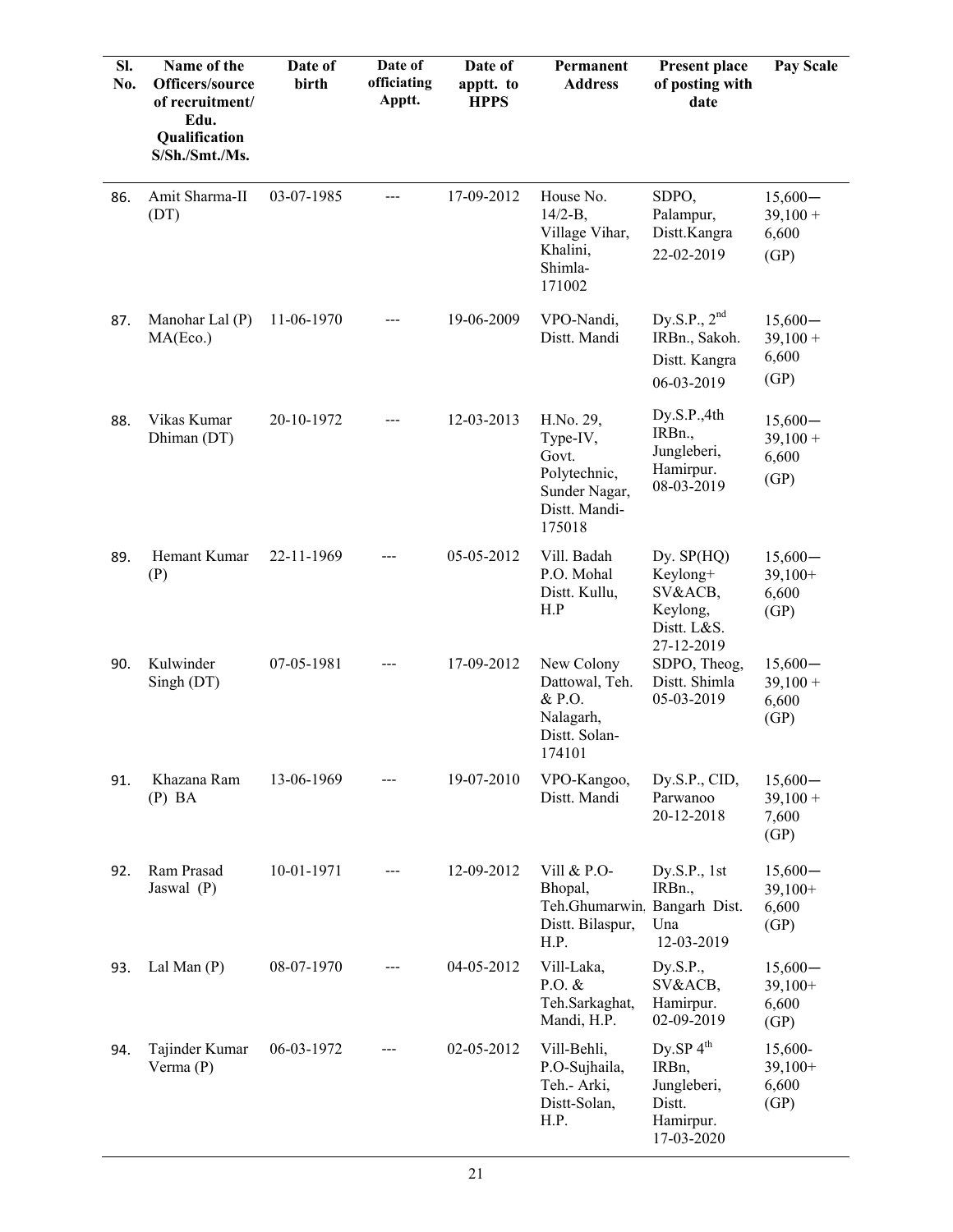| SI.<br>No. | Name of the<br>Officers/source<br>of recruitment/<br>Edu.<br>Qualification<br>S/Sh./Smt./Ms. | Date of<br>birth | Date of<br>officiating<br>Apptt. | Date of<br>apptt. to<br><b>HPPS</b> | Permanent<br><b>Address</b>                                                        | <b>Present place</b><br>of posting with<br>date                                            | Pay Scale                               |
|------------|----------------------------------------------------------------------------------------------|------------------|----------------------------------|-------------------------------------|------------------------------------------------------------------------------------|--------------------------------------------------------------------------------------------|-----------------------------------------|
| 95.        | Amar Singh (P)<br>BA                                                                         | 12-02-1970       | ---                              | 07-09-2012                          | Distt. Solan                                                                       | Dy.S.P.,<br>Legal<br>Agency/Road<br>Safety Cell,<br>Dte. of Tpt.,<br>Shimla.<br>27-01-2020 | $15,600-$<br>$39,100+$<br>5,400<br>(GP) |
| 96.        | Jatinder Kumar<br>(P)                                                                        | 12-03-1969       | ---                              | 23-09-2012                          | Vill-Panjsara,<br>P.O-Raja ka<br>Talab, Distt.<br>Kangra, H.P.                     | Dy. S.P., 4th<br>IRBn.,<br>Jungleberi,<br>Hamirpur.<br>09-09-2019                          | $15,600-$<br>$39,100+$<br>6,600<br>(GP) |
| 97.        | Vinod Kumar-<br>III(P)                                                                       | 09-01-1965       |                                  | 23-09-2012                          | Vill-Beetan,<br>Distt. Una, HP                                                     | Dy.S.P., 1st<br>IRBn., Bangarh,<br>Una.<br>13-09-2019                                      | $15,600-$<br>$39,100+$<br>5,400<br>(GP) |
| 98.        | Puran Chand (P)<br>M.A. Sociology                                                            | 24-04-1966       | ---                              | 11-09-2012                          | Vill-Tawan,<br>P.O. Dhaban,<br>Teh. Balh,<br>Distt. Mandi,<br>H.P                  | SDPO,<br>Baijnath, Distt.<br>Kangra,<br>23-11-2019                                         | $15,600-$<br>$39,100+$<br>6,600<br>(GP) |
| 99.        | Sahil Arora<br>(DT)                                                                          | 16-05-1986       | ---                              | 12-12-2013                          | $R/O$ B-VIII<br>/H.No. 370,<br>Moh.-Sethian<br>Faridkot,<br>Punjab-151203          | SDPO,<br>Nurpur, Distt.<br>Kangra<br>16-08-2018                                            | $15,600-$<br>$39,100+$<br>6,600<br>(GP) |
|            | 100. Rahul Sharma<br>(P)                                                                     | 02-06-1966       | $11 - 2 - 13$                    | 11-02-2013                          | Precy villa-A<br>upper Kaithu,<br>Shimla-3                                         | Dy. S.P.,<br>SV&ACB,<br>Shimla<br>28-01-2019                                               | $15,600-$<br>$39,100+$<br>6,600(GP)     |
|            | 101. Harish Kumar<br>Sharma (DT)                                                             | 10-07-1975       |                                  | 22-08-2013                          | C/O<br>T.R.Sharma<br>Vill.Gharyana,<br>Tehsil Sunni,<br>P.O Sunni<br>Distt. Shimla | On styudy<br>leave                                                                         | $15,600-$<br>$39,100+$<br>$6,600$ (GP)  |
|            | 102. Padam Dass<br>Thakur (P)                                                                | 15-08-1964       | $02 - 01 - 13$                   | 02-01-2013                          | Vill Nalog,<br>P.O-Taklech,<br>Teh. Rampur,<br>Distt. Shimla,<br>H.P               | Dy. $S.P., LR,$<br>TT&R, Shimla<br>06-03-2019                                              | $15,600-$<br>$39,100+$<br>6,600(GP)     |
|            | 103. Yogesh Dutt<br>(P)                                                                      | 16-01-1973       |                                  | 02-11-2013                          | R/o Moh.-<br>Chiranwali,<br>Ward No. 12,<br>Nahan                                  | DSP(HQ),<br>Solan<br>10-06-2019                                                            | $15,600-$<br>$39,100+$<br>6,600(GP)     |
|            | 104. Kamal Kishor-I<br>(P)                                                                   | 10-06-1973       |                                  | 02-11-2013                          | Vill. Sakoh<br>P.O. Sakoh,<br>Distt Kangra,<br>H.P                                 | Dy. $S.P., SV$<br>& ACB, SR,<br>Shimla<br>22-02-2019                                       | $15,600-$<br>$39,100+$<br>$6,600$ (GP)  |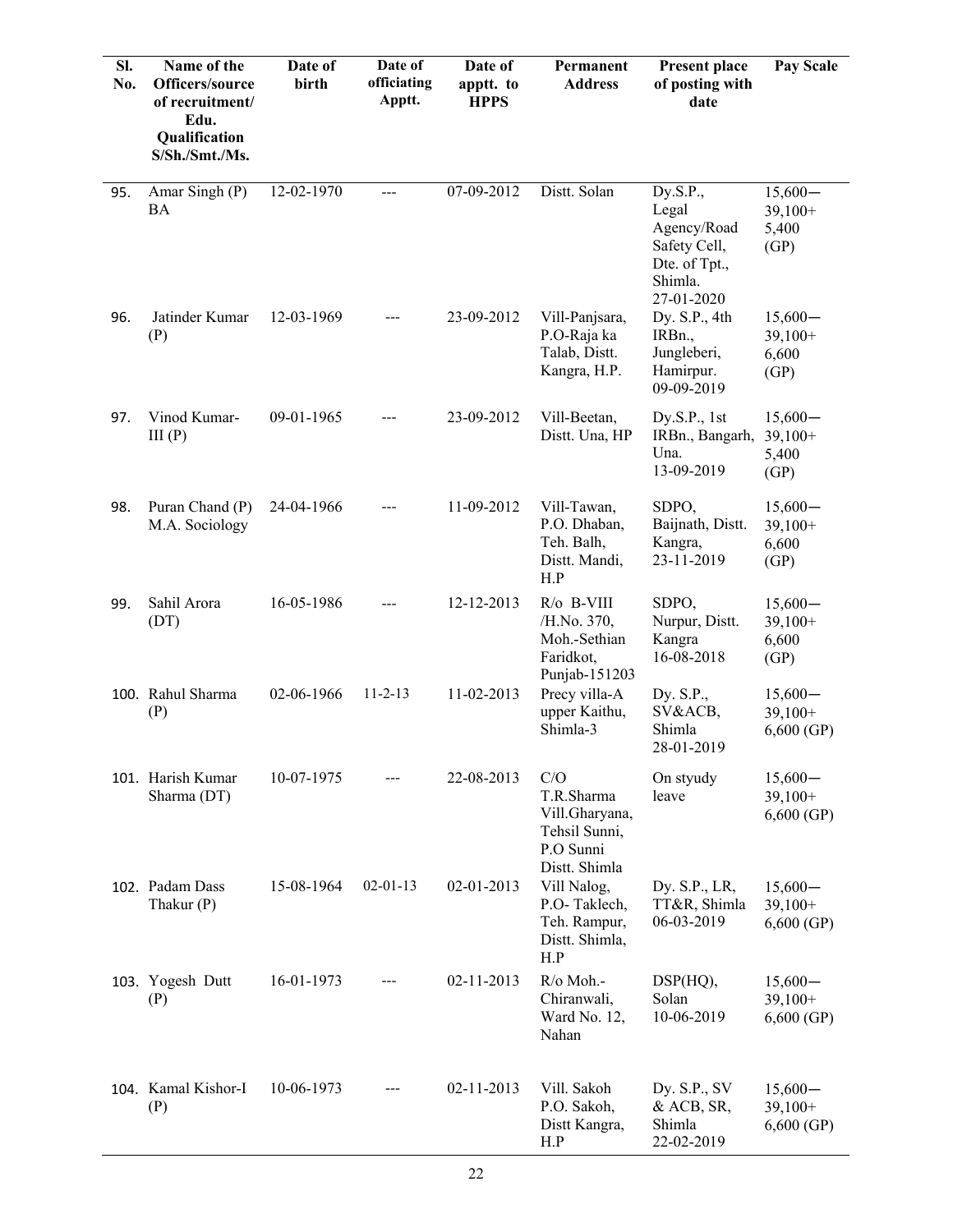| SI.<br>No. | Name of the<br>Officers/source<br>of recruitment/<br>Edu.<br>Qualification<br>S/Sh./Smt./Ms. | Date of<br>birth | Date of<br>officiating<br>Apptt. | Date of<br>apptt. to<br><b>HPPS</b> | Permanent<br><b>Address</b>                                                                         | Present place<br>of posting with<br>date                                               | Pay Scale                               |
|------------|----------------------------------------------------------------------------------------------|------------------|----------------------------------|-------------------------------------|-----------------------------------------------------------------------------------------------------|----------------------------------------------------------------------------------------|-----------------------------------------|
|            | 105. Baldev Dutt<br>(DT)                                                                     | 28-05-1981       | 22-08-13                         | 22-08-2013                          | Vill.- Tikkari,<br>Pajeli, P.O<br>Bag Pashog,<br>Teh. Pachad,<br>Distt. Sirmour<br>$(HP) - 173024.$ | Dy.S.P., LR,<br>Distt. Kangra.<br>30-11-2019                                           | $15,600-$<br>$39,100+$<br>$6,600$ (GP)  |
|            | 106. Bhagwan Dass<br>Jishtu $(P)$<br>M.A. Pol. Sci.,<br>M.A. Sociology,<br>NIS(PAT)          | 11-05-1965       |                                  | 02-11-2013                          | Vill. Shila<br>Bhavi, P.O-<br>Sarpara 15/20,<br>Teh.- Rampur<br>Bushahr,<br>Distt.- Shimla          | Dy.S.P. $(LR)$ ,<br>PHQ, Shimla<br>19-04-2018<br>Against<br>Superannu-<br>merary post. | $15,600-$<br>$39,100+$<br>6,600(GP)     |
|            | 107. Dushyant Sarpal<br>(DT)                                                                 | 08-10-1983       | $25 - 11 - 13$                   | 25-11-2013                          | Vill. Swh Bari,<br>P.O. Joh, Tehsil<br>Amb, Distt. Una<br>H.P Pin Code-<br>177204                   | Dy.S.P., 1st<br>HPAP, Junga,<br>Shimla.<br>25-09-2019                                  | $15,600-$<br>$39,100+$<br>6,600(GP)     |
|            | 108. Chaman Lal (P)<br><b>BA</b>                                                             | 10-04-1962       |                                  | 15-09-2014                          | Vill-Nagal<br>Saketi P.O.<br>Kala-Amb<br>Teh. Nahan<br>Distt. Sirmaur.                              | SDPO,<br>Nalagarh<br>16-12-2018                                                        | $15,600-$<br>$39,100+$<br>5,400<br>(GP) |
|            | 109. Sh. Vidya<br>Chand $(P)$<br>BA                                                          | 19-03-1973       |                                  | 21-07-2014                          | VPO. Spillo<br>Teh. Pooh,<br>Distt. Kinnaur                                                         | Dy. S.P., 6th<br>IRBn. Kolar,<br>Distt. Sirmour<br>19-03-2018                          | $15,600-$<br>$39,100+$<br>5,400<br>(GP) |
|            | 110. Manoj Kumar-II<br>(DT)                                                                  | 20-09-1977       |                                  | 01-12-2014                          | VPO. Barota,<br>Tehsil<br>Gumarwin,<br>Distt. Bilaspur.                                             | Dy.S.P., CID,<br>CR, Mandi<br>17-01-2019                                               | $15,600-$<br>$39,100+$<br>5,400<br>(GP) |
|            | 111. Anil Kumar-I<br>(DT)                                                                    | 30-10-1992       |                                  | 17-04-2015                          | Vill Kafenu<br>P.O. Hallan,<br>Tehsil Shillai<br>Distt. Sirmaur                                     | Dy.S.P., 1st<br>HPAP, Junga,<br>Shimla.<br>13-12-2019                                  | $15,600-$<br>$39,100+$<br>6,600<br>(GP) |
|            | 112. Chander Paul<br>Singh (DT)                                                              | 01-07-1977       | ---                              | 18-04-2015                          | Vill. Bharal,<br>Tehsil Barsar,<br>Distt.<br>Hamirpur                                               | SDPO,<br>Sarkaghat,<br>Distt. Mandi<br>19-02-2018                                      | $15,600-$<br>$39,100+$<br>6,600<br>(GP) |
|            | 113. Arun Modi<br>(DT)                                                                       | 28-09-1986       | ---                              | 18-04-2015                          | Kothi No-256,<br>Astha Enclave<br>Distt. Barnala,<br>Punjab                                         | SDPO,<br>Karsog, Distt.<br>Mandi<br>26-03-2018                                         | $15,600-$<br>$39,100+$<br>6,600<br>(GP) |
|            | 114. Pratibha<br>Chauhan (DT)                                                                | 16-06-1989       |                                  | 19-06-2015                          | 101, Block No.-<br>A Maya Green<br>Aptt. Patiala<br>Road, Zirakpur,<br>Mohali Punjab.               | Dy. S.P., 6th<br>IRBn., Kolar,<br>Sirmour                                              | $15,600-$<br>$39,100+$<br>6,600<br>(GP) |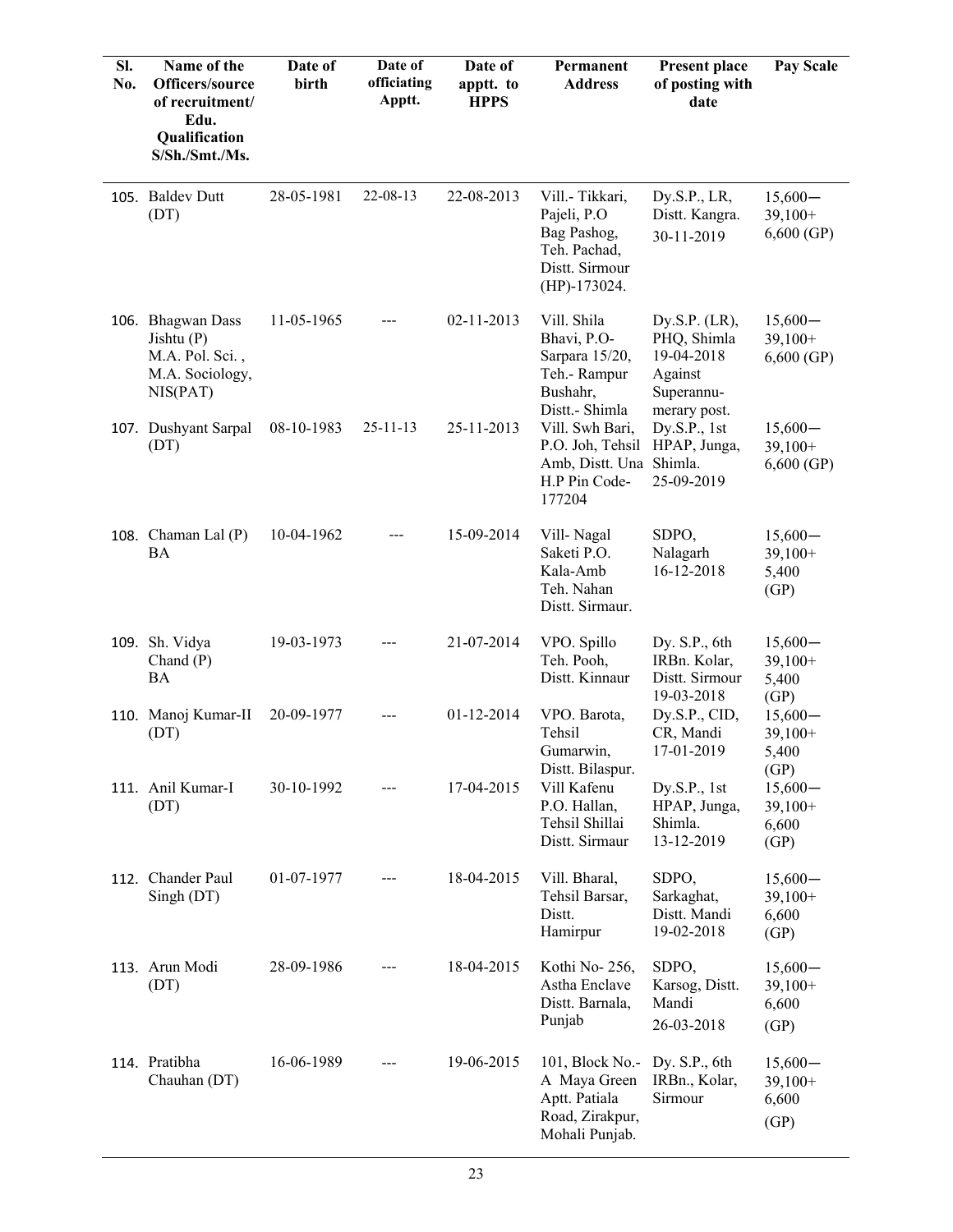| SI.<br>No. | Name of the<br>Officers/source<br>of recruitment/<br>Edu.<br><b>Qualification</b><br>S/Sh./Smt./Ms. | Date of<br>birth | Date of<br>officiating<br>Apptt. | Date of<br>apptt. to<br><b>HPPS</b> | Permanent<br><b>Address</b>                                                        | <b>Present place</b><br>of posting with<br>date             | Pay Scale                               |
|------------|-----------------------------------------------------------------------------------------------------|------------------|----------------------------------|-------------------------------------|------------------------------------------------------------------------------------|-------------------------------------------------------------|-----------------------------------------|
|            | 115. Karan Singh<br>Guleria (DT)                                                                    | 15-12-1968       | ---                              | 18-04-2015                          | Vill. Nagan,<br>P.O. Karanal,<br>Tehsil<br>Baijnath,<br>Distt. Kangra              | Dy. S.P. (HQ),<br>Mandi<br>13-01-2019                       | $15,600-$<br>$39,100+$<br>6,600         |
|            | 116. Bhisham Thakur<br>(P)<br>B.A                                                                   | 28-01-1967       | $05 - 05 - 15$                   | 05-05-2015                          | Vill. Buthra<br>P.O. Kuthra<br>Teh. Rohru<br>Distt. Shimla                         | SDPO,<br>Rajgarh Distt.<br>Sirmaur<br>11-09-2019            | $15,600-$<br>$39,100+$<br>5,400<br>(GP) |
|            | 117. Anil Kumar-II<br>(P)<br>B.A                                                                    | 14-03-1968       | $08-05-15$                       | 08-05-2015                          | VPO. Dhar<br>Teh. Jubbal<br>Distt. Shimla<br>H.P.                                  | SDPO,<br>Sangrah, Distt.<br>Sirmaur, HP<br>31-05-2018       | $15,600-$<br>$39,100+$<br>5,400<br>(GP) |
|            | 118. Gulshan Negi<br>(P)<br>B.A                                                                     | 11.09.1971       | 01.05.15                         | 01.05.2015                          | VPO. Kalpa<br>Teh.<br>Reckongpeo<br>Distt. Kinnaur.                                | Staff Officer,<br>o/o IGP, SR,<br>Shimla<br>05-03-2019      | $15,600-$<br>$39,100+$<br>6,600<br>(GP) |
|            | 119. Jasbir Singh (P)<br>B.A                                                                        | 16-02-1966       |                                  | 05-08-2015                          | VPO Mawa<br>Sindhian<br>Teh. Gagret<br>Distt. Una                                  | SDPO, Barsar,<br>Distt.<br>Hamirpur.<br>02-04-2018          | $15,600-$<br>$39,100+$<br>6,600<br>(GP) |
|            | 120. Madan Lal<br>Dhiman (P)<br>B.A                                                                 | 14-08-1969       |                                  | 04-08-2015                          | Village Proha,<br>P.O. Materni,<br>Tehsil, Akri,<br>Distt. Solan                   | Dy.S.P.,<br>SV&ACB,<br>Kullu, Distt.<br>Kullu<br>30.08.2017 | $15,600-$<br>$39,100+$<br>5,400<br>(GP) |
|            | 121. Anil Kumar-III<br>(P)                                                                          | 04-10-1962       |                                  | 04-11-2015                          | Vill. Khazain<br>P.O.& Teh.<br>Bilaspur<br>Distt. Bilaspur                         | Dy. S.P., 3rd<br>IRBn.,<br>Pandoh, Mandi<br>28-08-2019      | $15,600-$<br>$39,100+$<br>5,400<br>(GP) |
|            | 122. Vipan Kumar<br>(DT)                                                                            | 03-01-1975       |                                  | 11-03-2016                          | Village<br>Karchhari,<br>P.O.<br>Sharontha,<br>Tehsil Rohru<br>Distt. Shimla       | Dy.S.P.(HQ),<br>Kinnaur<br>11-03-2019                       | $15,600-$<br>$39,100 +$<br>5400<br>(GP) |
|            | 123. Rohin Dogra<br>(DT)                                                                            | 05-01-1991       |                                  | 11-03-2016                          | H.No. 134,<br>Gurudwara<br>Road Kotwali<br>Baroor,<br>Dharamshala<br>Distt. Kangra | SDPO,<br>Dalhousie,<br>Distt.Chamba<br>16-08-2018           | $15,600-$<br>$39,100+$<br>5400<br>(GP)  |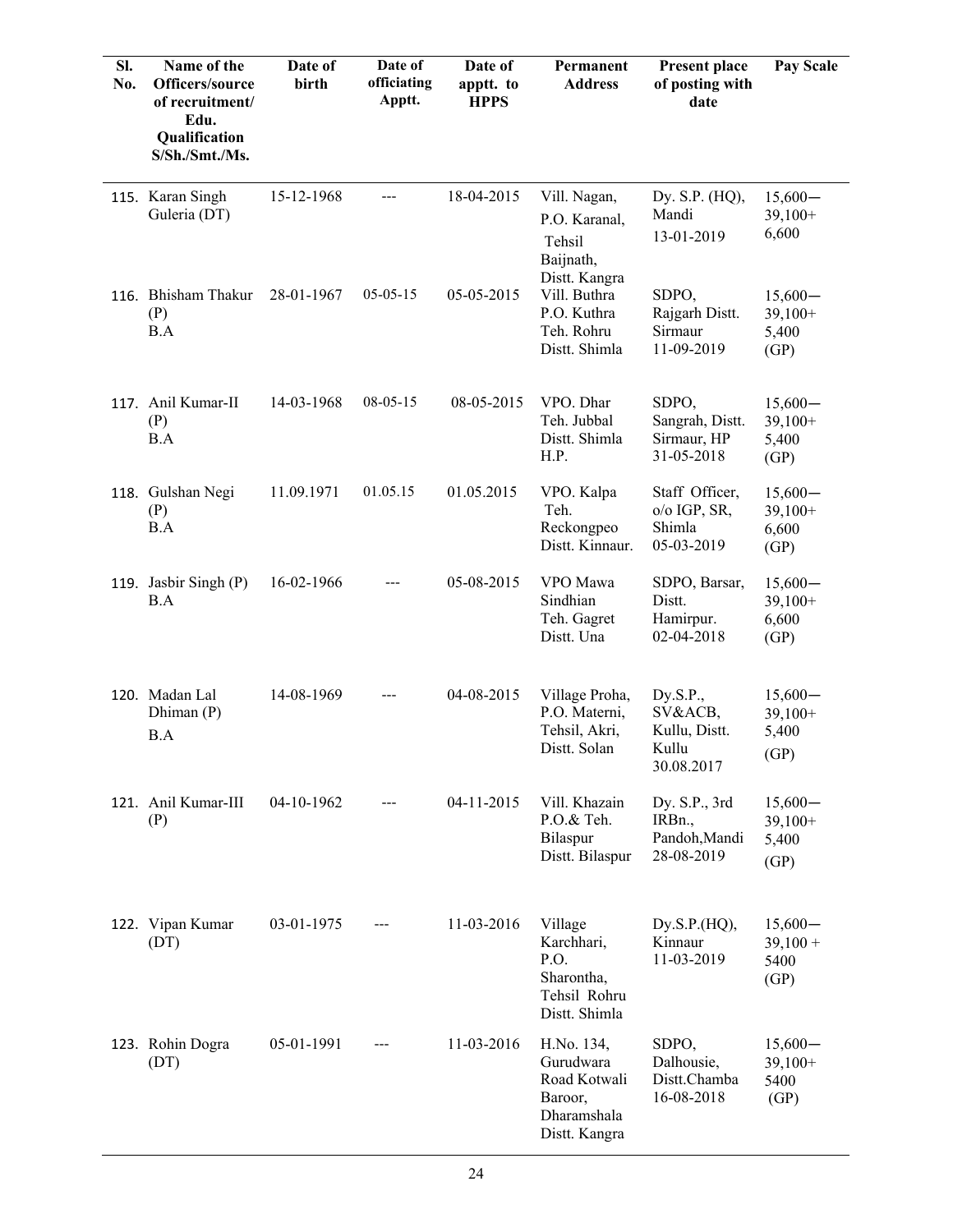| SI.<br>No. | Name of the<br>Officers/source<br>of recruitment/<br>Edu.<br>Qualification<br>S/Sh./Smt./Ms. | Date of<br>birth | Date of<br>officiating<br>Apptt. | Date of<br>apptt. to<br><b>HPPS</b> | Permanent<br><b>Address</b>                                                                  | Present place<br>of posting with<br>date         | Pay Scale                                      |
|------------|----------------------------------------------------------------------------------------------|------------------|----------------------------------|-------------------------------------|----------------------------------------------------------------------------------------------|--------------------------------------------------|------------------------------------------------|
| 124.       | Sushant Sharma<br>(DT)                                                                       | 20-12-1979       | ---                              | 14-03-2016                          | VPO Bajaura,<br>Teh. Bhunter,<br>Distt. Kullu                                                | SDPO, Kaza,<br>Distt. L&S.<br>11-03-2019         | $15,600-$<br>$39,100+$<br>5400                 |
| 125.       | Kamal Kishore-<br>II(DT)                                                                     | 13-04-1978       |                                  | 11-03-2016                          | VPO,<br>Domehar, Teh<br>Kandaghat,<br>Distt. Solan                                           | Dy.S.P.,<br>Traffic, Shimla<br>29-12-2018        | (GP)<br>$15,600-$<br>39,100<br>$+5400$<br>(GP) |
| 126.       | Sanjay Sharma<br>(DT)                                                                        | 29-08-1977       |                                  | 15-03-2016                          | Vill. Tamroh,<br>PO. Karohta,<br>Distt.<br>Hamirpur                                          | SDPO, Sri<br>Naina Devi Ji<br>14-08-2018         | $15,600-$<br>$39,100+$<br>5400<br>(GP)         |
| 127.       | Anil Kumar-IV<br>(DT)                                                                        | 26-04-1983       |                                  | 02-03-2017                          | Vill.<br>Haramehta<br>Teh. Kasauli<br>Distt. Solan                                           | SDPO, Haroli,<br>Distt. Una<br>28-08-2019        | $15,600-$<br>$39,100+$<br>5400<br>(GP)         |
| 128.       | Anil Kumar-V<br>(DT)                                                                         | 30-10-1981       |                                  | 03-03-2017                          | VPO Badhal<br>Thore, Teh.<br>Dehra. Distt.<br>Kangra                                         | Dy.S.P. $(LR)$ ,<br>Distt.Mandi.<br>28-08-2019   | $15,600-$<br>$39,100+$<br>5400<br>(GP)         |
| 129.       | Priyank Gupta<br>(DT)                                                                        | 04-01-1991       |                                  | 01-03-2017                          | <b>Adarsh Colony</b><br>Balaji Vihar<br>Kangra, P.O.<br>& Tehsil<br>Kangra, Distt.<br>Kangra | Dy.S.P., Distt.<br>Kullu.<br>19-09-2019          | $15,600-$<br>$39,100+$<br>5400<br>(GP)         |
| 130.       | Shakti Singh<br>(DT)                                                                         | 20-03-1986       |                                  | 01-03-2017                          | Village Than,<br>P.O.Mamligh,<br>Distt. Solan                                                | On DPT at<br>Kullu<br>15-03-2019                 | $15,600-$<br>$39,100+$<br>5400<br>(GP)         |
| 131.       | Ramakant<br>Thakur (DT)                                                                      | 07-08-1986       |                                  | 01-03-2017                          | VPO Daroh,<br>Teh. Palampur,<br>Distt. Kangra                                                | Dy.S.P., (LR),<br>Distt. Chamba.<br>27-08-2019   | $15,600-$<br>$39,100+$<br>5400 (GP)            |
| 132.       | Shri Ajay<br>Thakur (DT)<br>(Sports)                                                         | 01-05-1986       |                                  | 18-05-2017                          | Distt. Solan                                                                                 | On DPT at<br>Bilaspur.<br>15-03-2019             | $15,600-$<br>$39,100+$<br>5400<br>(GP)         |
| 133.       | Minakshi Devi<br>(P)                                                                         | 12-07-1967       |                                  | 08-06-2017                          | Distt. Shimla                                                                                | Dy. $S.P.,$ 1st<br>IRBn. Bangarh<br>09-03-2018   | $15,600-$<br>$39,100+$<br>5400                 |
| 134.       | Ram Karan (P)                                                                                | 28-08-1970       |                                  | 08-06-2017                          | Distt. Kangra                                                                                | SDPO,<br>Salooni, Distt.<br>Chamba<br>19-02-2018 | (GP)<br>$15,600-$<br>$39,100+$<br>5400<br>(GP) |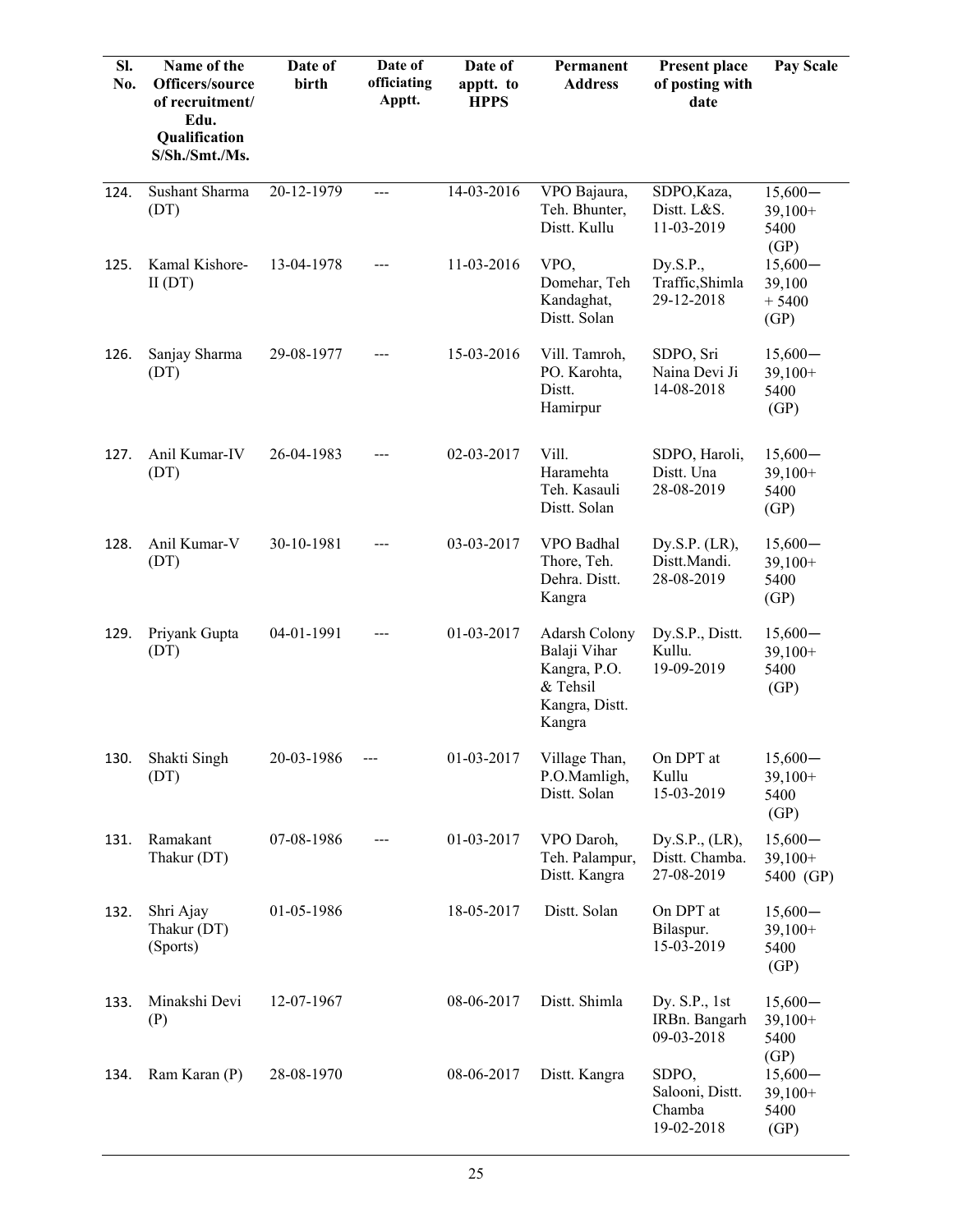| SI.<br>No. | Name of the<br>Officers/source<br>of recruitment/<br>Edu.<br>Qualification<br>S/Sh./Smt./Ms. | Date of<br>birth | Date of<br>officiating<br>Apptt. | Date of<br>apptt. to<br><b>HPPS</b> | Permanent<br><b>Address</b> | <b>Present place</b><br>of posting with<br>date                              | Pay Scale                              |
|------------|----------------------------------------------------------------------------------------------|------------------|----------------------------------|-------------------------------------|-----------------------------|------------------------------------------------------------------------------|----------------------------------------|
| 135.       | Sher Singh (P)                                                                               | 21-04-1971       |                                  | 06-06-2017                          | Distt. Mandi                | $Dy$ .SP, $1st$<br>IRB <sub>n</sub><br>Bangarh, Distt.<br>Una.<br>17-03-2020 | $15,600-$<br>39,100+<br>5400<br>(GP)   |
|            | 136. Gian Chand<br>Thakur (P)                                                                | 13-11-1963       |                                  | 05-06-2017                          | Distt. Mandi                | Under<br>suspension<br>12-08-2019                                            | $15,600-$<br>$39,100+$<br>5400<br>(GP) |
|            | 137. Vikram<br>Chauhan (P)                                                                   | 15-03-1974       |                                  | 01-06-2017                          | Distt. Sirmaur              | Dy. S.P.,<br><b>SNCC Range</b><br>Unit & FUs,<br>Shimla<br>11-05-2018        | $15,600-$<br>$39,100+$<br>5400<br>(GP) |
|            | 138. Prem Singh $(P)$ ,<br><b>HPPS</b>                                                       | 05-06-1962       |                                  | Nov., 2017                          | Distt. Mandi                | Dy.S.P.<br>BBMB,<br>Sundernagar,<br>Distt. Mandi<br>05-10-2018               | $15,600-$<br>$39,100+$<br>5400<br>(GP) |
|            | 139. Rohit Mrigpuri<br>(P)                                                                   | 02-09-1981       |                                  | 30-11-2017                          | Distt. Mandi                | Dy.S.P,<br><b>SNCC Kullu.</b><br>08-03-2019                                  | $15,600-$<br>$39,100+$<br>5400<br>(GP) |
|            | 140. Tilak Raj (P)                                                                           | 11-02-1982       |                                  | Dec., 2017                          | Distt. Una                  | SDPO,<br>Jwalaji, Distt.<br>Kangra.<br>06-03-2019                            | $15,600-$<br>$39,100+$<br>5400<br>(GP) |
|            | 141. Ajay Kumar-II<br>(P)                                                                    | 19-02-1984       |                                  | 31-03-2018                          | Distt. Kangra               | Dy. S.P., HQ,<br>Distt.Chamba<br>18-10-2018                                  | $15,600-$<br>$39,100+$<br>5400<br>(GP) |
|            | 142. Raju (P)                                                                                | 29.06.1981       |                                  | 31.03.2018                          | Distt. Shimla               | SDPO,<br>Bhabanagar,<br>Kinnour.<br>03-01-2020                               | $15,600-$<br>$39,100+$<br>5400<br>(GP) |
|            | 143. Onkar Singh (P)                                                                         | 17-10-1962       |                                  | 07-04-2018                          | Distt. Mandi                | SDPO, Jwali,<br>Distt. Kangra.<br>23-10-2019                                 | $15,600-$<br>$39,100+$<br>5400<br>(GP) |
|            | 144. Firoj Khan (P)                                                                          | 20-06-1978       |                                  | 07-04-2018                          | Distt. Bilaspur             | Dy., S.P., 3rd<br>IRBn. Pandoh,<br>Distt. Mandi,<br>15-05-2018               | $15,600-$<br>$39,100+$<br>5400<br>(GP) |
|            | 145. Randhir Singh<br>(P)                                                                    | 16-04-1963       |                                  | 07-04-2018                          | Distt. Mandi                | SDPO, Dehra,<br>Distt. Kangra.<br>02-09-2019                                 | $15,600-$<br>$39,100+$<br>5400<br>(GP) |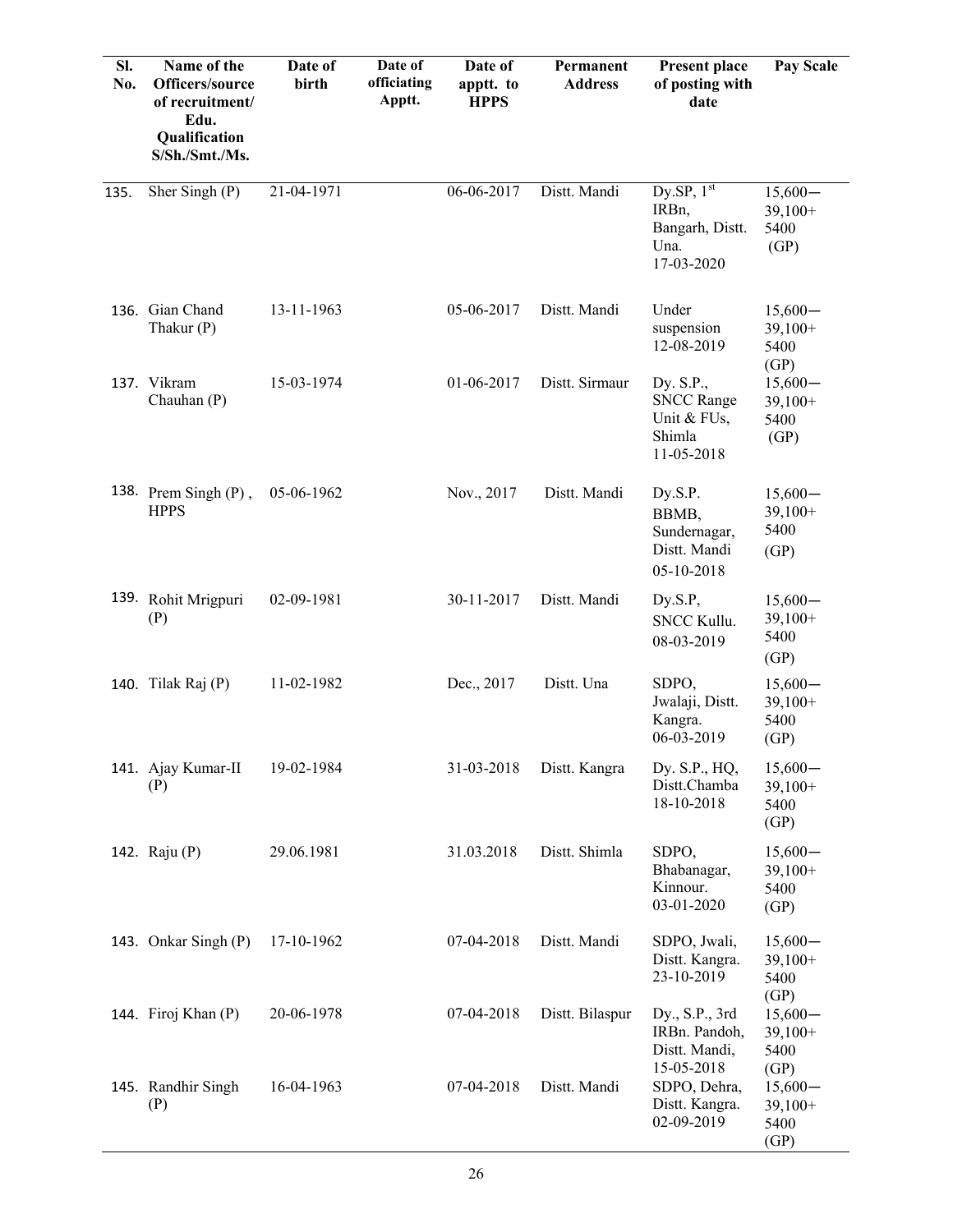| SI.<br>No. | Name of the<br>Officers/source<br>of recruitment/<br>Edu.<br>Qualification<br>S/Sh./Smt./Ms. | Date of<br>birth | Date of<br>officiating<br>Apptt. | Date of<br>apptt. to<br><b>HPPS</b> | Permanent<br><b>Address</b> | <b>Present place</b><br>of posting with<br>date                | Pay Scale                              |
|------------|----------------------------------------------------------------------------------------------|------------------|----------------------------------|-------------------------------------|-----------------------------|----------------------------------------------------------------|----------------------------------------|
|            |                                                                                              |                  |                                  |                                     |                             |                                                                |                                        |
|            | 146. Param Dev $(P)$                                                                         | 22-06-1963       |                                  | 07-04-2018                          | Distt. Mandi                | Dy. $S.P. (HQ)$<br>Distt. Sirmour<br>at Nahan.<br>20-02-2019   | $15,600-$<br>$39,100+$<br>5400<br>(GP) |
|            | 147. Anil Kumar-VI<br>(P)                                                                    | 05-07-1962       |                                  | 07-04-2018                          | Distt. Solan                | SDPO, Anni<br>Distt. Kullu<br>18-03-2020                       | $15,600-$<br>$39,100+$<br>5400<br>(GP) |
|            | 148. Dhan Raj (P)                                                                            | 20-09-1962       |                                  | 03-05-2018                          | Distt. Hamirpur             | Dy.S.P., 2nd<br>IRBn., Sakoh,<br>Kangra.<br>27-08-2019         | $15,600-$<br>$39,100+$<br>5400<br>(GP) |
|            | 149. Vishal Verma<br>(DT)                                                                    | 08-01-1993       |                                  | 03-05-2018                          | Distt. Hamirpur Under Trg.  |                                                                | $15,600-$<br>$39,100+$<br>5400<br>(GP) |
|            | 150. Vasudha Sood<br>(DT)                                                                    | 20-09-1988       |                                  | 03-05-2018                          | Distt. Kangra               | Under Trg.                                                     | $15,600-$<br>$39,100+$<br>5400<br>(GP) |
|            | 151. Geetanjali<br>Thakur (DT)                                                               | 24-04-1984       |                                  | 03-05-2018                          | Distt. Shimla               | Under Trg.                                                     | $15,600-$<br>$39,100+$<br>5400<br>(GP) |
|            | 152. Siddharth<br>Sharma (DT)                                                                | 22-08-1987       |                                  | 03-05-2018                          | Distt. Bilaspur             | Under Trg.                                                     | $15,600-$<br>$39,100+$<br>5400<br>(GP) |
|            | 153. Ankit Sharma<br>(DT)                                                                    | 01-08-1990       |                                  | 03-05-2018                          | Distt. Shimla               | Under Trg.                                                     | $15,600-$<br>$39,100+$<br>5400<br>(GP) |
|            | 154. Ms. Sushma<br>Devi (DT)                                                                 | 03-11-1992       |                                  | 09-10-2017                          | Distt. Shimla               | Joining<br>withheld                                            | $15,600-$<br>$39,100+$<br>5400<br>(GP) |
|            | 155. Sanjeev Kumar-<br>III(P)                                                                | 11-02-1982       |                                  | 08-06-2018                          | Distt. Mandi                | Dy. S.P., 3rd<br>IRbn., Pandoh,<br>Distt. Mandi.<br>28-08-2019 | $15,600-$<br>$39,100+$<br>5400<br>(GP) |
|            | 156. Bahadur Singh<br>(P)                                                                    | 24-09-1962       |                                  | 23-08-2018                          | Distt. Chamba               | Dy. S.P.,<br>HPIPS, Daroh,<br>Kangra.<br>22-06-2019            | $15,600-$<br>$39,100+$<br>5400<br>(GP) |
|            | 157. Ajay Kumar-III<br>(P)                                                                   | 30-12-1981       |                                  | 01-10-2018                          | Distt. L $& S$              | SDPO, Baddi<br>18-12-2018                                      | $15,600-$<br>$39,100+$<br>5400<br>(GP) |
|            | 158. Sanjeev Kumar-<br>IV(P)                                                                 | 15-02-1983       |                                  | 01-11-2018                          | Distt. Kangra               | SDPO Manali,<br>Distt. Kullu<br>17.03.2020                     | $15,600-$<br>$39,100+$<br>5400<br>(GP) |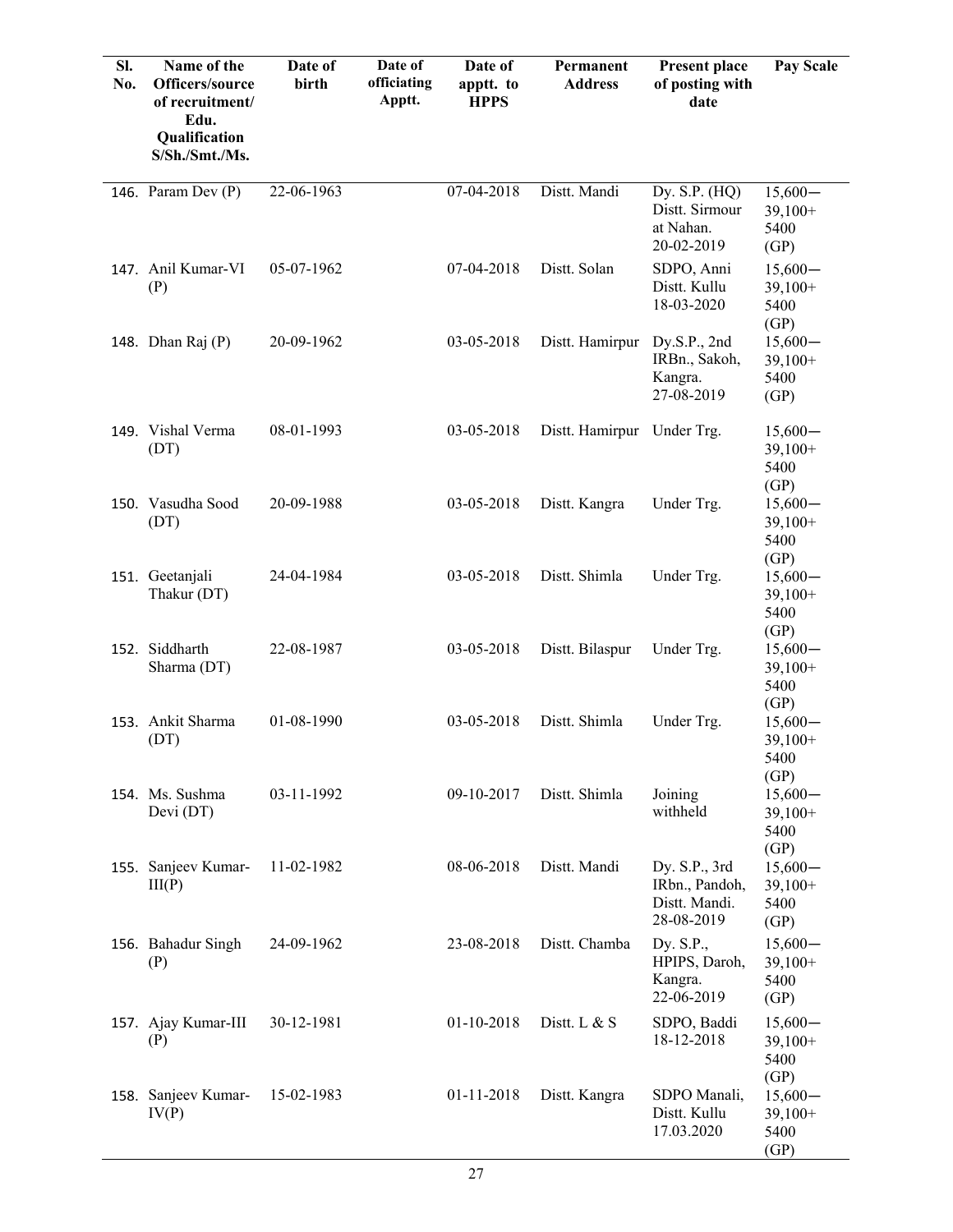| SI.<br>No. | Name of the<br>Officers/source<br>of recruitment/<br>Edu.<br>Qualification<br>S/Sh./Smt./Ms. | Date of<br>birth | Date of<br>officiating<br>Apptt. | Date of<br>apptt. to<br><b>HPPS</b> | Permanent<br><b>Address</b>                                      | <b>Present place</b><br>of posting with<br>date                          | Pay Scale                              |
|------------|----------------------------------------------------------------------------------------------|------------------|----------------------------------|-------------------------------------|------------------------------------------------------------------|--------------------------------------------------------------------------|----------------------------------------|
| 159.       | Vijay Kumar<br>(DT)                                                                          | 19-08-1985       |                                  | $08 - 02 - 2019$                    | Distt. Hamirpur Prob.                                            |                                                                          | $15,600-$<br>$39,100+$<br>5400<br>(GP) |
| 160.       | Pranav Chauhan<br>(DT)                                                                       | 25-11-1992       |                                  | 01-05-2019                          | H.No. 225<br>Nav Bihar<br>Colony Paonta<br>Sahib<br>Sirmour H.P. | Prob.                                                                    | $-do$                                  |
| 161.       | Dev Raj<br>(DT)                                                                              | 13-03-1992       |                                  | 01-05-2019                          | V.P.O Kothi<br>Teh. Pangi<br>Distt. Chamba                       | Prob.                                                                    | -do-                                   |
| 162.       | Jagdish Chand<br>(P)                                                                         | 15-03-1964       |                                  | 29-07-2019                          | Vill. Chook<br>P.O. Shahpur<br>Distt. Kangra                     | Dy.S.P.2nd<br>IRBn., Sakoh.<br>29-08-2019                                | $-do-$                                 |
| 163.       | Gurbachan Singh<br>(P)                                                                       | 15-04-1969       |                                  | 29-07-2019                          | Vill. Thanah<br>P.O Batwara<br>P.S. Bharari.<br>Distt. Bilaspur  | SDPO,<br>Sundernagar<br>Mandi.<br>30-09-2019                             | -do-                                   |
| 164.       | Ram Dev (P)                                                                                  | 15-07-1964       |                                  | 29-07-2019                          | Vill, Niyahi,<br>P.O. Kanoun,<br>Teh. Banjar<br>Distt. Kullu.    | Staff Officer,<br>$o/o$ IGP,CR,<br>Mandi.<br>12-09-2019                  | $-do-$                                 |
| 165.       | Sanjeev Kumar<br>$-V$<br>(P)                                                                 | 30-11-1980       |                                  | 29-07-2019                          | V.P.O Shahpur<br>Teh. Palampur<br>Distt. Kangra                  | Dy.S.P., 3rd,<br>IRBn., Pandoh,<br>Mandi.<br>18-09-2019                  | $-do-$                                 |
| 166.       | Varun Patial (P)                                                                             | 23-08-1981       |                                  | 29-07-2019                          | Vill. Lalhri<br>P.O. Dugha,<br>Distt. Hamirpur                   | SDPO, Chopal,<br>Shimla.<br>09-09-2019                                   | -do-                                   |
| 167.       | Binny Minhas(P)                                                                              | 30-12-1983       |                                  | 29-07-2019                          | Distt. Kangra                                                    | V.P.O. Chadhiar SDPO, Banjar,<br>Kullu.<br>02-09-2019                    | -do-                                   |
| 168.       | Mukesh Kumar<br>(P)                                                                          | 07-07-1981       |                                  | 29-07-2019                          | V.P.O Ghanari<br>Distt. Una                                      | Dy.S.P., CID,<br>Crime, Shimla.<br>02-09-2019                            | $-do-$                                 |
| 169.       | Kailash Chand<br>(P)                                                                         | 13-06-1983       |                                  | 29-07-2019                          | Vill. Shara<br>P.O.Himari,<br>P.S. Suni<br>Distt. Shimla         | Dy.S.P.(LR), PHQ<br>further deployed<br>at SV&ACB, Shimla.<br>30-09-2019 | -do-                                   |
| 170.       | Sunil Kumar(P)                                                                               | 11-11-1980       |                                  | 29-07-2019                          | Vill. Kupped,<br>Distt. Mandi                                    | SDPO, Kangra<br>01-09-2019                                               | -do-                                   |
| 171.       | Chander Shekhar<br>(P)                                                                       | 21-02-1980       |                                  | 31-08-2019                          | V.P.O Rajpur<br>P.S. Paonta<br>Sahib, Distt.<br>Sirmour          | Dy.S.P., SV&ACB,<br>Bilaspur.<br>30-09-2019                              | -do-                                   |